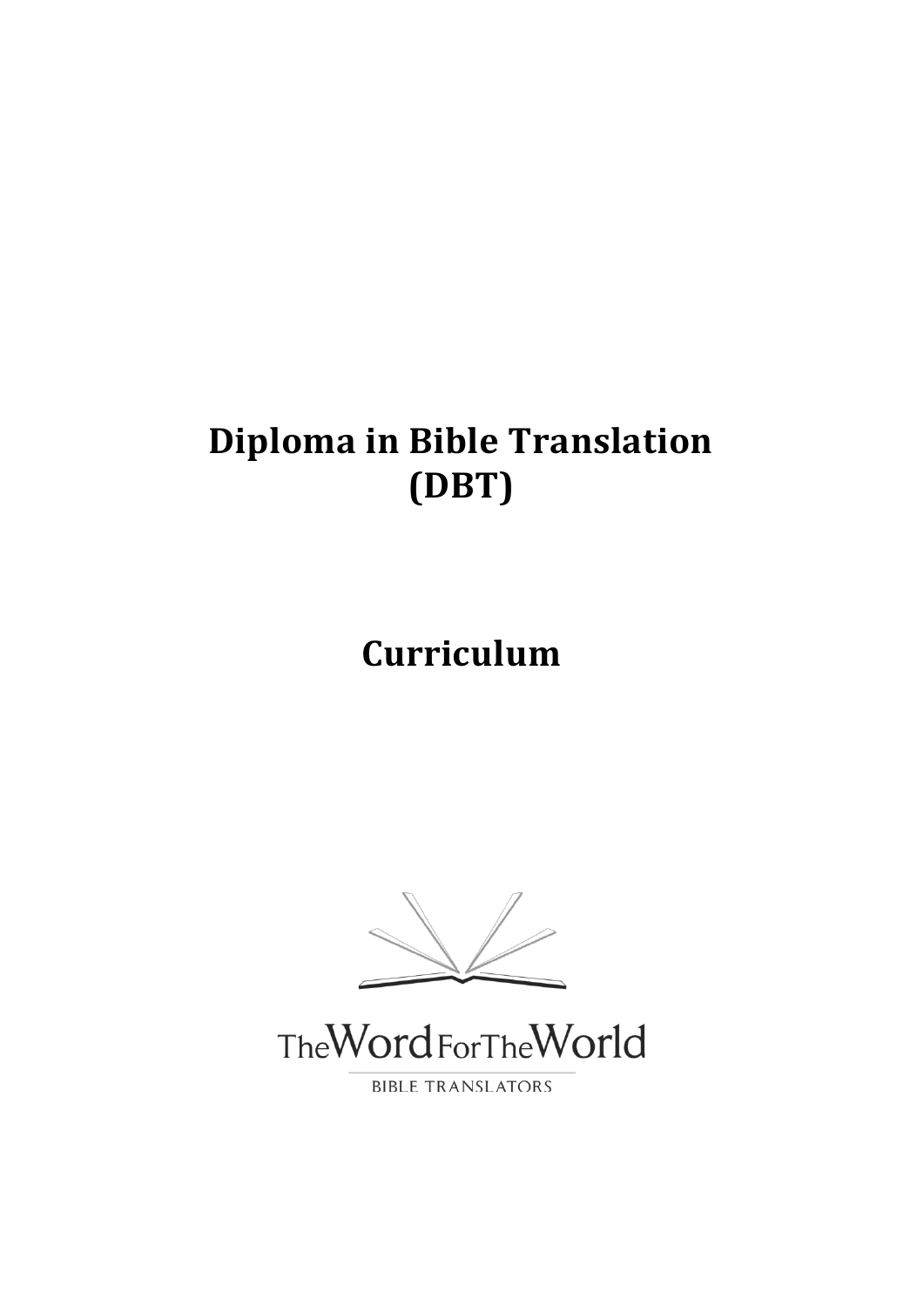# **CONTENTS**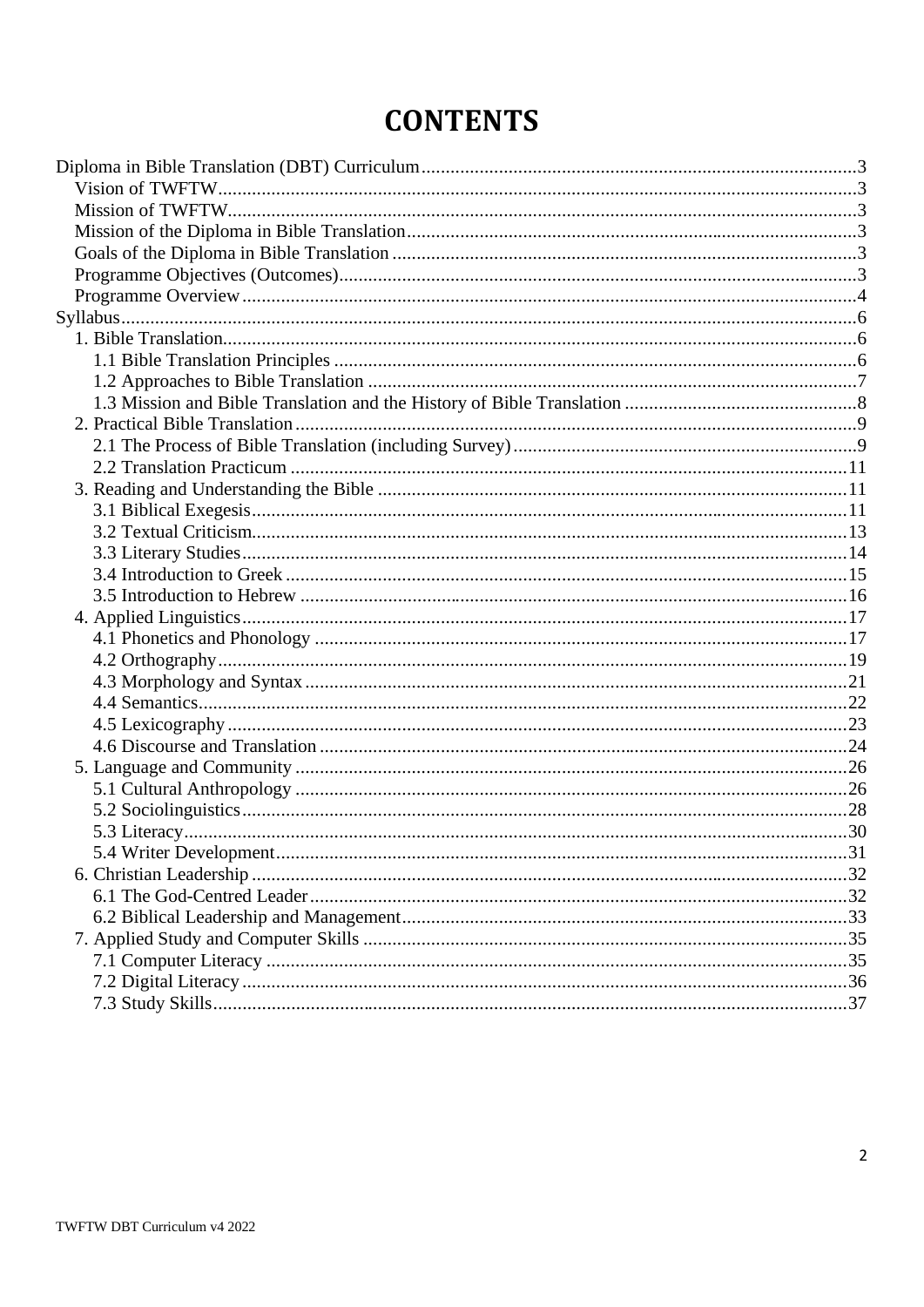# **Diploma in Bible Translation (DBT) Curriculum**

# <span id="page-2-1"></span><span id="page-2-0"></span>**Vision of TWFTW**

The vision of TWFTW is the glory of God through transformed lives by the power of his Word in everyone's heart language.

# <span id="page-2-2"></span>**Mission of TWFTW**

The mission of TWFTW is to empower persons, ministries and organisations from language communities that do not have the Bible in their own language yet to take responsibility for Bible translation and related activities and to ensure its availability and accessibility.

# <span id="page-2-3"></span>**Mission of the Diploma in Bible Translation**

The mission of the Diploma in Bible Translation of the TWFTW is to empower nationals from language communities that do not yet have the Bible in the languages that God gave them, to translate the Bible in their languages. The DBT accomplishes its mission through a program that is academically well founded, Scriptural in its core, and practical in its application.

# <span id="page-2-4"></span>**Goals of the Diploma in Bible Translation**

The goals of the DBT are to cultivate the following attitudes in its students:

- 1. a deep reverence for God's word and its power to transform lives
- 2. a growing appreciation of the receptor language and a deep desire to communicate the message of Scripture as accurately as possible in it
- 3. a conviction that translation is teamwork
- 4. an ability to work harmoniously with other members of the team

# <span id="page-2-5"></span>**Programme Objectives (Outcomes)**

Students who complete the Diploma in Bible Translation will develop or further develop the following skills and knowledge relevant to the task of Bible translation:

- 1. Write the receptor language accurately according to the established spelling system and grammar.
- 2. Explain principles of applied linguistics as they relate to Bible translation in a new receptor's language.
- 3. Compare and contrast different genres and other stylistic features in the receptor and the source language.
- 4. Accurately interpret the source text within its original historical and cultural contexts with appropriate helps.
- 5. Explain the process of Bible Translation in the context of TWFTW, from first draft to publication, to use in church and beyond.
- 6. Identify common problems in the process of Bible translation in a new cultural context and ways to address and solve such problems.
- 7. Communicate the original meaning of Scripture in a way that is clear, faithful, natural and acceptable in the receptor language.
- 8. Explain the role of Bible Translation in the mission of the Church.
- 9. Examine basic inter-cultural principles of leadership and management in the context of Bible translation.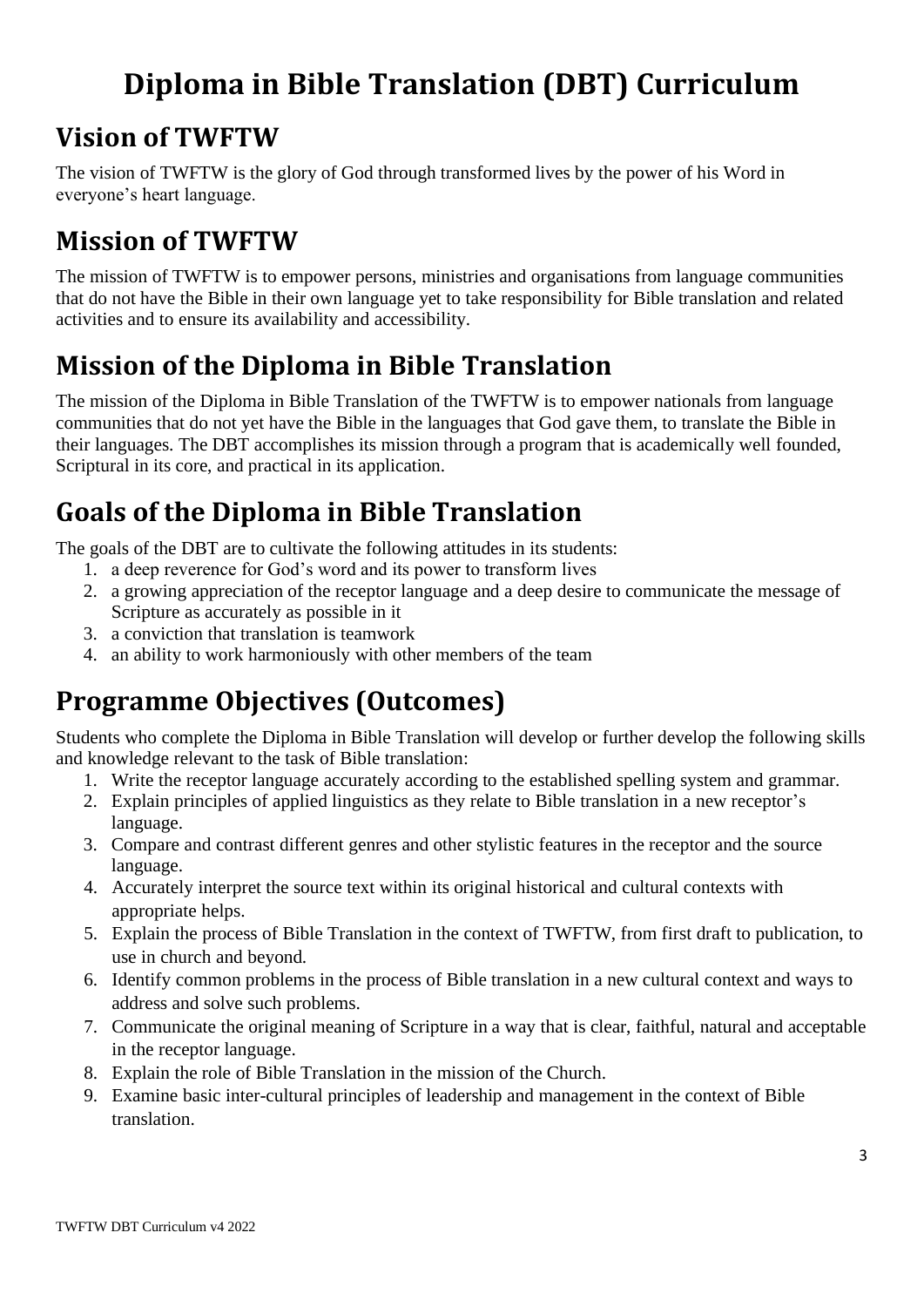# <span id="page-3-0"></span>**Programme Overview**

| <b>1. BIBLE TRANSLATION</b>                                               |       |              |
|---------------------------------------------------------------------------|-------|--------------|
| 1.1<br><b>Bible Translation Principles</b>                                | 75    | 30           |
| 1.2<br>Approaches to Bible Translation                                    | 25    | 10           |
| 1.3<br>Mission and Bible Translation and the History of Bible Translation | 15    | 5            |
| 2. PRACTICAL BIBLE TRANSLATION                                            |       |              |
| 2.1<br>The Process of Bible Translation                                   | 15    | 10           |
| 2.2<br><b>Translation Practicum</b>                                       |       | 25           |
| 3. READING AND UNDERSTANDING THE BIBLE                                    |       |              |
| 3.1<br><b>Biblical Exegesis</b>                                           | 55    | 20           |
| 3.2<br><b>Textual Criticism</b>                                           | 13    | 5            |
| 3.3<br><b>Literary Studies</b>                                            | 25    | 10           |
| 3.4<br><b>Introduction to Greek</b>                                       | 30    | 10           |
| 3.5<br>Introduction to Hebrew                                             | 30    | 10           |
| <b>4. APPLIED LINGUISTICS</b>                                             |       |              |
| 4.1<br>Phonetics and Phonology                                            | 35    | 12           |
| 4.2<br>Orthography                                                        | 25    | 10           |
| 4.3<br>Morphology and Syntax                                              | 35    | 13           |
| Semantics<br>4.4                                                          | 30    | 12           |
| 4.5<br>Lexicography                                                       | 32    | 12           |
| 4.6<br>Discourse and Translation                                          | 23    | 8            |
| 5. LANGUAGE AND COMMUNITY                                                 |       |              |
| 5.1<br><b>Cultural Anthropology</b>                                       | 40    | 20           |
| 5.2<br>Sociolinguistics                                                   | 18    | 6            |
| 5.3<br>Literacy                                                           | 30    | 12           |
| 5.4<br>Writer Development                                                 | 15    | 5            |
| <b>6. CHRISTIAN LEADERSHIP</b>                                            |       |              |
| 6.1<br>The God-Centred Leader                                             | $8\,$ | $\mathbf{2}$ |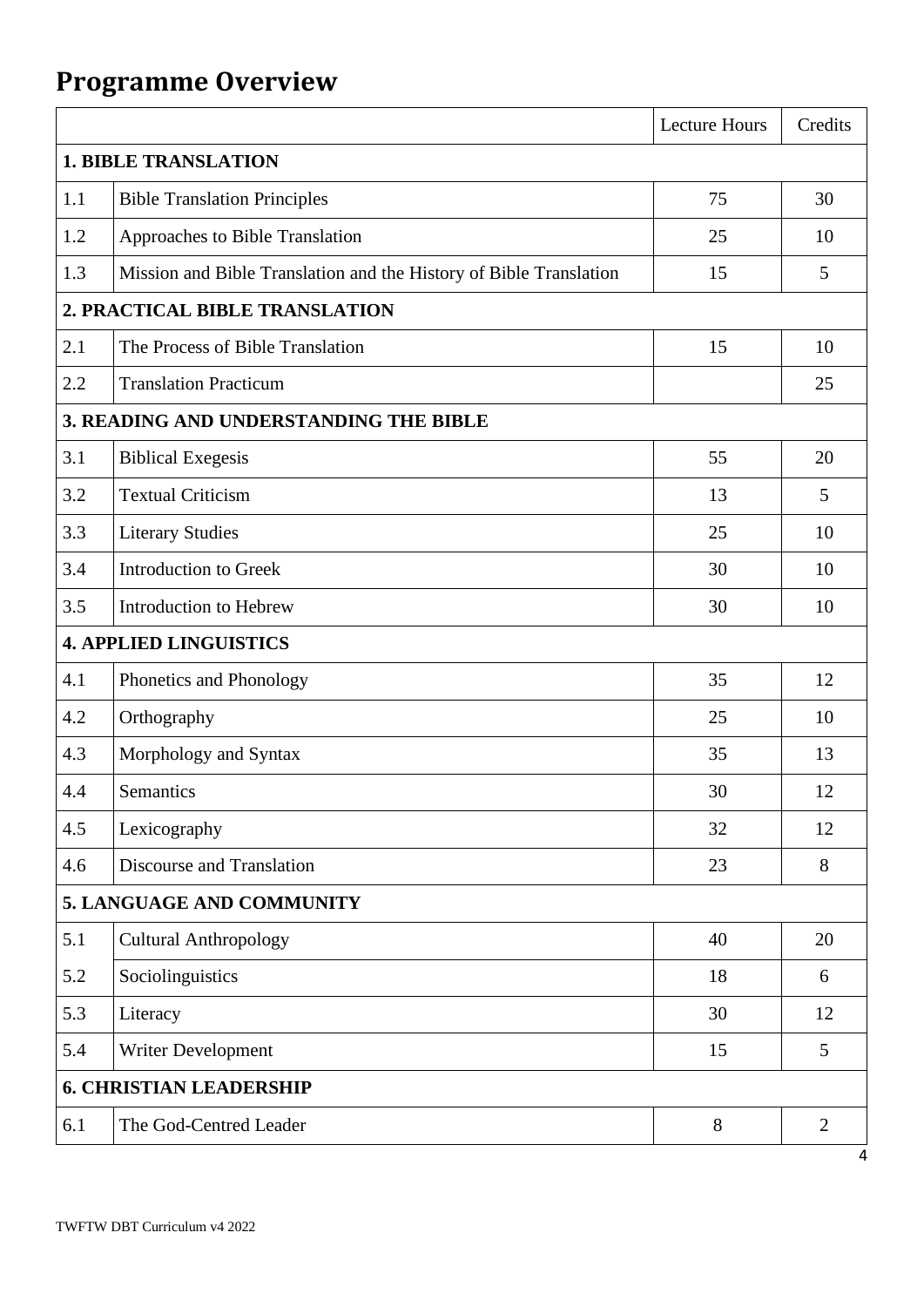| 6.2                                         | <b>Biblical Leadership and Management</b> |    |  |
|---------------------------------------------|-------------------------------------------|----|--|
| <b>7. APPLIED COMPUTER AND STUDY SKILLS</b> |                                           |    |  |
| 7.1                                         | <b>Computer Literacy</b>                  | 15 |  |
| 7.2                                         | Digital Literacy                          | 10 |  |
| 7.3                                         | <b>Study Skills</b>                       |    |  |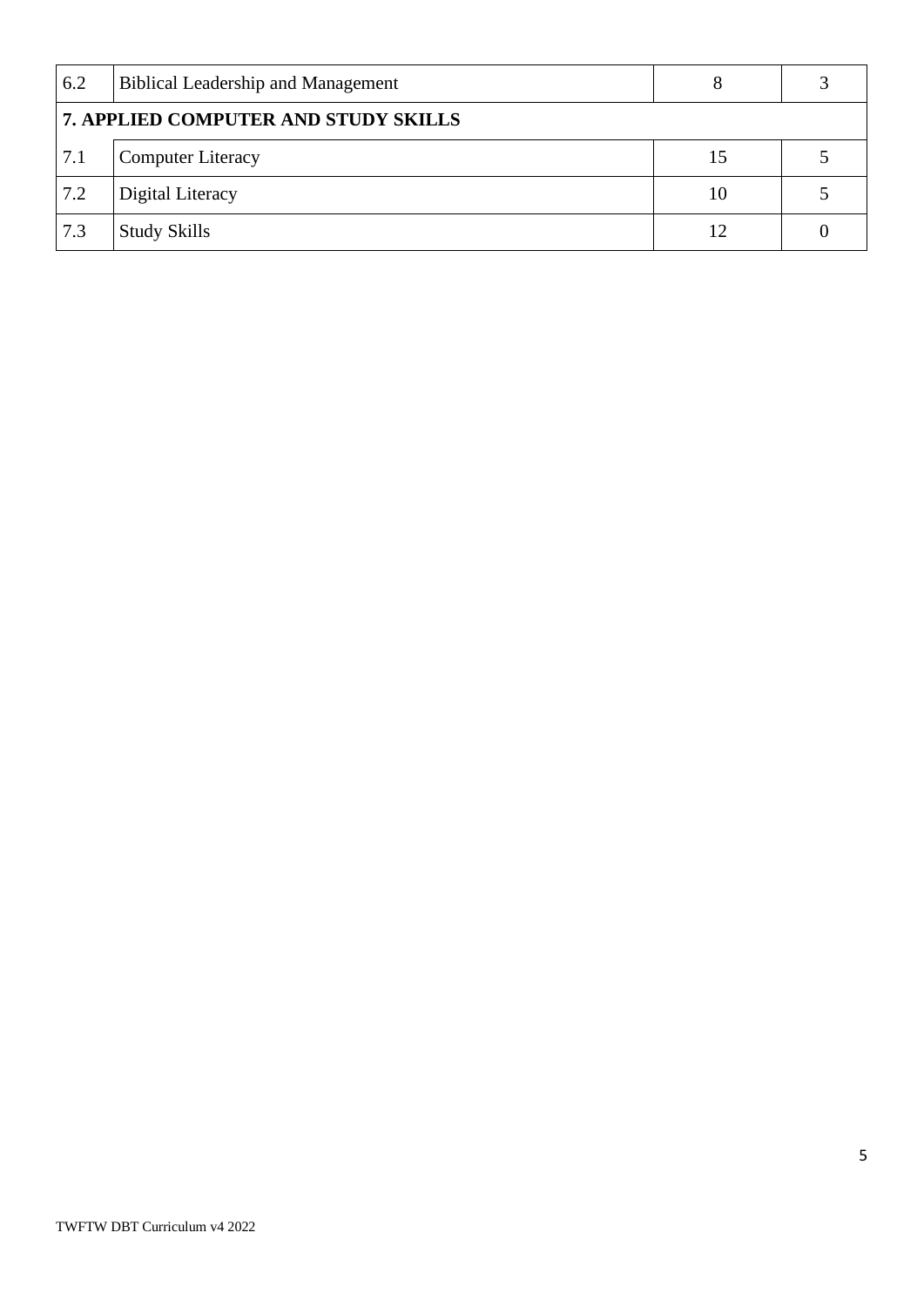# **Syllabus**

# <span id="page-5-1"></span><span id="page-5-0"></span>**1. Bible Translation**

# <span id="page-5-2"></span>**1.1 Bible Translation Principles**

| Credits               | 30-                                              |
|-----------------------|--------------------------------------------------|
| Instruction/Lecture   | 75.                                              |
| <b>Hours</b>          |                                                  |
| Method of Examination | Tests, Exercises, Translation of a Biblical Book |
| Method of Instruction | Face-to-Face or Self Study                       |
| Course Developer      | Barry Funnell, M.A.                              |

#### Course Description

An introductory course in translation principles (ICTP) that covers the basic principles which a translator needs to know to translate, or re-express, the meaning from a source language into a receptor language in a way that is natural, accurate and clear. Much emphasis is placed on how to discover the meaning of a source text including unknown ideas found in biblical culture, figures of speech, and other grammatical devices, and then to transfer this meaning in a culturally relevant way so that the meaning is clearly and accurately re-expressed. It is a practical course with many translation exercises in class. The students start their first draft of a Bible translation project (usually Jonah or Ruth) with the help of tutors, and are taught about the process of translation, including the role of reviewers, field-testing, and consultant checking before publishing.

#### **Objectives**

- 1. to be able to distinguish the difference between literal and meaning-based translation
- 2. to be able to assess the clarity, accuracy and naturalness of a translated text
- 3. to be made aware of the cultural factors which influence the understanding of the source and receptor texts
- 4. to be able to discover the meaning in the source language (exegesis) and to re-express the meaning into the receptor language
- 5. to learn to identify various grammatical features, figures of speech and rhetorical questions
- 6. to be equipped on a basic level to translate the Bible: to produce a first draft translation and a back translation
- 7. to know how to check a translation with reviewers, field-testers and consultants

#### Selective Bibliography

"A Base Model Approach to Translation." (n.d.)

Baker, Mona. (1992). *In Other Words: A Coursebook on Translation*. London and New York: Routledge. Barnwell, Katharine. 2020. *Bible Translation: An Introductory Course in Translation Principles* (4<sup>th</sup> ed.).

Dallas: SIL International. ———. (2020). *Teacher's Manual to Accompany Bible Translation: An Introductory Course* (4th ed.). Dallas: SIL.

Hatim, B., and Mason I. (1990). *Discourse and the Translator*. London: Longman.

Hatim, B., and I. Mason. (1990). *The Translator as Communicator*. London: Routledge.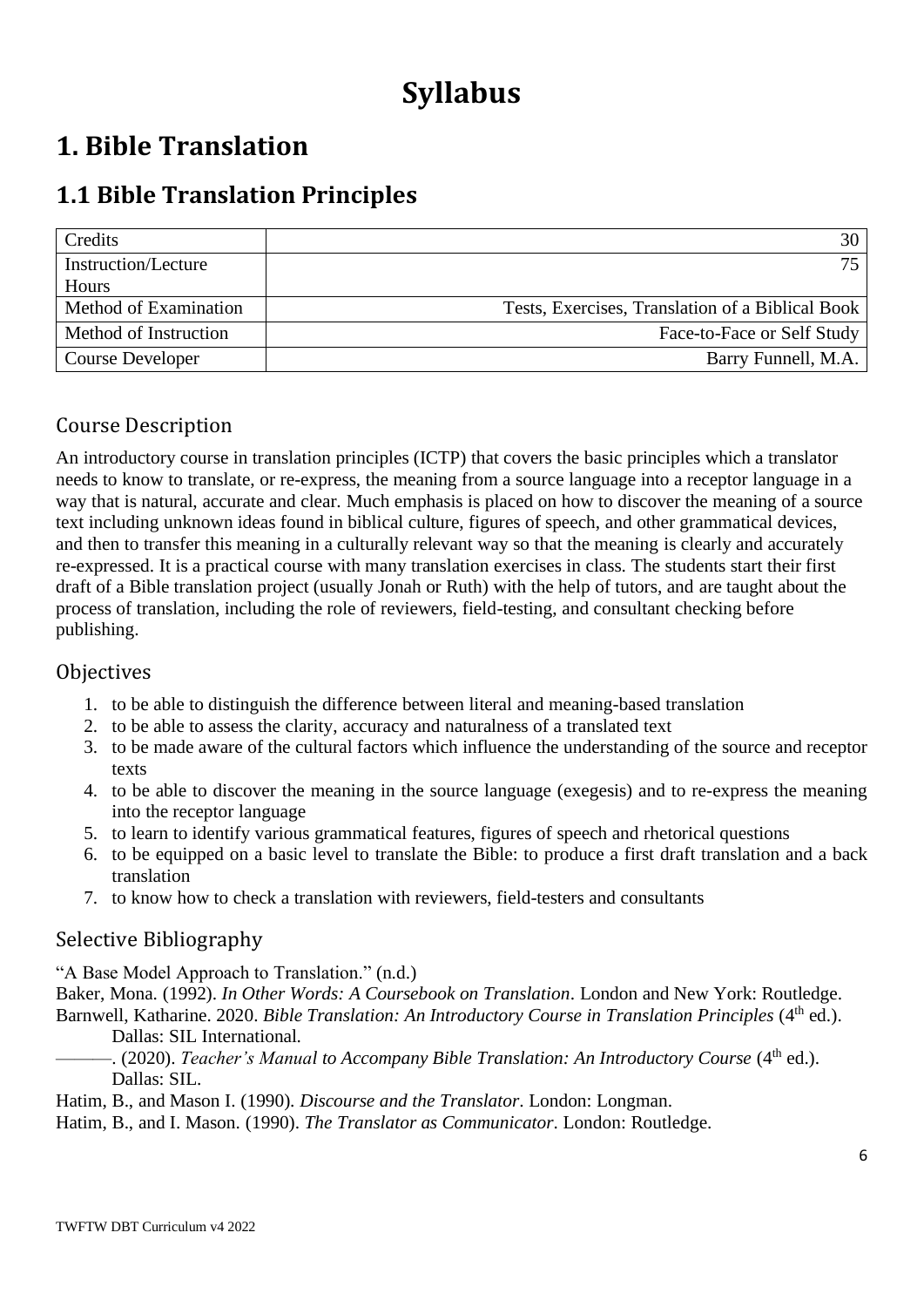Köstenberger Andreas J. and Davide A. Croteau. (2012). *Which Bible Translation Should I Use?: A Comparison of 4 Major Recent Versions.* Nashville, TN: B&H Academic.

Larson, M. (1975). *A Manual for Problem Solving in Bible Translation*. Grand Rapids, MI: Zondervan.

- Larson, M. L. (1998). *Meaning-Based Translation: A Guide to Cross-Language Equivalence* (2<sup>nd</sup> ed.). New York: University Press of America.
- Loewen, Jacob A. (1981). *The Practice of Translating: Drills for Training Translators*. New York: American Bible Society.

Wendland, Ernst R. 2011. *LiFE-Style Translating, A Workbook for Bible Translators* (2<sup>nd</sup> ed.). SIL International Publications in Translation and Textlinguistics 2. Dallas, TX: SIL International.

### <span id="page-6-0"></span>**1.2 Approaches to Bible Translation**

| Credits               | 10.                           |
|-----------------------|-------------------------------|
| Instruction/Lecture   |                               |
| Hours                 |                               |
| Method of Examination | Exam and Take-Home Assignment |
| Method of Instruction | Face-to-Face or Online        |
| Course Developer      | Eshinee Veith, M.A.           |

#### Course Description

This course follows on from *Bible Translation Principles*. The first part of *Approaches to Bible Translation* focuses on the theory behind meaning-based translation, as well as the practice towards achieving it. Among others, it covers attitudes with respect to receptor and source language, the nature of translating, grammatical analysis, referential and cognitive meaning, different levels of usage and transfer. The second part of the course introduces communication studies and relevance theory. A speaker or translator intends to be understood, uses an economy of words and relies heavily on context to convey meaning. We receive more cognitive benefits (i.e., can understand the content more easily) if what is being said is relevant to us and requires little effort to process in our minds. This course considers how we work out meaning in our mind and select context, how we communicate with concepts and access information in our minds. Differences between concepts between languages are discussed, and how to identify and adjust mismatches in a translated Scripture passage.

#### **Objectives**

- 1. to be able to understand the theory behind meaning-based translation
- 2. to know the difference between formal correspondence and dynamic equivalence
- 3. to be able to do grammatical analysis and discover kernel sentences
- 4. to understand referential meaning and different aspects of discovering meaning
- 5. to understand the principles of transferring meaning from one language to another
- 6. to understand the basics of communication theory and how it impacts translation

#### Selective Bibliography

Baker, Mona. (1992). *In Other Words: A Coursebook on Translation*. London and New York: Routledge. Barnwell, Katharine. 2020. *Bible Translation: An Introductory Course in Translation Principles* (4<sup>th</sup> ed.). Dallas: SIL International.

Bell, R. (1991). *Translation and Translating: Theory and Practice*. London: Longman.

Ciampa, Roy E. (2010). "Contemporary Approaches to Bible Translation: Origins, Characteristics and Issues." Pages 59-101 in *A Bíblia e Suas Edições em Língua Portuguesa: 200.º Aniversário da*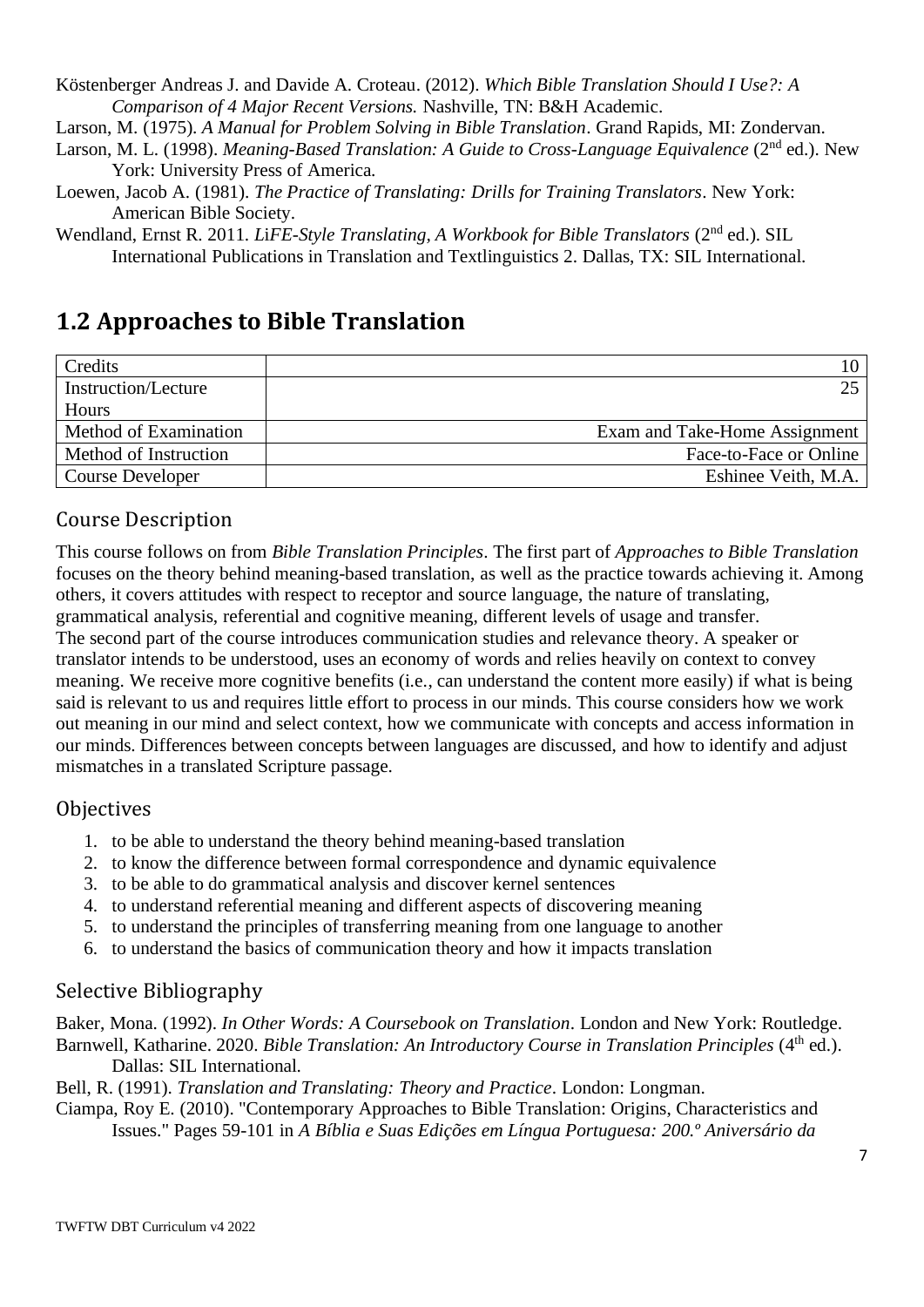*Primeira Edição Bíblica em Português da Sociedade Bíblica* / 1809-2009. Revista Lusófona de Ciência das Religiões Série Monográfica, 6. Lisbon: Edições Universitárias Lusófonas & Sociedade Bíblica.

Di, Jin, and Eugene A. Nida. (2006). *On Translation*. Hong Kong: Hong Kong City University.

Gentzler, Edwin. (1993). *Contemporary Translation Theories*. London; New York: Routledge.

Gutt, Ernst-August. (1991). *Translation and Relevance: Cognition and Context*. Oxford: Blackwell.

Hatim, Basil A., and Jeremy Munday. (2004). *Translation: An Advanced Resource Book*. New edition. London; New York: Routledge.

Hatim, B., and I. Mason. (1990). *The Translator as Communicator*. London: Routledge.

- Hill, Harriet, Ernst-August Gutt, Margaret Hill, Christoph Unger, and Rick Floyd. (2011). *Bible Translation Basics: Communicating Scripture in a Relevant Way*. Dallas: SIL.
- Krüger, V. (2009). "Approach to Translation." Ms.
- Larson, M. L. 1998. Meaning-Based Translation: A Guide to Cross-Language Equivalence (2<sup>nd</sup> ed.). New York: University Press of America.
- Nida, Eugene A. (1964). *Towards a Science of Translating*. Leiden: Brill.
	- ———. (1975). *Componential Analysis of Meaning: An Introduction to Semantic Structures* (Vol. 57). Approaches to Semiotics. The Hague et al.: Mouton.
- Nida, Eugene A., and Charles R. Taber. (1974). *The Theory and Practice of Translation* (2<sup>nd</sup> ed., Vol. 8). Helps for Translators. Leiden: Brill.
- Ortomy, A (Ed.). (1979). *Metaphor and Thought*. Cambridge: Cambridge University Press.
- Picken, Catriona (Ed.). (1989). *The Translator's Handbook* (2<sup>nd</sup> ed.). London: Association of Information Management.
- Porter, Stanley E., & Boda, Mark, J. (Eds.). (2009). *Translating the New Testament*. Grand Rapids, MI: Eerdmans.
- Van Aswegen, K., Funnell, B., Kabwe, R., Krajewska, A. & Veith, E. (2018). *Students' Notes for Approaches to Bible Translation.* The Word for the World.
- Wierzbicka, Anna. (2001). *What Did Jesus Mean? Explaining the Sermon on the Mount and the Parables in Simple and Universal Human Concepts*. Oxford; New York: Oxford University Press.

### <span id="page-7-0"></span>**1.3 Mission and Bible Translation and the History of Bible Translation**

| Credits                 |                        |
|-------------------------|------------------------|
| Instruction/Lecture     |                        |
| Hours                   |                        |
| Method of Examination   | Face-to-Face or Online |
| Method of Instruction   | Take-Home Assignment   |
| <b>Course Developer</b> | Frank Jabini, D.Th.    |

#### Course Description

The subject is approached from a historical, theological, and practical viewpoint. An introduction to missiology discusses the questions: "What is mission?", "Why mission?" and "What is the scope of mission?". Then the centrality of Bible translation in mission is considered. An overview of the history of Bible translation is given and the correlation between Bible translation and the spread of the church is shown. It is discussed that the objective of Bible translation is closely linked to theological assumptions about language, communication, translation, the Bible, and to indigenous theology. Also, practical issues about distribution and use are considered briefly.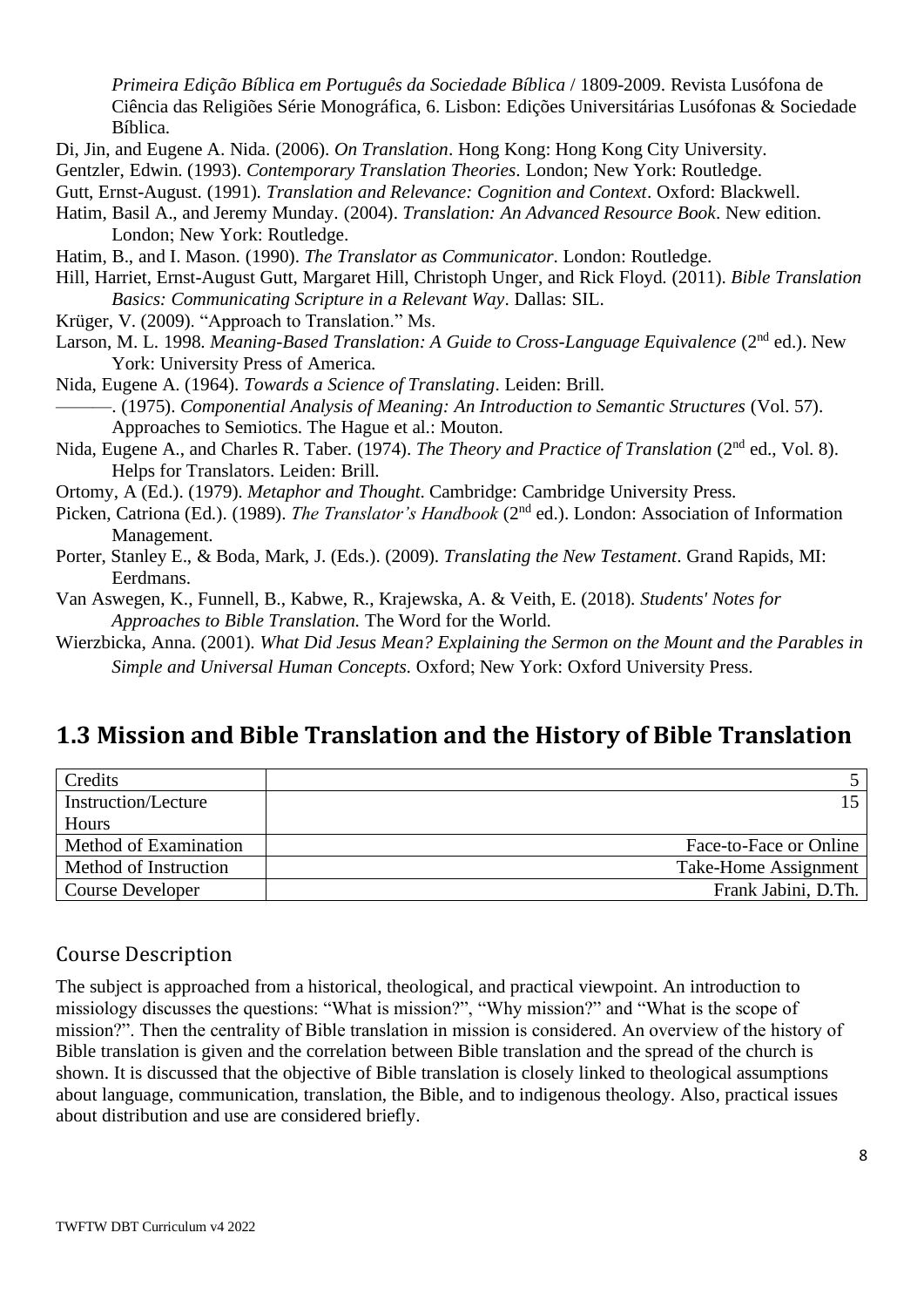#### **Objectives**

- 1. to help the student understand where Bible translation fits into the work of the church
- 2. to help the student understand where Bible translation fits into mission

#### Selective Bibliography

- Bosch, David J. (1991). *Transforming Mission: Paradigm Shifts in the Theology of Mission*. Maryknoll: Orbis.
- Carlisle, T. J. (1968). *You! Jonah!*. Grand Rapids, MI: Eerdmans.
- De Hamel, Christopher. (2005). *The Book: A History of the Bible*. London: Phaidon.
- Ferm, Dean William. (1986). *Third World Liberation Theologies*. (2 vols.)
- Krüger, Véroni. (2017). *Student notes for Bible Translation and Mission and the History of Bible Translation.* Kleinmond: The Word for the World.
- Miller, Darrow L. (2001). *Discipling Nations: The Power of Truth to Transform Cultures*. Seattle: YWAM.
- Moreau, A. Scott, Gary R. Corwin & Gary B. McGee. (2005). *Introducing World Missions*: A Biblical, Historical and Practical Survey (2<sup>nd</sup> ed.). Grand Rapids, MI: Baker Academic.
- Norton, David. (2000). "A History of the English Bible as Literature." Cambridge University Press.
- Noss, Philip A. (Ed.). (2007). *A History of Bible Translation*. Rome: Edizioni de Storia e Letteratura.
- Nussbaum, Stan. (2005). *A Reader's Guide to Transforming Mission*. Maryknoll, N.Y: Orbis Books.
- Sanneh, Lamin O. (1989). *Translating the Message: The Missionary Impact on Culture*. Maryknoll, NY: Orbis.
- Smalley, William Allen. (1991). *Translation as Mission*: *Bible Translation in the Modern Missionary Movement*. Macon, GA: Mercer.
- Stine, Philip C. (1992). *Bible Translation and the Spread of the Church*: *The Last 200 Years*. Leiden: Brill. Tew, Tony. (1988). *A Candle in the Dark: The Story of William Carey*.
- Verkuyl, J. (1978). *Contemporary Missiology: An Introduction*. Grand Rapids, MI: Eerdmans.
- Winter, Ralph, & Steven Hawthorne. (2013). Perspectives on the World Christian Movement (4<sup>th</sup> ed.). William Carey Library.
- Worth, Roland H. (1992). *Bible Translations*: *A History through Source Documents*. London: McFarland.
- Yorke, Gosnell L.O R., & Peter M. Renju. (2004). *Bible Translation and African Languages*. Nairobi: Acton Publishers.

# <span id="page-8-0"></span>**2. Practical Bible Translation**

## <span id="page-8-1"></span>**2.1 The Process of Bible Translation (including Survey)**

| Credits               |                              |
|-----------------------|------------------------------|
| Instruction/Lecture   |                              |
| Hours                 |                              |
| Method of Examination | <b>Research Report</b>       |
| Method of Instruction | Face-to-Face or Self Study   |
| Course Developer      | Jacobus G. van Aswegen, M.A. |

#### Course Description

This course focuses on the process or steps involved in translating the Bible into a language in which no Bible or Bible portion exists. It is specifically designed for mother tongue translators. Commencing from the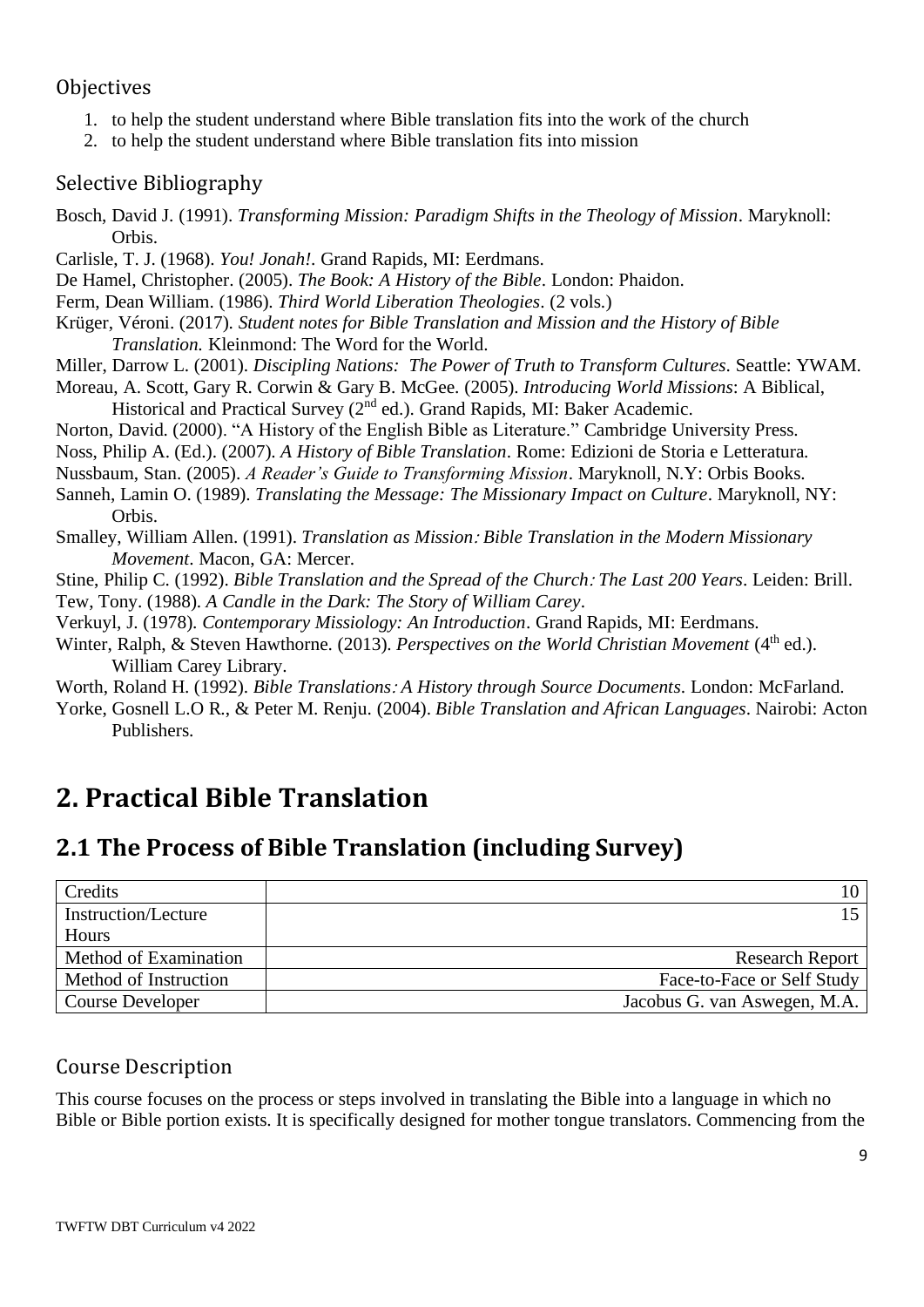vision for a Bible translation into a particular language, guidance is given for several preparatory steps including a sociolinguistic survey. This is followed by the actual translation and the publication phase. The aim of this course is to help the translators to manage, administrate and direct a Bible translation project in their own language. It will also be a valuable tool for those who have an advisory role or facilitate mother tongue translation projects.

The course highlights the importance of considering the social, cultural, linguistic, historical, and political background of a language group to produce a good and relevant translation of the Bible.

#### **Objectives**

- 1. to be able to describe the processes or steps involved from the beginning to the end of a Bible translation project
- 2. to be able to initiate a Bible translation project for one's own people group
- 3. to be able to identify missing processes in an existing Bible translation project
- 4. to be able to conduct sociolinguistic research in one's own language area

#### Selective Bibliography

- Barnwell, Katharine. 2020. *Bible Translation: An Introductory Course in Translation Principles* (4<sup>th</sup> ed.). Dallas: SIL International.
- Bendor-Samuel, Margaret, and David Bendor-Samuel. (1996). *A Manual for Strategic Planning and Review for Language Programs*. (2 nd ed.). Dallas: SIL.
- de Vries, Lourens. (2000). "Bible translation and primary orality." *The Bible Translator: Technical Papers* 51:101–114.
- de Vries, Lourens. (2001). "Bible Translations: Forms and Functions." *The Bible Translator* 52 (3): 306–19.

Dye, Wayne T. (1985). *Bible Translation Strategy*. (2<sup>nd</sup> ed.). Dallas: SIL.

- Fishman, Joshua. (1972). *Language and Nationalism: Two Integrative Essays*. Rowley, MA: Newbury House.
- Louw, Johannes P. (Ed.). (1991). *Meaningful Translation: Its Implication for the Reader*. UBS Monographs 5. New York: American Bible Society.
- Van Aswegen, Jacobus G. (2008). "Language Maintenance and Shift in Ethiopia: The Case of Maale." Pretoria: UNISA.
- ———. (2016). *Students Notes for the Process of Bible Translation.* Kleinmond: The Word for the World.
- ———. (1999). *The Theory of Literacy: Part 1*. The Institute for Bible Translation (The Word for the World) Addis Ababa.
- Warren-Rothlin, Andy. (2009). "Script Choice, Politics, and Bible Agencies in West Africa." *The Bible Translator* 60 (1): 50–66.
- Wendland, Ernst R. (1985). *Language, Society and Bible Translation*. Cape Town: Bible Society of South Africa.
- ———. (2008). *Contextual Frames of Reference in Translation: A Coursebook for Bible Translators and Teachers*. Manchester, UK: St. Jerome.
- Wilt, Timothy (Ed.). (2002). *Bible Translation: Frames of Reference*. Manchester, UK: St. Jerome.
- Wilt, Timothy, and Ernst R. Wendland. (2008). *Scripture Frames and Framing: A Workbook for Bible Translators*. 1st ed. Stellenbosch: African SUN Media.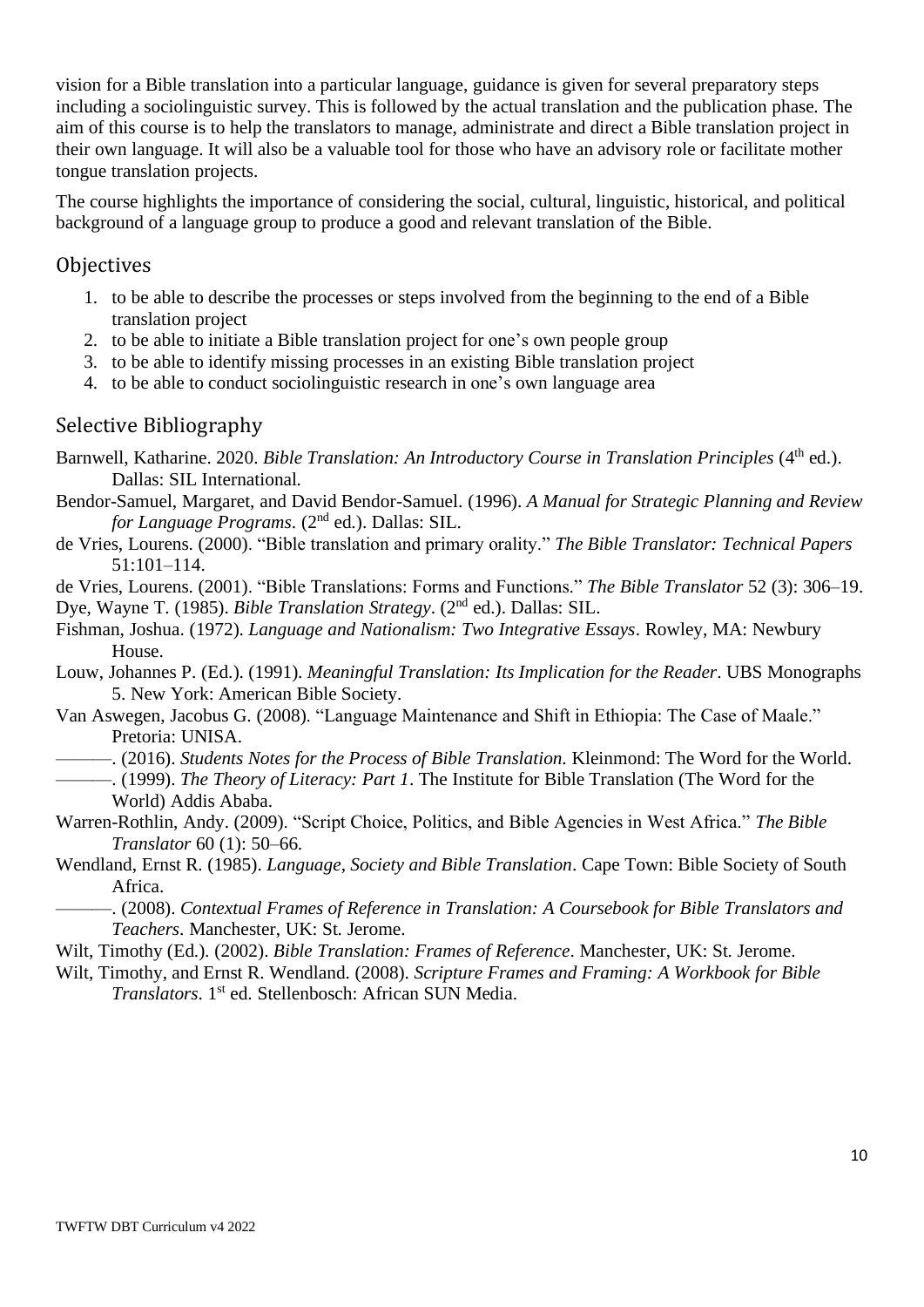# <span id="page-10-0"></span>**2.2 Translation Practicum**

| Credits                    | 25                       |
|----------------------------|--------------------------|
| <b>Instruction/Lecture</b> | N/A                      |
| Hours                      |                          |
| Method of Examination      | <b>Annual Assessment</b> |
| Method of Instruction      | Continuous Supervision   |
| <b>Course Developer</b>    | TBD                      |
|                            |                          |

#### Course Description

The Translation Practicum is the practical application of the TWFTW's curriculum. The student is required to demonstrate that they can apply what they have learned during the course when they translate the Bible into their own language or when they act as facilitators or coordinators for a Bible Translation project. The specific application in focus is whether a student can translate or assist others to translate the Bible meaningfully. This entails that the student must demonstrate their ability to re-express the meaning from a base language into a receptor language in a way that is natural, accurate and clear. This is determined through consultant checking sessions which are conducted when the first book of the Bible has been drafted and ends when the student has completed the requirements for the Diploma in Bible Translation. As the student's experience increases, they will be expected to improve in their ability to translate meaningfully i.e., apply the literary functional equivalent approach to translation. In evaluating the student, other factors like ability to work in a team and overall contribution to the entire translation process are also taken into consideration. The evaluation of the student takes place over a period of 3–4 years.

#### **Objectives**

- 1. to demonstrate an ability to translate meaningfully and to apply the literary functional equivalent approach to translation
- 2. to demonstrate the ability to function effectively as a member of a translation team and contribute to the overall goals and aspirations of the team
- 3. to play an important role in the entire translation process (see 2.1)

# <span id="page-10-1"></span>**3. Reading and Understanding the Bible**

### <span id="page-10-2"></span>**3.1 Biblical Exegesis**

| Credits               |                            |
|-----------------------|----------------------------|
| Instruction/Lecture   |                            |
| Hours                 |                            |
| Method of Examination | Take-Home Assignment       |
| Method of Instruction | Face-to-Face or Self-Study |
| Course Developer      | Joel S. Brown, M.Th.       |

#### Course Description

This course consists of three parts: Methodology, Old Testament and New Testament. It includes a thorough exercise in the methodology of applied exegesis. The first part covers basic methodological questions like: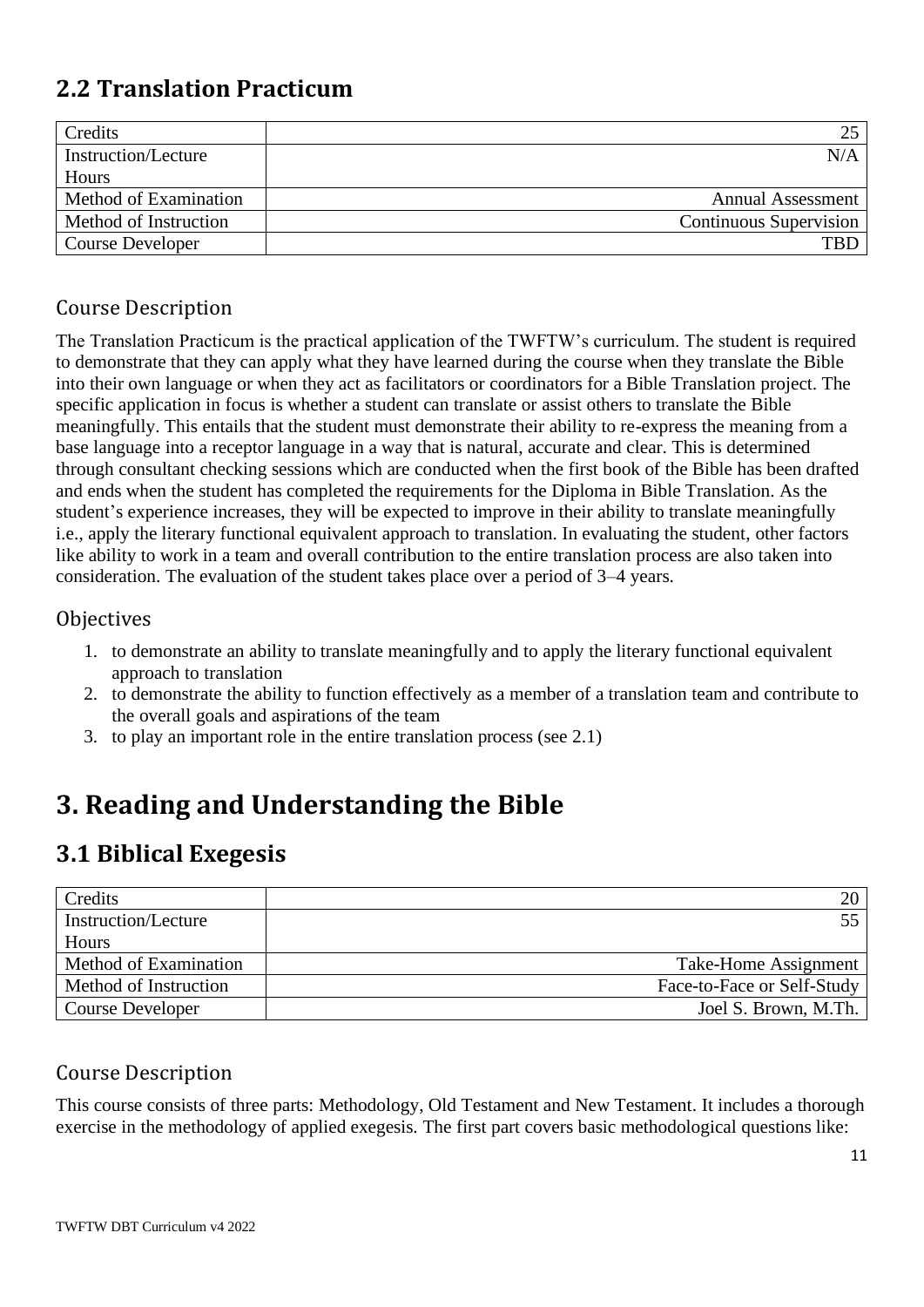What is the Bible all about? How is the message of a passage to be understood? How can the message be relayed? It discusses topics like The Bible – Word of God, how the Bible came into existence, processes in Biblical interpretation, steps in exegesis and formulating and applying the message.

The first part includes a 7-step process for Biblical exegesis, instruction on formulating and applying a modern message, and guidance on how to incorporate exegesis into the daily work of a Bible translator. Apart from an outline of the books of the Old Testament, the second part covers the main storyline of Israel's history, the geography of Israel, key terms in the Old Testament, names of God, and questions of understanding and relaying the message of the Bible. The third part builds upon the other and investigates the genres, discourses, and perspectives of the New Testament.

The course includes a thorough exercise in the methodology of applied exegesis and the great importance of the geography of the Holy Land in context with the biblical books is discussed using appropriate maps.

#### **Objectives**

- 1. to understand the basic concepts employed in the application of biblical exegesis
- 2. to be able to apply the methodology of Biblical Exegesis to passages of Scripture in their own language
- 3. to be able to use translation software in the process of exegesis
- 4. to develop skills in contextualization—both in understanding ancient contexts and applying modern ones in communication.

#### Selective Bibliography

Carson, D. A. (1996). *Exegetical Fallacies*. 2nd ed. Grand Rapids: Baker

- Cotterell, P., & Turner, M. (1989). *Linguistics and Biblical Interpretation.* Downer's Grove, IL: Inter-Varsity Press.
- Duvall, J. Scott, & J. Daniel Hays. (2012). *Grasping God's Word* (3<sup>rd</sup> ed.). Grand Rapids: Zondervan.
- Fee, Gordon D. & Douglas Stuart. (2014). *How to Read the Bible for all its Worth* (4<sup>th</sup> ed.). Grand Rapids, MI: Zondervan,
- Fee, Gordon D. (2002). *New Testament Exegesis.* Third edition. Louisville, KY: Westminster John Knox Press
- Hendricks, Howard, and William Hendricks. (2007). *Living by the Book.* Chicago: Moody Press.
- Irving, Jensen L. (1978). Jensen's Survey of the Old Testament. Chicago: Moody Press.
- Krüger Véroni. (2017). *Students' Notes for How to Interpret the Bible*. Part 1 Methodology*.* Kleinmond: The Word for the World.
- Krüger Véroni and Nel Claassen. (2016). *Students' Notes for How to Interpret the Bible*. Part 2 The Old Testament*.* Kleinmond: The Word for the World.
- Krüger Véroni, Nel Claassen and Ken Ross. (2017). *Students' Notes for How to Interpret the Bible*. Part 3 The New Testament*.* Kleinmond: The Word for the World.
- Lee, S. Noah. (2006). Topics on Old Testament Translation: Prepared for the Workshop in Translation and Exegesis of the Hebrew Bible. (Organised by The Home for Bible Translators, Israel. Rothberg International School, The Hebrew University of Jerusalem) (Minor revisions by Robert G. Carter).
- Mears, Henrietta C. (1953). What the Bible is all about. Glendale: Regal Books.
- Osborne, Grant. (2006). *The Hermeneutical Spiral: A Comprehensive Introduction to Biblical Interpretation (Revised and Expanded)*. Downers Grove, IL: IVP Academic.
- Stuart, Douglas. (2009). *Old Testament Exegesis*. Fourth edition. Louisville, KY: Westminster Press
- van der Jagt, Krijn &. Ray Pritz. (2004). *The Bible Lands as Classroom*: A Video Aid for Bible Translators (8 DVD Set). Reading: United Bible Societies.
- Wolvaardt, Bennie. (2005). How to Interpret the Bible. London: Veritas College and the Good Book Company.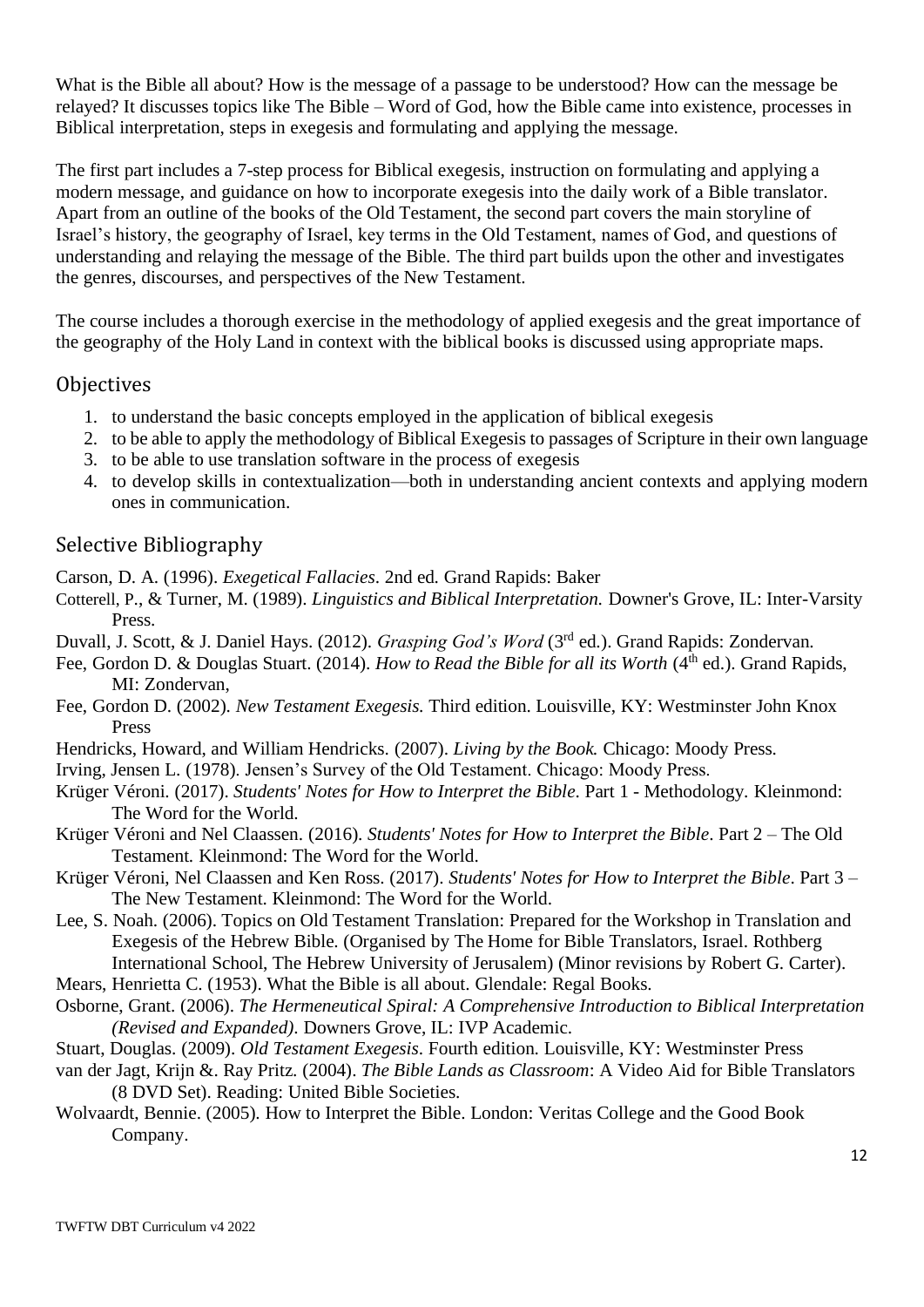Wood D. R. W. & I. Howard Marshall. (1996). *New Bible Dictionary.* Leicester, England; Downers Grove, IL: InterVarsity Press

Yohanan Aharoni and Michael Avi-Yonah. (1979). *Biblical Atlas*: Carta Jerusalem. New York: Macmillan.

## <span id="page-12-0"></span>**3.2 Textual Criticism**

| Credits               |                        |
|-----------------------|------------------------|
| Instruction/Lecture   |                        |
| Hours                 |                        |
| Method of Examination | Take-Home Assignment   |
| Method of Instruction | Face-to-Face or Online |
| Course Developer      | Pierre van Vuuren, M.A |

#### Course Description

The course gives the student an introduction to the text-critical issues related to the original texts of the Old and New Testament. An overview of the activities of the scribes and copyists as they transmitted the original texts helps the student understand how errors and variants entered the Bible text that is available to us today. The history of the texts used by Bible translators today shows why TWFTW prefers the UBS Greek NT and the Masoretic text of the OT. A summary is given of the various textual families/traditions as well as ancient translations that are our main sources for determining the best possible textual variants—this, and several practical examples, gives the student some insight into the work of contemporary text-critical scholars. Finally, guidelines are given for the evaluation of divergent readings by Bible translators.

#### **Objectives**

- 1. to be able to explain how the transmission of the Bible text gave rise to various textual variants and textual families
- 2. to be able to make informed decisions involving textual variants when translating the Bible text
- 3. to know which sources and translation helps to consult when faced with textual variants in the Bible text

#### Selective Bibliography

Aland, Kurt. (1989). *The Text of the New Testament.* Grand Rapids: Eerdmans.

- Barnwell, Katharine. (2008-2011). *An Introduction to Textual Criticism.* (PowerPoint Presentation). (Revised by Warren Glover, 2011).
- Clarke, Kent D. (2002). "Textual Certainty in the United Bible Societies' Greek New Testament, *Novum Testamentum* 44 (2002), 105-33.
- Véroni Krüger, Manie van den Heever and Frank Jabini. (2016). *Students' Notes for Textual Criticism.*  Kleinmond: The Word for the World.
- Metzger, Bruce. M. and Bruce D. Ehrmann. (1992). "The Text of the New Testament: Its Transmission, Corruption, and Restoration" (4<sup>th</sup> ed.). Oxford: University Press.
- Metzger, B. M. (1994). *A Textual Commentary on The Greek New Testament* (2<sup>nd</sup> ed.). A Companion Volume to the United Bible Societies' Greek New Testament Fourth Revised Edition). Stuttgart: Deutsche Bibelgesellschaft.
- Omanson Roger L. (2006). *A Textual Guide to the Greek New Testament: An Adaptation of Bruce M. Metzger's Textual Commentary for the Needs of Translators*. Stuttgart: Deutsche Bibelgesellschaft.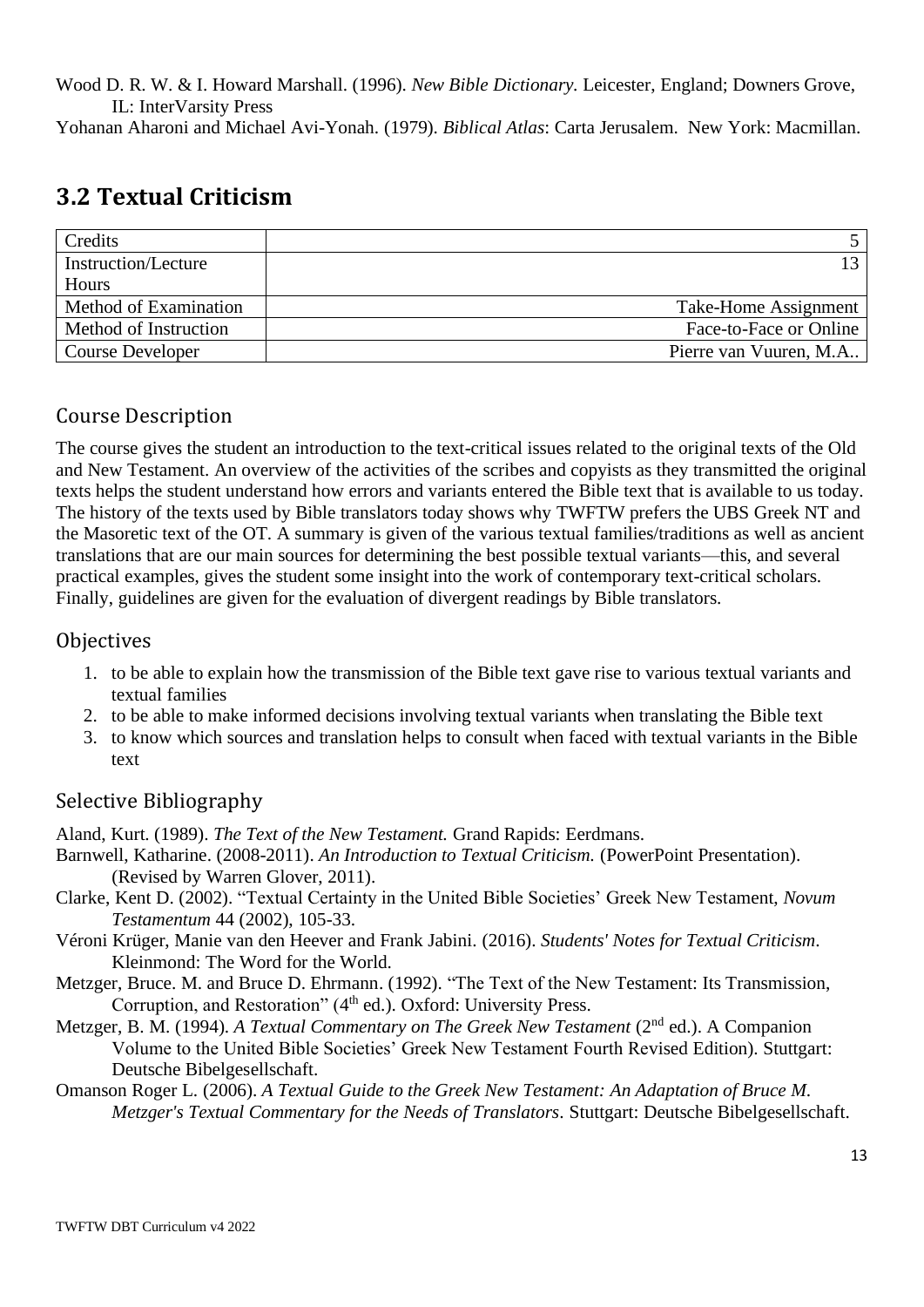van der Jagt, Krijn &. Ray Pritz. (2004). *The Bible Lands as Classroom: A Video Aid for Bible Translators.*  (8 DVD Set). Reading: United Bible Societies.

Wurthwein, E. (1988). *The Text of the Old Testament* (English translation by E. F. Rhodes, 1995). Grand Rapids: Eerdmans.

### <span id="page-13-0"></span>**3.3 Literary Studies**

| Credits               | 10                     |
|-----------------------|------------------------|
| Instruction/Lecture   | 25                     |
| Hours                 |                        |
| Method of Examination | Take-home Assignment   |
| Method of Instruction | Face-to-Face or Online |
| Course Developer      | TBD                    |

#### Course Description

The student is introduced to the Bible as literature. Topics that are covered include discourse structure as well as stylistic and rhetorical features of the biblical text (unity, diversity, rhetoricity, structure, patterning, foregrounding, imagery, phonicity, and dramatics as understanding these features is essential to producing a translation that faithfully conveys the meaning of the original. The goal is to enable students to produce functionally equivalent translations that are also literary in character.

#### **Objectives**

- 1. to have an appreciation of the Bible as a document, with its structure, divisions, and literary forms
- 2. to be able to apply this understanding to the task of translating biblical texts, utilizing the most suitable literary forms in the target language

#### Selective Bibliography

Khyeim J.W. (2010)*. Proverbs of North East India*. Shillong: DBCIC Publications.

- Larson M.L. (1998). *Meaning-Based Translation: A Guide to Cross-Language Equivalence.* (2<sup>nd</sup> ed.). New York: University Press of America.
- Nida, E.A., Louw, J.P., Snyman, A.H., & Cronje, J. van W. (Eds.). (1991). *Style and Discourse*. Cape Town: Bible Society of South Africa.
- Ryken, L. (1984). *How to Read the Bible as Literature.* Grand Rapids: Zondervan
- Van Aswegen, Jonathan. (2017). *Students' Notes for Literary Studies. An Introduction to the Bible as Literature.* Kleinmond: The Word for the World.
- Wendland, E. (1987). *The Cultural Factor in Bible Translation*. London et al.: UBS.
- Wendland, E. (2002). *Analyzing the Psalms*. (2<sup>nd</sup> ed.). Dallas: SIL International.
- Wendland, E. (2004). "A Literary Approach to Biblical Text Analysis and Translation." In: Wendland, E., *Translating the Literature of Scripture*. Dallas: SIL, 189-229.
- Wendland, E. (2006)*. L*i*FE-Style Translating*. Dallas: SIL International.
- Wendland, E. (2008). *Contextual Frames of Reference in Translation: A Coursebook for Bible Translators and Teachers.* Manchester: St. Jerome.
- Wilt, Timothy (Ed.). (2003). *Bible Translation: Frames of Reference*. Manchester: St. Jerome
- Wilt, Timothy & Ernst Wendland. (2008). Scripture *Frames and Framing: A Workbook for Bible Translators*. Stellenbosch: UBS.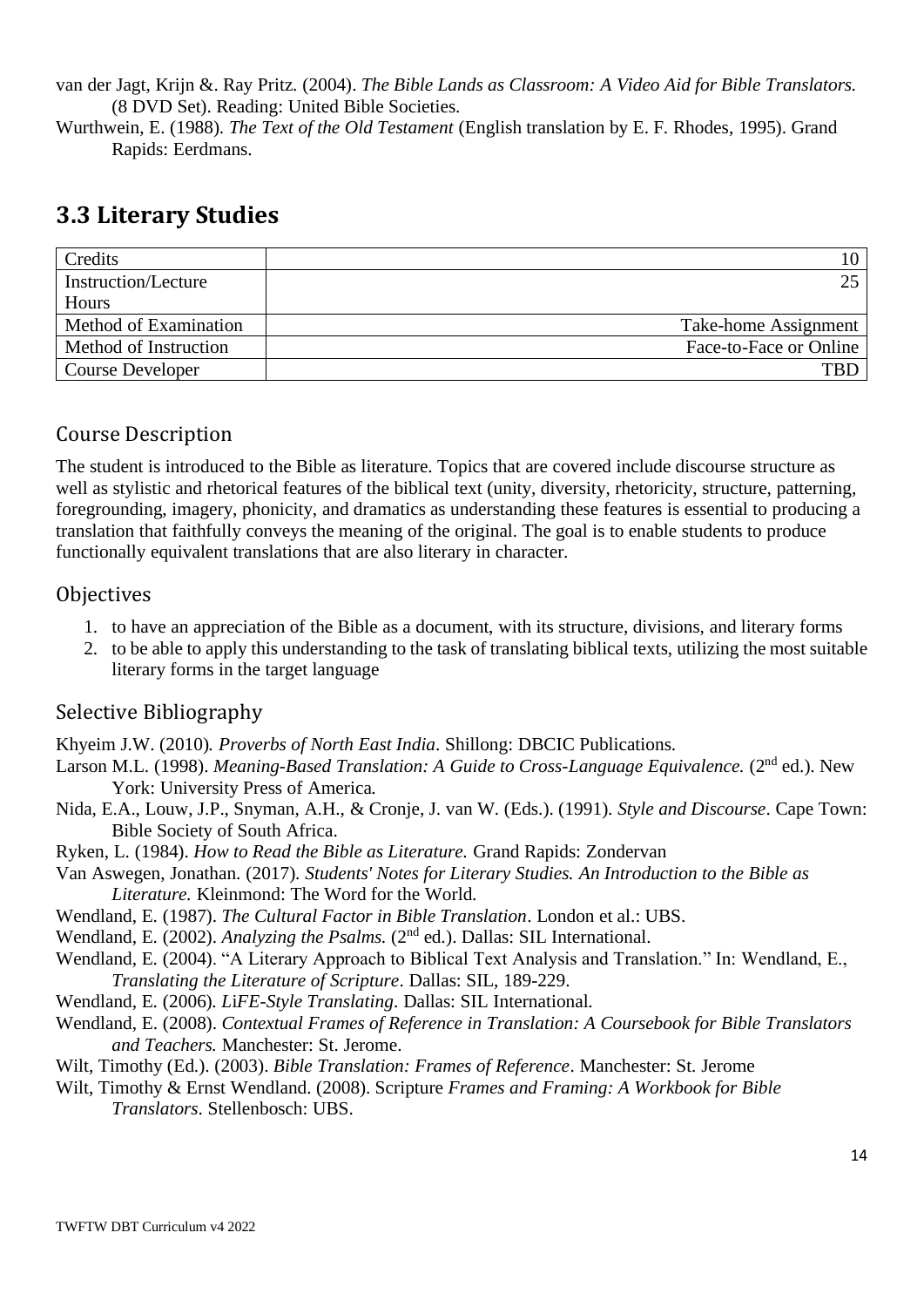# <span id="page-14-0"></span>**3.4 Introduction to Greek**

| Credits               | 10                     |
|-----------------------|------------------------|
| Instruction/Lecture   | າ<                     |
| Hours                 |                        |
| Method of Examination | Exams and exercises    |
| Method of Instruction | Face-to-face or Online |
| Course Developer      | TRI                    |
|                       |                        |

#### Course Description

The emphasis of this course is on helping the student to understand the structure of Greek. After an overview of the historical development and nature of NT Greek, time is given to learning to read Greek and understand the grammatical and semantic categories. Students are not expected to memorise forms (declensions, conjugations) but to learn how to use reference tools like grammar books and lexicons and the textbook for further self-study.

#### **Objectives**

- 1. to read the Greek script aloud
- 2. to name and describe the basic functions of the grammatical elements of New Testament Greek
- 3. to find information in the prescribed reference grammar of New Testament Greek
- 4. to interpret Greek words or phrases with the help of the source language tools in Paratext

#### Selective Bibliography

- De Blois, R. (2000). Towards a new dictionary of Biblical Hebrew based on semantic domains. PhD dissertation, Vrije Universiteit Amsterdam.
- Bauer, Walter, Frederick W. Danker, William F. Arndt & F. Wilbur Gingrich. (Eds.). (2000). *A Greek-English Lexicon of the New Testament and Other Early Christian Literature* (3 rd ed.). Chicago: University of Chicago Press.

Krüger, Véroni. (2010). *Greek Grammar Outline.* (ms.)

- Louw Johannes P. & Eugene A. Nida (Eds.). (2008). *Greek-English Lexicon of the New Testament Based on Semantic Domains*. (Electronic Book). In: Translator's Workplace: Software Package. SIL International.
- Mounce, W. D. (2019). *Basics of Biblical Greek: Grammar* (4<sup>th</sup> ed.). Grand Rapids: Zondervan.
- Newman, B.M. (1993). *A Concise Greek-English dictionary of the New Testament*. Stuttgart, Germany: Deutsche Bibelgesellschaft.
- Pretorius, N.F. (2004). *Getting to Grips with Greek: An Introductory Grammar focused on the Greek New Testament*. Auckland Park: Werkgroep vir Griekse Onderrig
- Robertson, A.T. (1919). *A grammar of the Greek New Testament in the light of historical research.*  Electronic ed. Bellingham, WA: Logos Bible Software.
- Silva, Moisés. (Ed.). (2014). *New International Dictionary of New Testament Theology and Exegesis* (5 vols. 2<sup>nd</sup> ed.). Grand Rapids: Zondervan.
- Van den Heever, Manie. (2013). *Student's notes for Introduction to New Testament Greek.* Kleinmond: The Word for the World.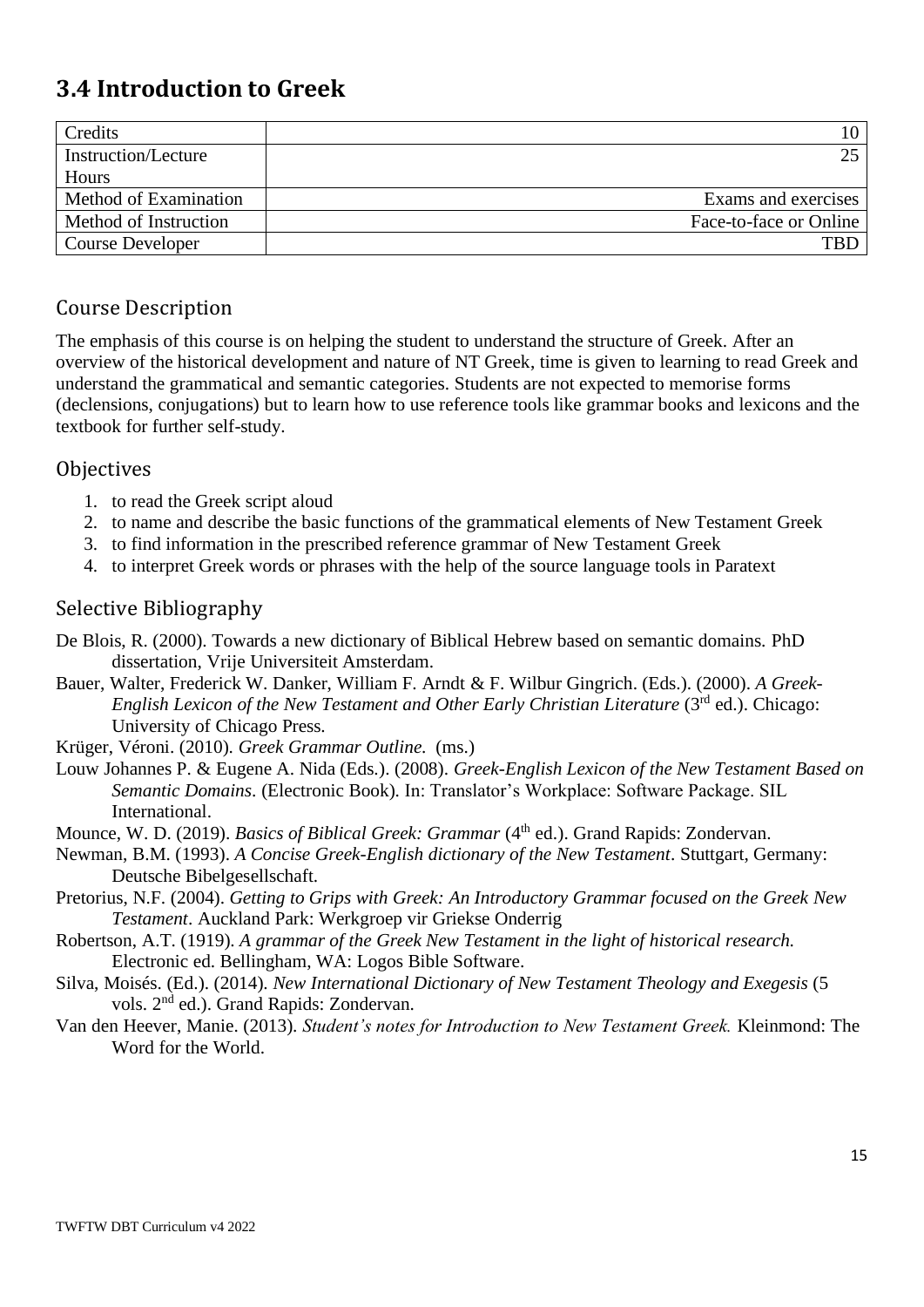# <span id="page-15-0"></span>**3.5 Introduction to Hebrew**

| Credits                 | 10                     |
|-------------------------|------------------------|
| Instruction/Lecture     | າ<                     |
| Hours                   |                        |
| Method of Examination   | Exams                  |
| Method of Instruction   | Face-to-Face or Online |
| <b>Course Developer</b> | Franklin Jabini, D.Th. |

#### Course Description

An innovative approach to learning Hebrew in which the student is introduced to the main grammatical elements through engaging with Genesis 1. The student learns Biblical Hebrew step by step, one word, one verse and one chapter at a time. The basic structure of a unit consists of reading (with accompanying audio files), grammar, vocabulary, translation, review, and how to apply the learnt content when using Paratext.

#### **Objectives**

- 1. to be able to read the Hebrew Old Testament
- 2. to be able to explain number, gender of nouns and adjectives
- 3. to recognise characteristics of Hebrew verbal pattern and conjugations
- 4. to be able to use Paratext to analyse the Hebrew text
- 5. to be able to define key Hebrew words

#### Selective Bibliography

*Audio recording of Genesis 1*. [https://www.youtube.com/watch?v=pvt\\_XIHHSPQ](https://www.youtube.com/watch?v=pvt_XIHHSPQ)

- Barrick, William & Irvin A. Busenitz. (2012). *A Grammar for Biblical Hebrew*. Sun Valley: Grace Books, http://bscf.nz/wp-content/uploads/2017/01/B\_B\_Hebrew\_Grammar\_2012.pdf
- Barrick, William & Irvin A. Busenitz. (2004). *Workbook for a grammar for Biblical Hebrew*. [https://drbarrick.org/wp-content/uploads/2017/01/B\\_B\\_Hebrew\\_Grammar\\_Wkbk\\_Full\\_2005.pdf](https://drbarrick.org/wp-content/uploads/2017/01/B_B_Hebrew_Grammar_Wkbk_Full_2005.pdf)

Barrick, William – *Hebrew video lessons* <http://drbarrick.org/courses/hebrew-grammar-1/>

Bashoor, Scott M. (2011). *Hebrew-English Glossary to the Vocabulary Lists in A Grammar for Biblical Hebrew* (2010 Revised Edition) by William D. Barrick and Irvin A. Busenitz <http://drbarrick.org/files/studynotes/Other/Vocab%20List%20Project%202011.pdf>

- *Genesis – Hebrew* Audio Bible [https://www.youtube.com/watch?v=Dc\\_h6upsChU](https://www.youtube.com/watch?v=Dc_h6upsChU)
- Gesenius, Wilhelm. (1910). *Gesenius' Hebrew Grammar*. Edited by Emil Kautzsch. (Translated by Arthur E. Cowley. 2<sup>nd</sup> ed.). Oxford: Clarendon.
- Holladay, W. L. (1988). *A Concise Hebrew and Aramaic Lexicon of the Old Testament*. Grand Rapids, MI: Eerdmans
- Jabini, F. S. (2015). *Introduction to Biblical Hebrew.* Kleinmond: The Word for the World.
- Koehler, Ludwig, Walter Baumgartner, & Johann Jakob Stamm. (2002). *The Hebrew and Aramaic Lexicon of the Old Testament.* Translated by M. E. J. Richardson. (2 vols.). Leiden: E. J. Brill
- Pratico, G. D, & M. V. Van Pelt. (2007). *Basics of Biblical Hebrew Grammar* (2<sup>nd</sup> ed.). Grand Rapids, MI: Zondervan
- *Talking Bibles International*. (1992). Chapter-by-Chapter MP3 Recordings of the Hebrew Bible, <http://www.mechon-mamre.org/p/pt/ptmp3prq.htm>
- *The Book of Genesis from the Bible read in Hebrew*

http://www.aoal.org/Hebrew/AudioBible/01 Genesis/01-Gen 01.mp3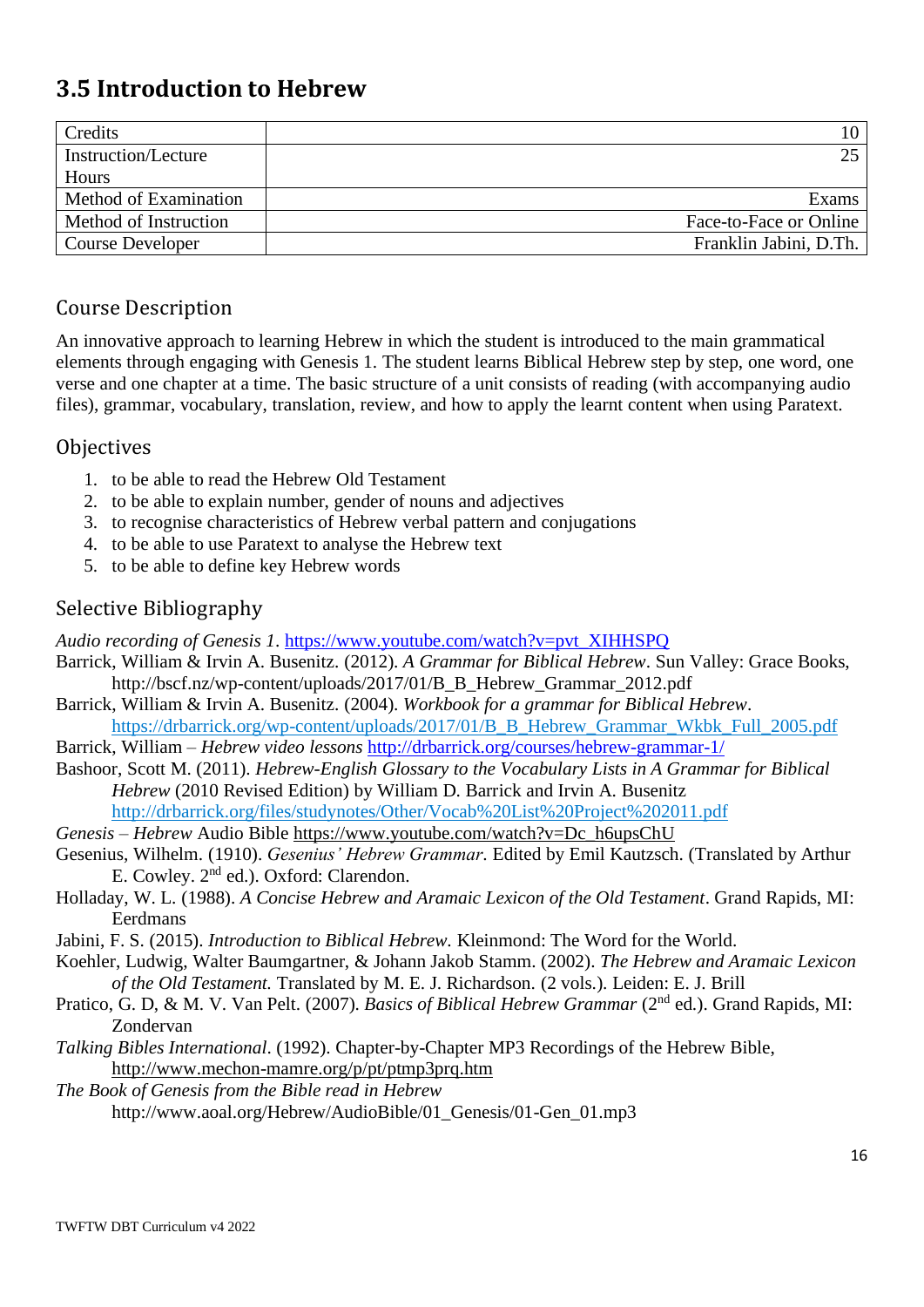Van Gemeren, Willem A. (Ed.). (1997). *New International Dictionary of Old Testament Theology & Exegesis*. (5 volumes). Grand Rapids: Zondervan Publishing.

# <span id="page-16-0"></span>**4. Applied Linguistics**

### <span id="page-16-1"></span>**4.1 Phonetics and Phonology**

| Credits               |                           |
|-----------------------|---------------------------|
| Instruction/Lecture   | 40                        |
| Hours                 |                           |
| Method of Examination | Exams and Research Report |
| Method of Instruction | Face-to-Face or Online    |
| Course Developer      | Regine Koroma, Ph.D.      |

#### 4.1.1 Phonetics

#### COURSE DESCRIPTION

The aim of this introductory course to articulatory phonetics is to enable the students to describe, transcribe and produce the sounds of human speech. They will become familiar with the symbols of the International Phonetic Alphabet (IPA) and the sounds they represent and gain an understanding of how the sounds that occur in human speech are produced. The emphasis is on the accurate description of familiar sounds which occur in languages that the students are familiar with. This is complemented by exposure to unfamiliar sounds. Key content includes the vocal tract, facial diagrams, places and manner of articulation, consonant and vowel charts, phonation, airstream mechanisms, co-articulation, prosodic features and phonetic transcription.

#### **OBJECTIVES**

- 1. to get an overview of the speech sounds of the world
- 2. to learn how to represent the speech sounds of languages relevant in regional context with IPA symbols
- 3. to be familiar with the vocal tract and gain an understanding how speech sounds are articulated to produce speech sounds
- 4. to be able to distinguish and describe consonants and vowels
- 5. to learn to recognise, produce and transcribe unknown speech sounds

#### SELECTIVE BIBLIOGRAPHY

Abercombie, David. (1964). *English Phonetic Texts*. London: Faber.

Ashby, Patricia. (1995). *Speech Sounds.* (Language Workbooks). London: Routledge.

Catford, J.C. (2001). *A Practical Introduction to Phonetics* (Oxford Textbooks in Linguistics) (2<sup>nd</sup> ed.). Oxford: University Press.

- Collins, Beverley, & Inger M. Mees. (2013). *Practical Phonetics and Phonology: A Resource Book for Students*. Abingdon, Oxon; New York: Routledge.
- Crystal, David. (2008). *A Dictionary of Linguistics and Phonetics* (6 th ed.). Malden, MA ; Oxford: Blackwell Pub.
- Fromkin, Victoria, Robert Rodman & Nina Hyams. (2003). An Introduction to Language (7<sup>th</sup> ed.). Boston: Heinle.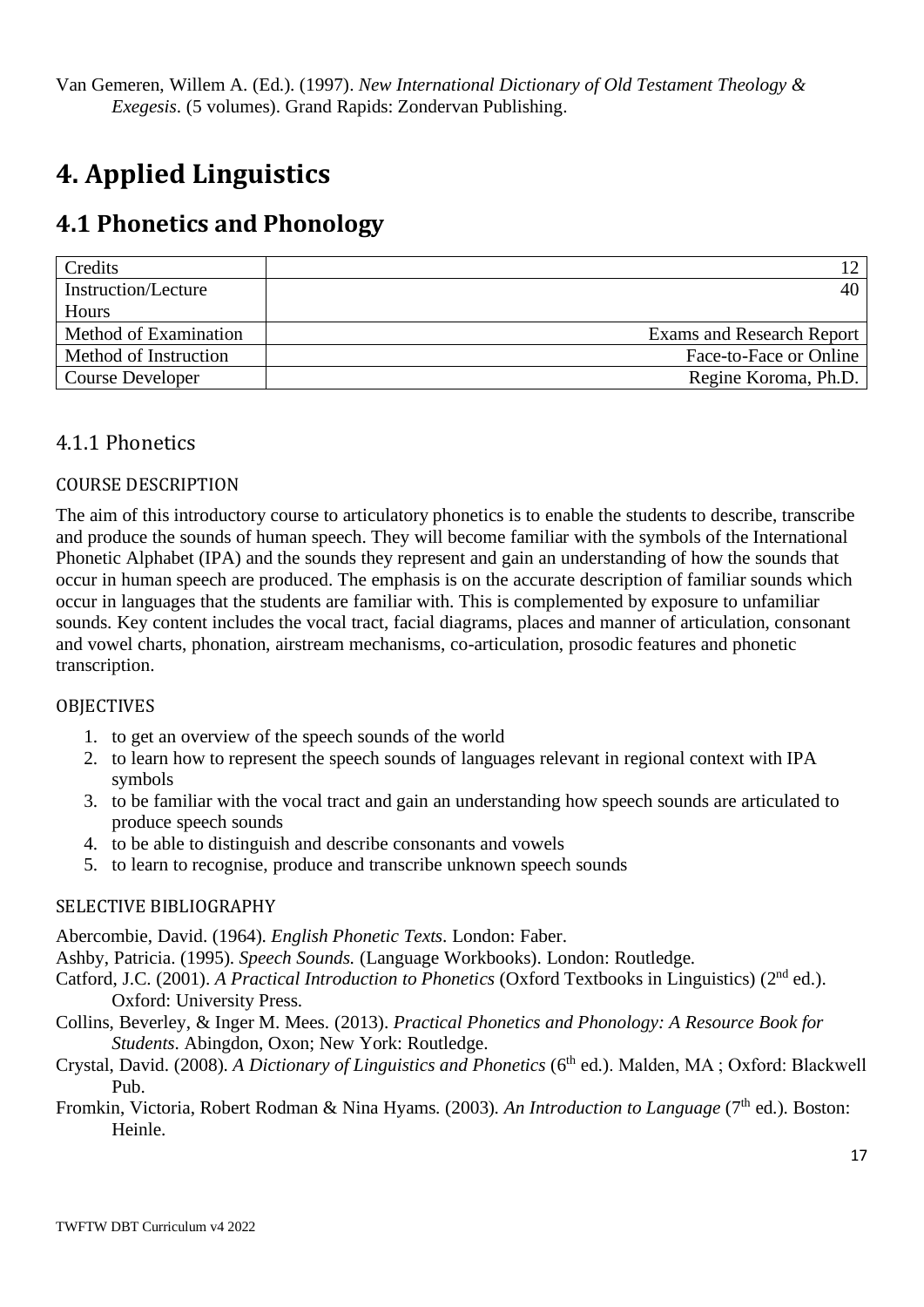*Handbook of the International Phonetic Association: A Guide to the Use of the International Phonetic Alphabet*. (1999). Cambridge: University Press.

Koroma, Regine. (2015). *Students' Notes for Phonetics.* Kleinmond: The Word for the World.

Ladefoged, Peter. (1982). *A Course in Phonetics* (2<sup>nd</sup> ed.). New York et al: Harcourt Brace Jovanovich

Ladefoged, Peter. (2001). *Vowels and Consonants: An Introduction to the Sounds of Languages*. Oxford: Blackwell.

Ladefoged, Peter & Ian Maddieson. (1996). *The Sounds of the World's Languages*. Oxford: Blackwell. *Lingualinks*. (2003). [Software Programme]. Dallas: SIL International./Logos edition.

Pike, Eunice V. (1963). *Dictation exercises in phonetics.* Santa Ana: SIL.

Pike, Eunice V. (1992). "Analysis of Tone Systems." *Notes on Linguistics* 56:11–18.

*The Sounds of the IPA. S*poken by John Wells, Available on Audio Cassette or CD. London: UCL.

Wells, John C & Greta Colson. (1971). *Practical Phonetics*. London: Pitman.

Zsiga, Elizabeth C. (2013). *The Sounds of Language: An Introduction to Phonetics and Phonology*. Hoboken: Wiley-Blackwell.

#### 4.1.2 Phonology

#### COURSE DESCRIPTION

In this introduction to phonology the students are made aware of their subconscious phonological knowledge and are equipped to describe the sound patterns of their language in scientific terms. The aim is that the students produce a phonological sketch as group work, which details the phonological facts that are relevant for decisions regarding the orthography. As such, this course is a bridge between phonetics and the development of an orthography. Key content includes phones, phonemes and allophones, comparing phonetics and phonology, syllables, phonological processes, prosodic phonology and morphophonemics, and areal features of West Africa.

#### **OBJECTIVES**

- 1. to make students aware of their subconscious phonological knowledge of their own language
- 2. to understand the difference between phonetics and phonology
- 3. to identify and describe the phoneme inventory of their own language
- 4. to identify and describe the syllabic structure of their own language
- 5. to recognise common phonological processes and describe those occurring in their own language
- 6. to identify areal features and describe those occurring in their own language
- 7. to recognise prosodic elements like stress, tone and intonation in their own language and formulate open questions
- 8. to collate the main phonological facts that are relevant for decisions regarding the orthography

#### SELECTIVE BIBLIOGRAPHY

Burquest, Donald A. (1998). *Phonological Analysis: A Functional Approach*. (2nd ed.). Dallas: SIL. Casali, Rod. (2001). "An Introduction to ATR Vowel Harmony in African Languages*".* In: *Lingualinks*. (Software Programme). Dallas: SIL International.

Chomsky, Noam & Morris Halle. (1968). *The Sound Pattern of English*. New York: Harper and Row. Clark, John & Colin Yallop. (1990). *An Introduction to Phonetics and Phonology*. Oxford: Basil Blackwell Connell, Bruce. (2001). "Downdrift, Downstep and Declination". *Typology of African Prosodic Systems*

*Workshop*. Bielefeld University, Germany, May 18-20, 2001, [http://www.spectrum.uni](http://www.spectrum.uni-bielefeld.de/TAPS/Connell.pdf)[bielefeld.de/TAPS/Connell.pdf,](http://www.spectrum.uni-bielefeld.de/TAPS/Connell.pdf) accessed 12th January 2010.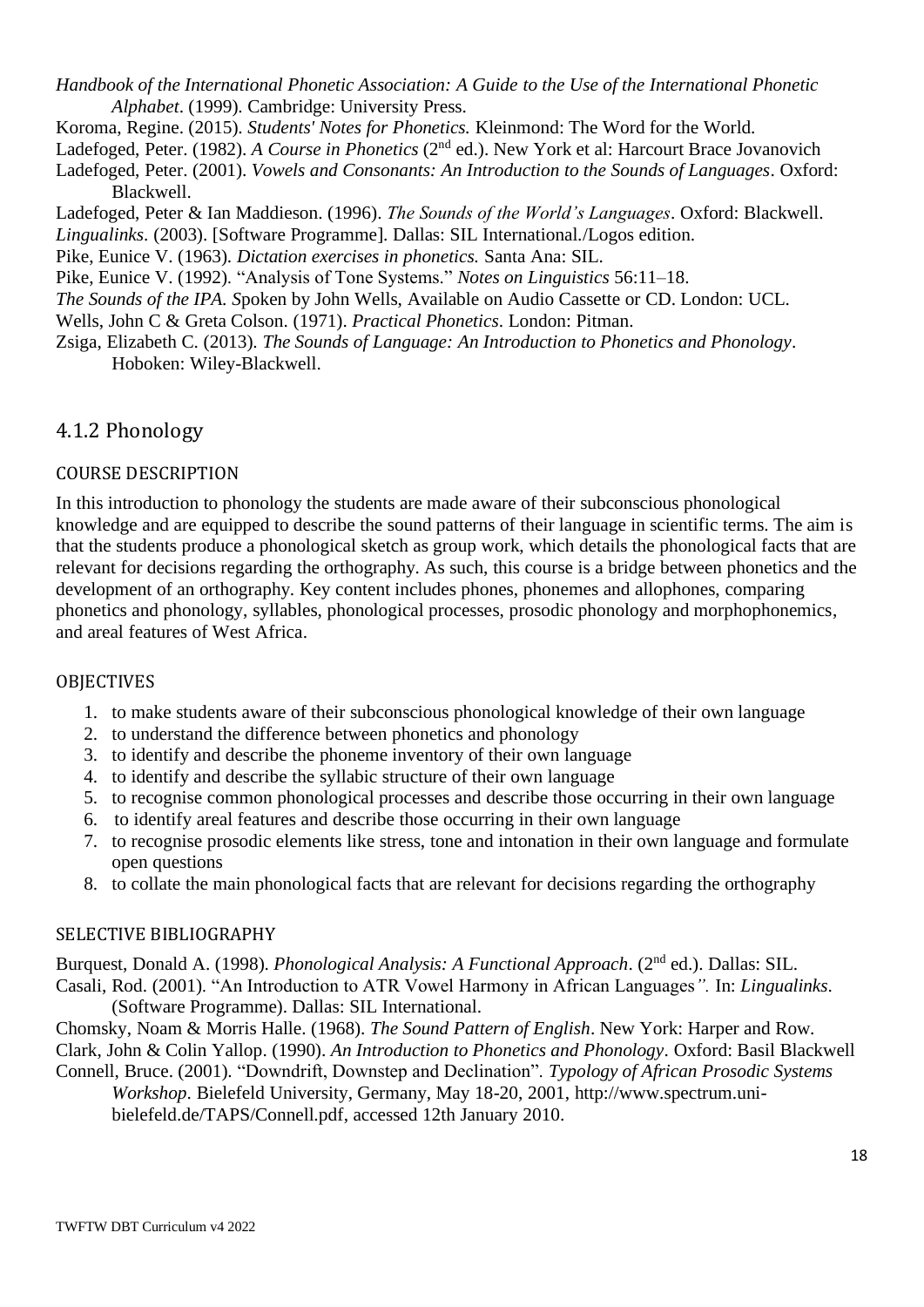- Fromkin, Victoria, Robert Rodman & Nina Hyams. (2003). An Introduction to Language (7<sup>th</sup> ed.). Boston: Heinle.
- Gussenhoven, Carlos & Haike Jacobs. (2005). *Understanding Phonology*. London: Hoddor Arnold.
- Hyman, Larry M. (1975). *Phonology, Theory and Praxis*, New York et al.: Holt, Rinehart and Winston.
- Jakobson, Roman & Morris Halle. (1971). *Fundamentals of Language*. (2<sup>nd</sup> revised ed.). The Hague: Mouton.
- Koroma, Regine. (2018). *Students' Notes for Phonology.* Kleinmond: The Word for the World.
- Kutsch-Lojenga, Constance. (1996). "Participatory Research in Linguistics", *Notes on Linguistics* 73:13-27.
- Lass, Roger. (1984). *Phonology: An Introduction to Basic Concepts*. (Cambridge Textbooks in Linguistics). Cambridge: University Press.
- *Lingualinks*. (2003). (Software Programme). Dallas: SIL International.
- Loos, Eugene, Anderson, Susan, Dwight H. Day Jr., Jordan, Paul C., & Douglas Wingate (Eds.). (n.d.). *Glossary of Linguistic Terms*. Dallas: SIL International, <http://www.sil.org/linguistics/GlossaryOfLinguisticTerms/>
- Mahanta, Shakuntala. (2008). *Directionality and Locality in Vowel Harmony: With Special Reference to Vowel Harmony in Assamese*. (LOT dissertations Series 173). Utrecht: Netherlands Graduate School of Linguistics.

McGregor, R.S. (Ed.). (1993). *The Oxford Hindi-English Dictionary.* Oxford: University Press.

- O'Grady, William, Dobrovolsky, Michael and Francis Katamba. (1996). *Contemporary Linguistics: An Introduction* (3<sup>rd</sup> ed.). Harlow et al: Pearson Education.
- Pike, Kenneth. (1947). *Phonemics: A Technique for Reducing Languages to Writing*. Ann Arbor, MI: University of Michigan.
- Pike, Eunice V. (1992). "Analysis of Tone Systems". *Notes on Linguistics* 56:11–18.

Platts, John T. (1884). *[A Dictionary of Urdu, Classical Hindi, and English](http://dsal.uchicago.edu/dictionaries/platts/)*. Oxford: University Press.

Roca, Iggy & Wyn Johnson. (1999). *A Course in Phonology*. Oxford: Blackwell.

Spencer, Andrew. (1996). *Phonology: Theory and Description*. Oxford: Blackwell.

Yip, Moira. (2002). *Tone*. (Cambridge Textbooks in Linguistics). Cambridge: University Press.

### <span id="page-18-0"></span>**4.2 Orthography**

| Credits               | 10                       |
|-----------------------|--------------------------|
| Instruction/Lecture   |                          |
| Hours                 |                          |
| Method of Examination | Exam and Research Report |
| Method of Instruction | Face-to-Face or Online   |
| Course Developer      | Regine Koroma, Ph.D.     |

#### Course Description

This course presents the principles of an effective orthography and the factors (linguistic and otherwise) that need to be taken into consideration when an orthography is designed for an unwritten language. It also covers the process from a trial to a standard orthography and considerations for revising an existing orthography. Key content includes the history and typology of writing systems; principles of an effective orthography; tone and other non-segmental issues; and developing, testing, evaluating and revising an orthography.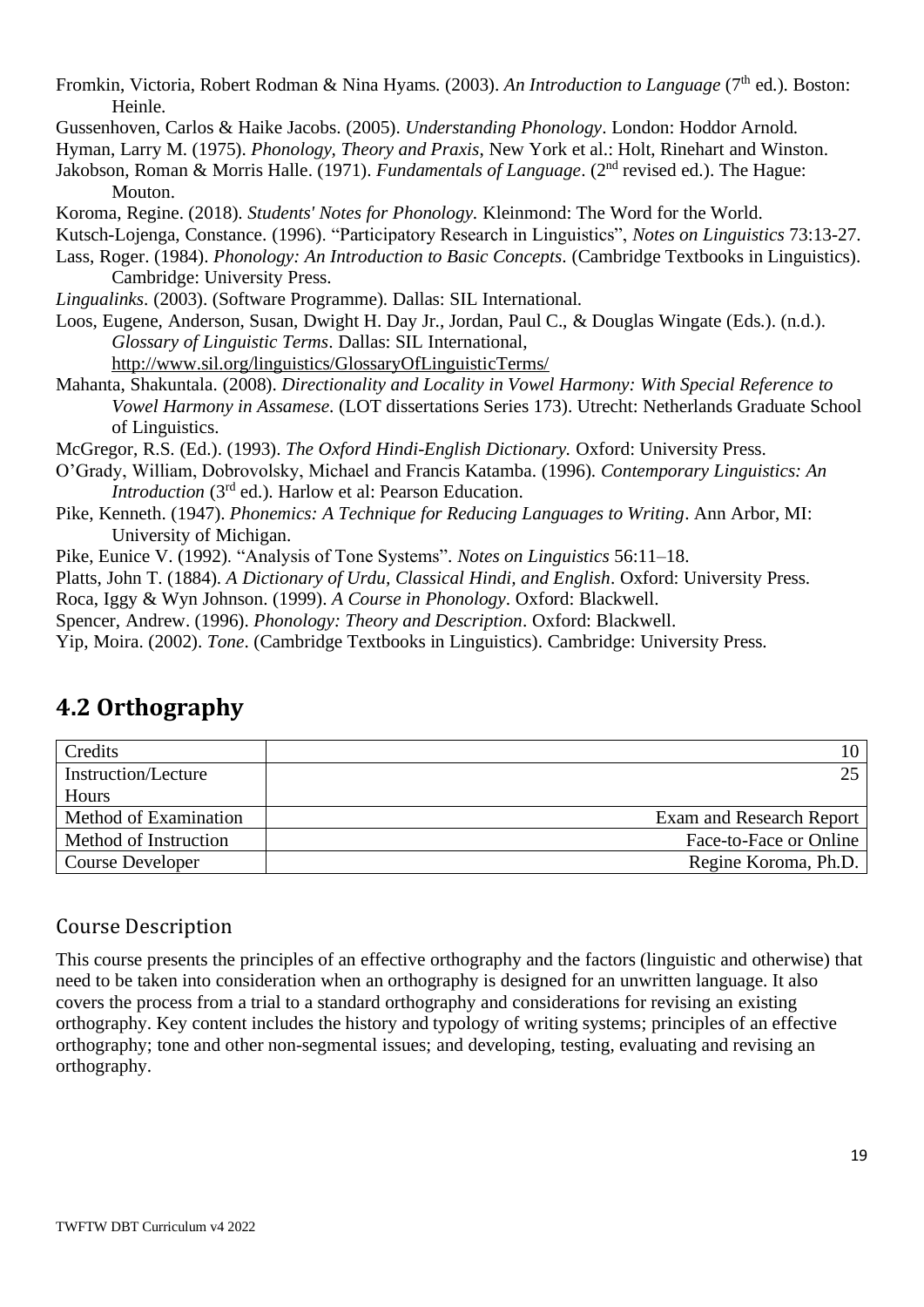#### **Objectives**

- 1. to understand the principles of an effective orthography
- 2. to understand the steps involved in developing an effective orthography

#### Selective Bibliography

- Barnwell, Katherine. (1977). *Orthography*, (Nigeria Technical Aid No.10). Jos: Nigeria Bible Translation Trust
- Bird, Stephen. (2001). "Orthography and Identity in Cameroon". *Written Language and Literacy* 5 (2): 131- 162
- Bradley, David. (2006). "The Policies of Writing: Policies and Approaches". (Lecture Notes of Lecture given at the School of Oriental and African Studies, London, 13<sup>th</sup> March 2006).
- Cahill, Michael & Keren Rice (Eds.). (2014). *Developing Orthographies for Unwritten Languages.* Dallas: SIL.
- Fromkin, Victoria, Rodman, Robert & Nina Hyams. (2003). An Introduction to Language. (7<sup>th</sup> ed.). Boston: Thomson
- Gudschinsky, Sarah. (1970). "More on Formulating Efficient Orthographies". *The Bible Translator* 21 (1): 21-25.
- Hill, Stephen. (2006). *Orthography Class Notes*. (ms.) The Word for the World Training, Morogoro, Tanzania.
- Joswig, Andreas. (2007). *Orthography Lecture Notes*. (ms.) The Word for the World Training, Addis Ababa, Ethiopia.
- Koroma, Regine. (2016). *Students' Notes for Orthography.* Kleinmond: The Word for the World.
- Kutsch Lojenga, Constance. (2003). "Develop an Orthography." In: *LinguaLinks library 5.0 plus*. Dallas: SIL International Digital Resources.
- Loewen Jacob and Gilbert Ansre. (1982). "Adjusting Biblical Names in Nzema: The Nzema Case", *The Bible Translator* 33(2) :229-238.
- Longacre, Robert R. (1953). "A Tone Orthography for Trique". In Smalley, William. (Ed.). 1963:132-137.
- Marlett, Stephen. (2001). *An Introduction to Phonological Analysis*. (Electronic Book). In: *Lingualinks* (Software Programme). Dallas: SIL.
- Mfonyam, Joseph N. (1982). *Tone in the Orthography of Bafut.* (Ph.D. Dissertation). Yaounde: Université de Yaoundé.
- Pike, Kenneth L. (1957). *Tone Languages*: Ann Arbor: The University of Michigan Press.
- Schroeder, Leila. (2008). *Bantu Orthography Manual.* (SIL e-Books 9). Dallas: SIL International.
- Smalley, William A. (1959). "How shall I Write this Language?" in Smalley, William (Ed.) 1963:31-52.
- Smalley, William A. (1963). *Orthography Studies: Articles on New Writing Systems*. London: UBS.
- Williamson, Kay. (1984). *Practical Orthography in Nigeria.* Ibadan: Heinemann Educational Books.
- Van Aswegen, Jacobus G. (2009). *The Process of Bible Translation*. Bangalore: The Word for the World.
- Voorhoeve, J. (1962). "Some Problems in Writing Tone", in: Smalley, W. (Ed.). 1963:127-131.

Wolff, Hans. (1954). *Nigerian Orthography*. Zaria: North Region Adult Education Office.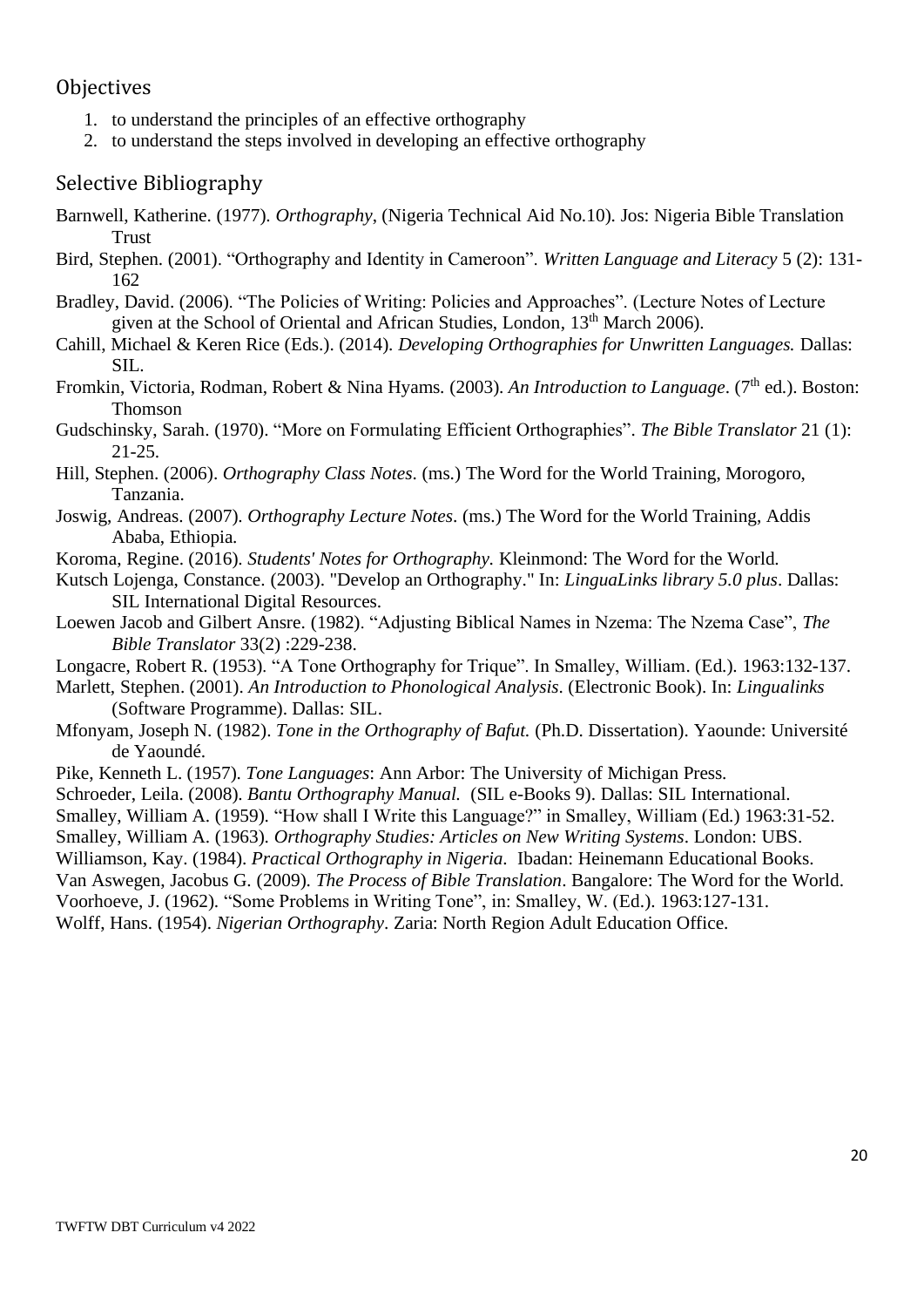# <span id="page-20-0"></span>**4.3 Morphology and Syntax**

| Credits               |                          |
|-----------------------|--------------------------|
| Instruction/Lecture   |                          |
| Hours                 |                          |
| Method of Examination | Exam and Research Report |
| Method of Instruction | Face-to-Face or Online   |
| Course Developer      | Regine Koroma, Ph.D.     |

#### Course Description

This introduction to morphology and syntax seeks to make the student aware of structural differences between languages on word, phrase and sentence level and to enable him/her to describe them in basic terms. The emphasis is on understanding key grammatical concepts as they apply to the language of wider communication in order to be able to discover structural differences in other languages, especially the receptor language and the Biblical languages. The student also learns to interlinearise a translated text. Key content includes What is grammar, word classes and morphological analysis, morphological categories, morphological typology, word creation and word borrowing, phrases, clauses, patterns of nominal marking, valency changing and similar operations, sentences, and aerial typology.

#### **Objectives**

- 1. to understand that every language has a unique grammatical structure
- 2. to be able to identify the major word classes and their morphological categories in their own language
- 3. to be able to follow the basic steps of morphological analysis
- 4. to be able to interlinearise a text
- 5. to discover structural differences between their own language, a language of wider communication and the biblical languages
- 6. to understand the hierarchical structure of language and identify constituents and their internal structures
- 7. to learn about the universal features of grammar
- 8. to be aware of common characteristics of languages that are similar to their own language

#### Selective Bibliography

Aronoff, Mark & Kirsten Fudemann. (2005). *What is Morphology?* Oxford: Blackwell.

Barnwell, Katharine. 2020. *Bible Translation: An Introductory Course in Translation Principles* (4<sup>th</sup> ed.). Dallas: SIL International.

Bubenik, Vit. (1999). *An Introduction to the Study of Morphology*. (LINCOM Course books in Linguistics 07) Munich and Newcastle: LINCOM.

- Fromkin, Victoria & Robert Rodman. (1998). *An Introduction to Language*. (Sixth Edition). Orlando: Harcourt Brace.
- Fromkin, Victoria, Rodman, Robert & Nina Hyams. (2003). An Introduction to Language. (7<sup>th</sup> ed.). Boston: Thomson.

Koroma, Regine. (2017). *Students' Notes for Morphology and Syntax.* Kleinmond: The Word for the World. Kroeger, Paul, R. (2006). *Analyzing Grammar: An Introduction.* Cambridge: University Press.

*Lingualinks*. (2003). (Software Programme). Dallas: SIL International.

Matthews, P. H. (1991). *Morphology.* (Cambridge Textbook in Linguistics). Cambridge: University Press.

Nida, Eugene A. (1949). *Morphology*: *The Descriptive Analysis of Words*. Ann Arbor: The University of Michigan Press.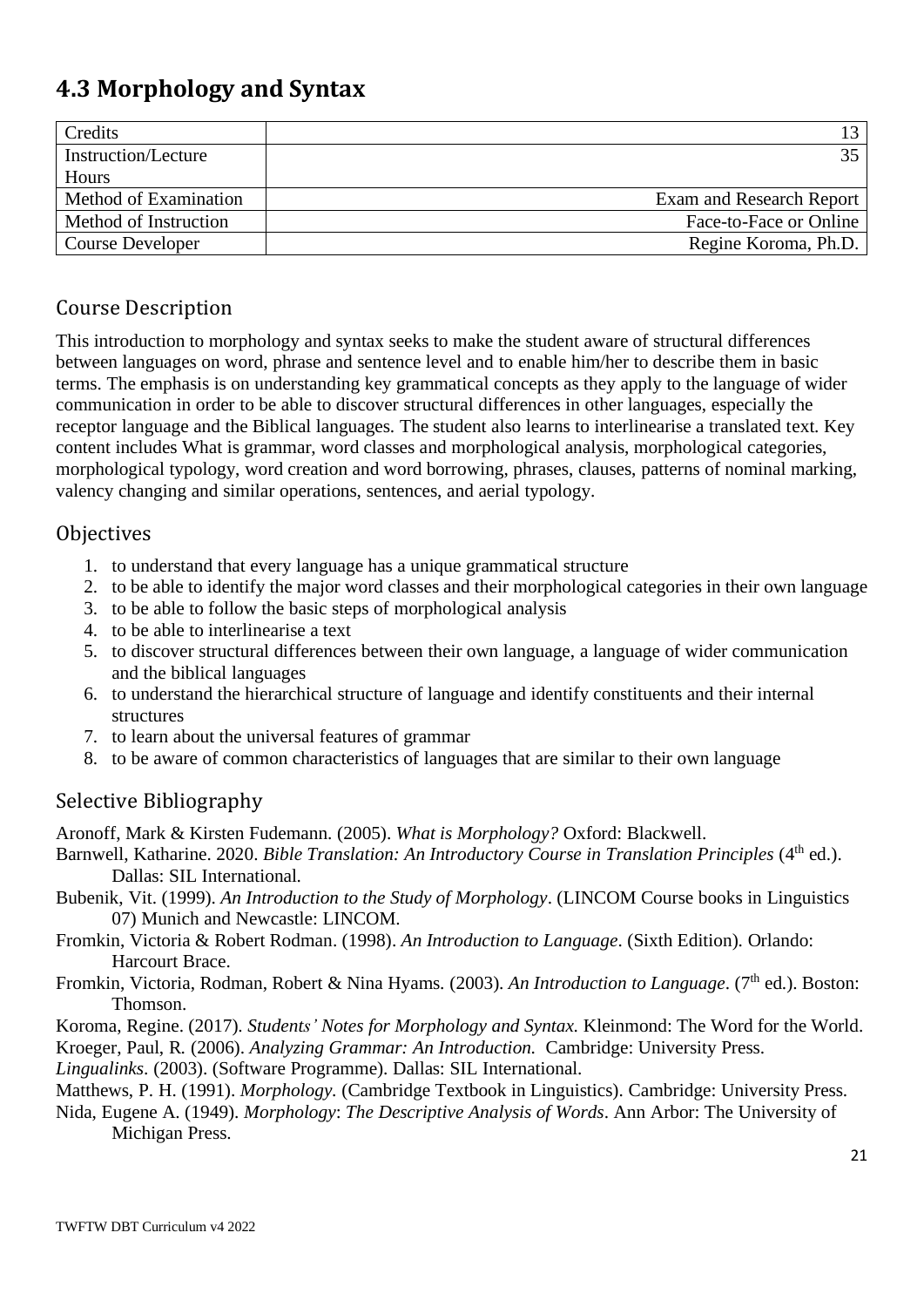- O'Grady, William, Dobrovolsky, Michael and Francis Katamba. (1996). *Contemporary Linguistics: An*  Introduction. (3<sup>rd</sup> ed.). Harlow et al: Pearson Education.
- Payne, Thomas E. (1997). *Describing Morphosyntax – A Guide for Fieldlinguists.* Cambridge: University Press.
- Saddok, Jerrold M, and Arnold M Zwicky. (1985). "Speech Act Distinctions in Syntax". In: Shopen, Timothy (Ed.). *Language Typology and Syntactic Description I: Clause Structure*. Cambridge et al: University Press. 155-196.

Sawka, Kenneth S. (2006). *Draft Manual for Syntax*. (ms.)

- Spencer, Andrew & Arnold M. Zwicky. (1998). *The Handbook of Morphology*. (Blackwell Handbooks in Linguistics). Oxford: Blackwell.
- Webb, Vic and Kembo-Sure (Eds.). (2002). *African Voices*, *An Introduction to the Languages and Linguistics of Africa.* Oxford: University Press.

### <span id="page-21-0"></span>**4.4 Semantics**

| Credits                    |                               |
|----------------------------|-------------------------------|
| <b>Instruction/Lecture</b> | 30-                           |
| Hours                      |                               |
| Method of Examination      | Exam and Take-Home-Assignment |
| Method of Instruction      | Face-to-Face or Online        |
| Course Developer           | TRL.                          |

#### Course Description

This introduction to Semantics first answers basic questions like "What is semantics?" and "What is meaning?" It explains the process of verbal communication and the differences between meaning and reference, denotation and connotation, and scientific definitions and meaning. The methodology of componential analysis of meaning is then studied and applied.

#### **Objectives**

- 1. to understand the basic concepts employed in the study of semantics
- 2. to understand the process of verbal communication
- 3. to understand the correlation between semantic domains and grammatical classes.
- 4. to understand the concept of semantic domains and apply it to their own language
- 5. to gain practice in componential analysis and apply this methodology to their own language

#### Selective Bibliography

Barnwell, Katharine. (1984). *Introduction to Semantics and Translation*. High Wycombe: SIL.

Barnwell, Katharine. 2020. *Bible Translation: An Introductory Course in Translation Principles* (4<sup>th</sup> ed.). Dallas: SIL International.

Chafe, W.L. (1971). *Meaning and the Structure of Language*. Chicago: University Press.

Fromkin, Victoria & Robert Rodman. (1998). An Introduction to Language. (6<sup>th</sup> ed.). Orlando: Harcourt Brace.

Krüger, Véroni, Reuben Kabwe & Regine Koroma. (2016). *Student Notes for Semantics.* Kleinmond: The Word for the World.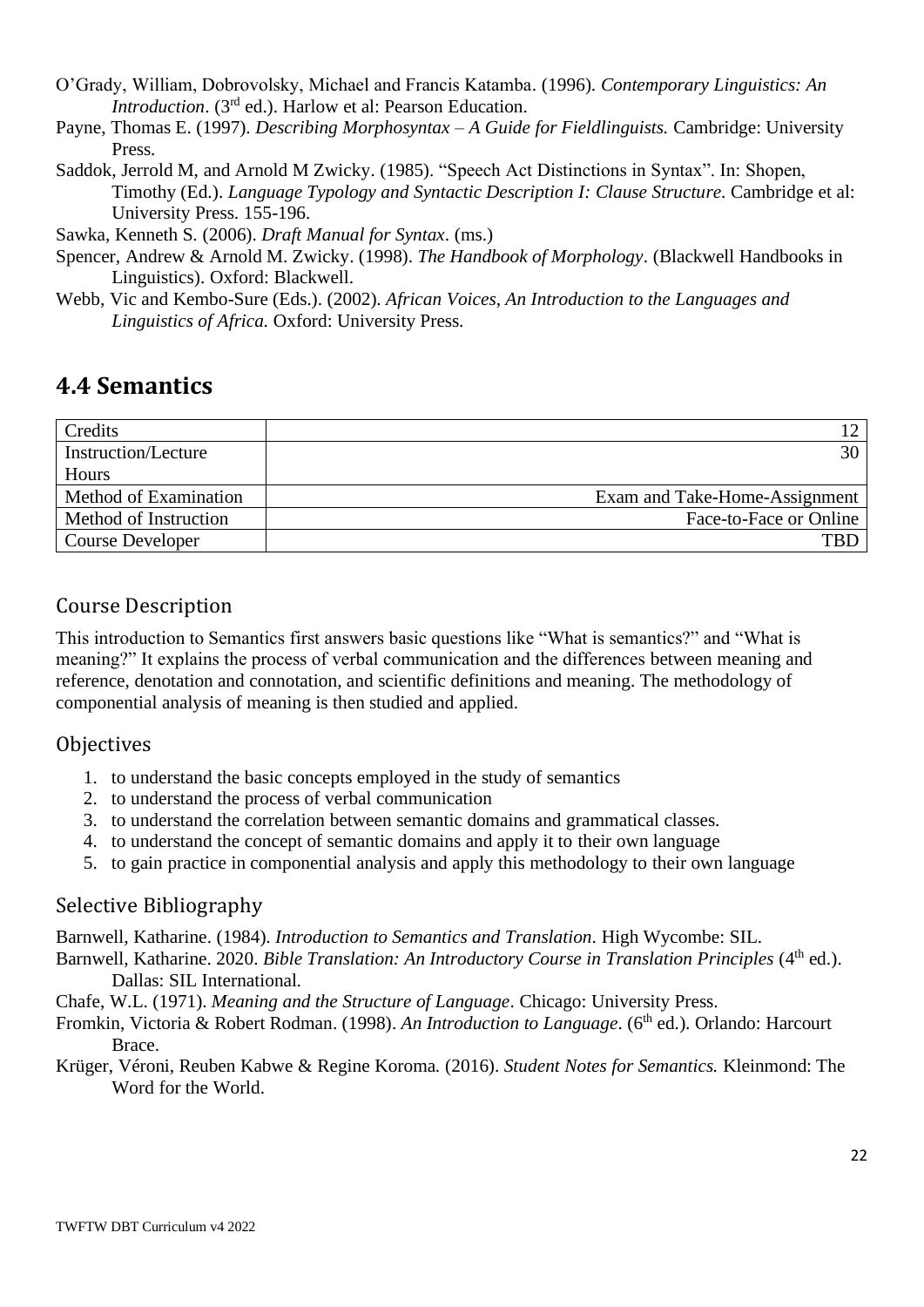Louw Johannes P. & Eugene A. Nida. (Eds.). (2008). *Greek-English Lexicon of the New Testament Based on Semantic Domains.* (Electronic Book). In: *Translator's Workplace* (Software Programme). Dallas: SIL.

Lyons, John. (1977). *Semantics I and II*. Cambridge et al.: Cambridge University Press.

Nida, Eugene, A. (1979). *Componential Analysis of Meaning: An Introduction to Semantic Structures*. The Hague et al.: Mouton.

Roy M. Berko, Wolvin, Andrew D. & Wolvin Darlyn R. (2010). *Communicating.* Boston, MA: Pearson.

Wilt, Timothy (Ed). (2003). *Bible Translation: Frames of Reference.* Manchester, UK & Northampton MA: St. Jerome.

Wilt, Timothy & Ernst Wendland. (2008). *Scripture Frames and Framing: A Workbook for Bible Translators*. Stellenbosch: Sun Media.

## <span id="page-22-0"></span>**4.5 Lexicography**

| Credits                    |                            |
|----------------------------|----------------------------|
| <b>Instruction/Lecture</b> |                            |
| Hours                      |                            |
| Method of Examination      | Mini-Dictionary project    |
| Method of Instruction      | Face-to-face or self-Study |
| Course Developer           | Regine Koroma, Ph.D.       |

#### Course Description

Bible translation is closely linked with language development, especially in contexts where the Bible is translated into a previously unwritten language. Making a dictionary is not only valuable for the community but also aids and accelerates the actual translation project. This course introduces the student to the principles and process of dictionary making. Topics covered include semantic domains, what constitutes a dictionary entry, how to organise a word collection workshop, and an overview of relevant software programmes. The course is designed to be complemented by practical training in relevant software.

#### **Objectives**

- 1. to appreciate the value of lexicography for a community and Bible translation
- 2. to understand the principles and methods of developing a dictionary in their own language with the participation of the community
- 3. to be able to apply the Dictionary Development Process (DDP) method and produce a sample dictionary in their own language using relevant software

#### Selective Bibliography

Adhar, Ram Singh. (1982). *An Introduction to Lexicography.* Mysore: Central Institute of Indian Languages. Ballard, Jr. D. Lee. (1968). "Studying the receptor language lexicon." *Notes on Translation* 29: 11-15. Beekman, John. (1968). "Eliciting vocabulary, meaning, and collocations." *Notes on Translation* 29:1-11. Bloomfield, Leonard. (1933). *Language*. New York: Holt and Rinehart.

*Collins Cobuild Dictionary*. (Online Edition).<http://www.collinsdictionary.com/dictionary/english/> (Accessed 2013-01-20).

Doroszewski, Witold. (1973). *Elements of Lexicology and Semiotics*. Lublin: Katolicki Uniwersytet Lubelski.

Evans, Martha Walton (Ed.). (1988). *Relational Models of the Lexicon*. Cambridge: University Press.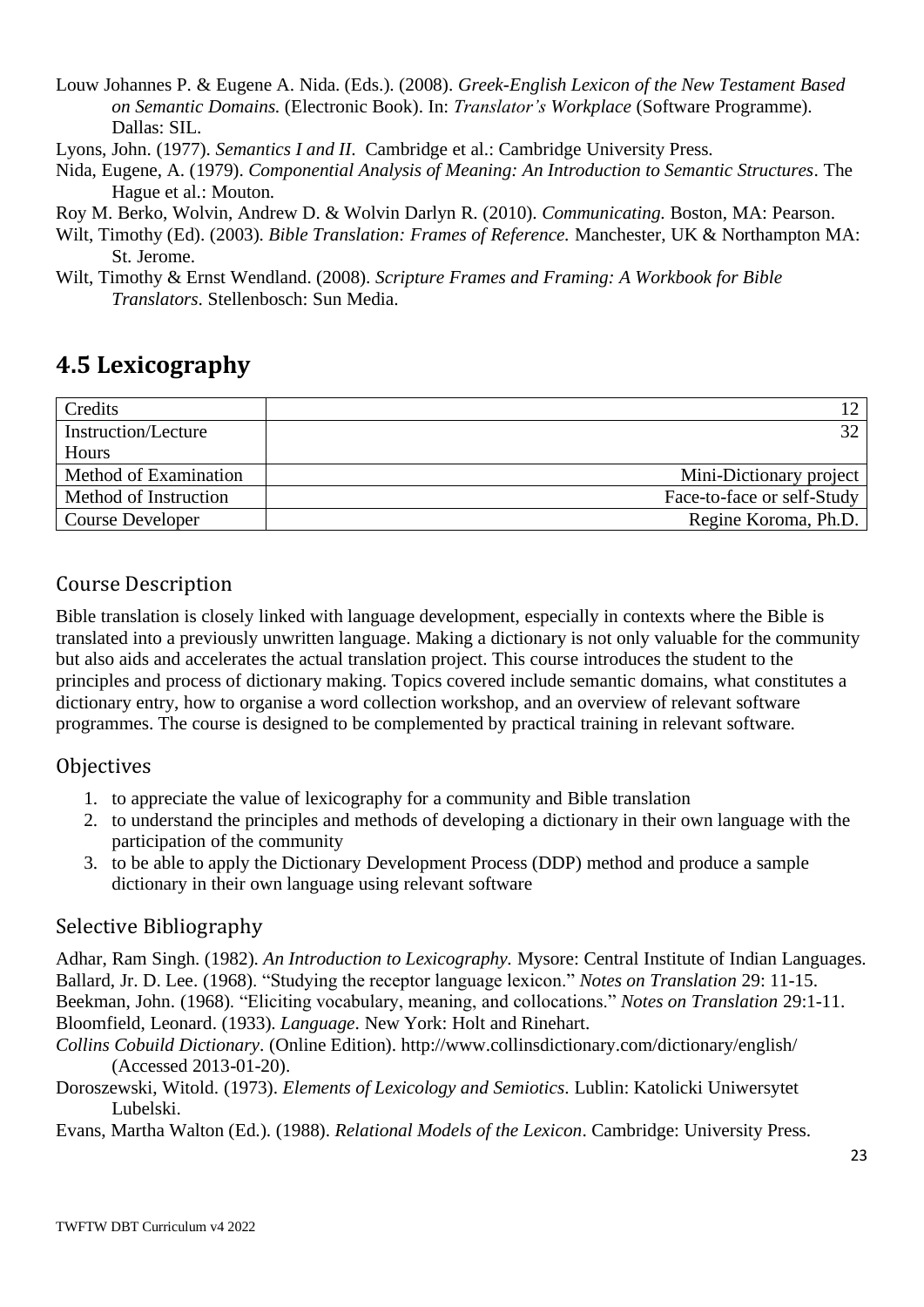Fontenelle, Thierry. (2008). *Practical Lexicography: A Reader.* Oxford: University Press.

- Gleason, H. A. Jr. (1955). *Review of Gedaged English Dictionary*.
- Goddard, Cliff. (1998). *Semantic Analysis: A Practical Introduction*. Oxford: University Press.
- Johnson, Samuel. (1747). "The Plan of an English Dictionary". (Online Article).
	- https://www.degruyter.com/document/doi/10.12987/9780300258004-037/html [\(accessed 2013-01-](http://andromeda.rutgers.edu/~jlynch/Texts/plan.html%20(accessed%202013-01-15) [15\)](http://andromeda.rutgers.edu/~jlynch/Texts/plan.html%20(accessed%202013-01-15)
- John Thompson Platts. (1884). *[A Dictionary of Urdū, Classical Hindī, and English.](http://books.google.com/?id=iDtbAAAAQAAJ&printsec=frontcover#v=onepage&q&f=false)* London: H. Milford.
- Kumar, Arvind. (2007). *The Penguin English-Hindi/Hindi English Thesaurus and Dictionary*. *Part 1.* New Delhi: Penguin.
- Louw, Johannes P. & Eugene A. Nida. (1989). *Greek-English lexicon of the New Testament: Based on Semantic Domains. Volume 1*. New York: UBS.
- Louw, J. P. (Ed.). (1985). *Lexicography and Translation: With Special Reference to Bible Translation*. Cape Town: Bible Society of South Africa.
- Mager, R. John. (1997). *Language, Oxford Learner's Wordfinder Dictionary*. Oxford: University Press.
- Mishra, B G. (1980). *Lexicography in India*. Mysore: Central Institute of Indian Languages.
- Moe, Ronald. (2009). *Introduction to Lexicography for FieldWorks: Language Explorer* Dallas: SIL International.
- *Oxford Dictionary: Thesaurus and Wordpower Guide*. (2004). (Indian Edition). New Delhi: Oxford University Press.
- Roget, Peter Mark. (1958). *Roget's Thesaurus*. Harmondsworth, Middlesex: Penguin.
- Samuvel, Nelson and Eshinee Veith. (2017). *A Handbook of Lexicography Dictionary Making* Principles and practice A student guide. Kleinmond: The Word for the World.
- Schmitt, Norbert & Michael McCarthy. (1997). *Vocabulary Learning Strategies. Vocabulary: Description, Acquisition and Pedagogy.* Cambridge: University Press.
- Svenson, Bo. (2009). *A Handbook of Lexicography: The Theory and Practice of Dictionary Making*. Cambridge: University Press.
- *The Oxford English Mini Dictionary*. (2000). (Indian Edition). New Delhi: Oxford University Press.
- Urdang, Laurence (1963). *Dictionary of Misunderstood, Misused, and Mispronounced Words*. New York: Black Dog and Leventhal.

## <span id="page-23-0"></span>**4.6 Discourse and Translation**

| Credits               |                                    |
|-----------------------|------------------------------------|
| Instruction/Lecture   |                                    |
| Hours                 |                                    |
| Method of Examination | Exercises and Take-home assignment |
| Method of Instruction | Face-to-Face or Online             |
| Course Developer      | Regine Koroma, Ph.D.               |

#### Course Description

The purpose of this module is to create an awareness of the factors that contribute to the flow or naturalness of a text. The student is introduced to the basics of collecting and transcribing texts in the receptor language to compare natural (un-translated) texts with similar translated texts. Key content includes Discourse Analysis for translation, genre, narrative texts, procedural texts, hortative texts, expository texts, and differences between oral and written texts.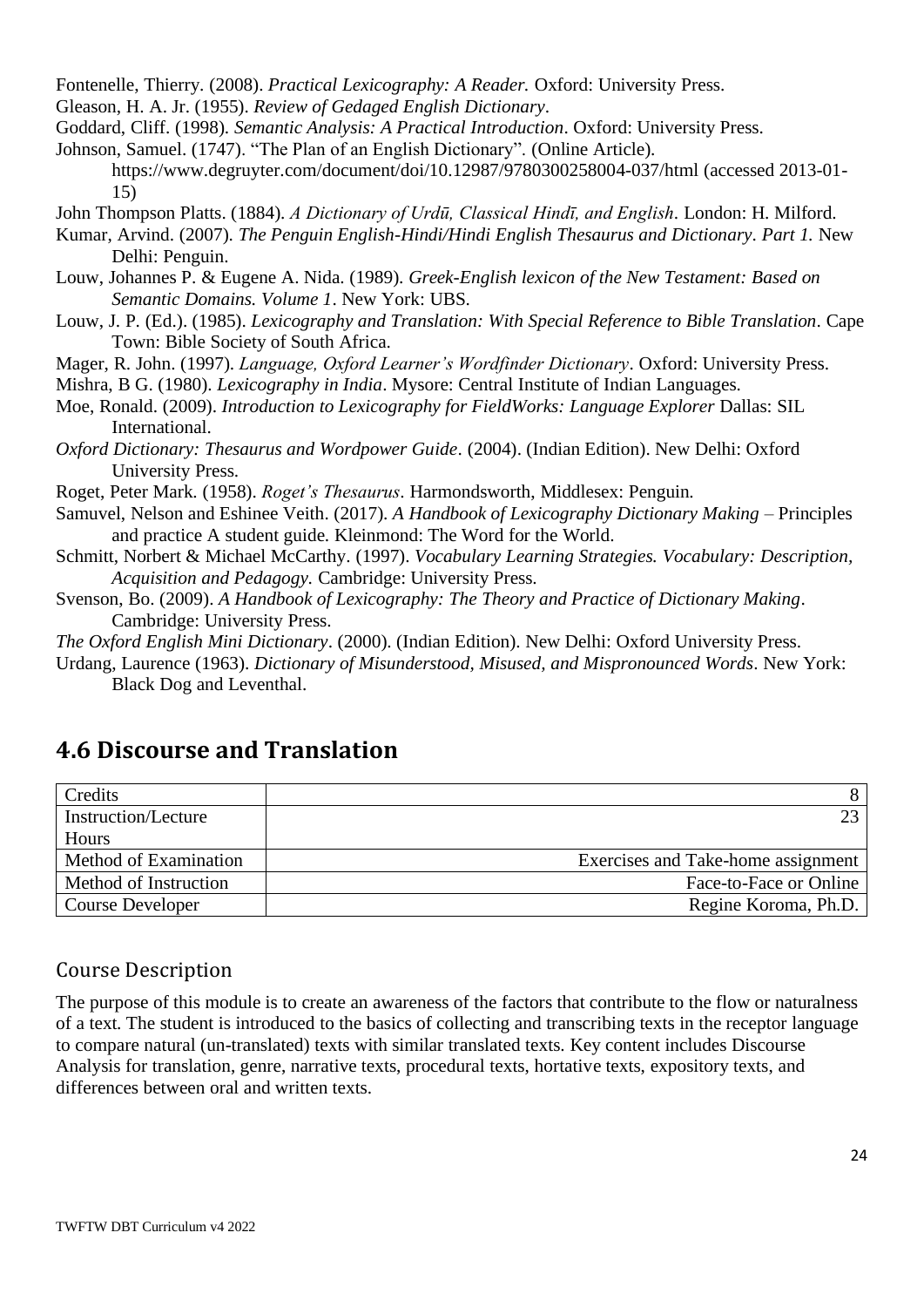#### **Objectives**

- 1. to understand key concepts and terminology of Discourse Analysis
- 2. to appreciate that being a native speaker of the receptor language does not guarantee that a text is translated naturally
- 3. to collect and transcribe natural, un-translated texts of different genres and text types in the receptor language
- 4. to be able to identify and correct instances where a translation does not follow the discourse features of the receptor language

#### Selective Bibliography

- Barnwell, Katharine. 2020. *Bible Translation: An Introductory Course in Translation Principles* (4<sup>th</sup> ed.). Dallas: SIL International.
- Bostrom, Paula & Ann White. (2006). *Understanding Hortatory Discourse*. (ms.)
- Breeze, Mary. (1992). "Hortatory discourse in Ephesians". *Journal of Translation and Textlinguistics* 5(4): 313-47.
- Callow, Kathleen. (1974). *Discourse Considerations in Translating the Word of God.* Grand Rapids: Zondervan.
- Dooley, Robert A. (2005). "Source-Language versus Target-Language Discourse Features in Translating the Word of God." *Journal of Translation* 1(2):1-18.
- Dooley, Robert A. & Stephen H. Levinsohn. (2001). *Analyzing Discourse: A Manual of Basic Concepts*. Dallas: SIL International.
- Fokkelmann, J. P. (2001). *Reading Biblical Poetry: An Introductory Guide*. Louisville and London: Westminster John Knox.
- Grimes, Joseph E. (1975). *The Thread of Discourse*. The Hague: Mouton.
- Koroma, Regine. (2016). *Student Notes for Discourse and Translation.* Kleinmond: The Word for the World.
- Levinsohn, Stephen H. (2000). *Discourse Features of New Testament Greek: A Coursebook on the Information Structure of New Testament Greek*. (2nd ed.). Dallas: SIL International.
- Levinsohn, Stephen H. (2006). "Checking Translations for Discourse Features", *Journal of Translation* 2(2): 3-29.
- Levinsohn, Stephen H. (2006). "Reasoning Styles and Hortatory Discourse", *Journal of Translation* 2(2): 1- 10.
- Levinsohn, Stephen H. (2006). "The Relevance of Greek Discourse Studies to Exegesis" *Journal of Translation* 2(2): 11-21.
- *Lingualinks Library.* (1996-2002). Integrated Electronic Selective Bibliography, Helps, Advice, and Training for Language Field Work. Dallas: SIL International.
- Longacre, Robert E. (1996). *The Grammar of Discourse*. (2<sup>nd</sup> ed.). New York: Plenum.
- *Resource Materials for Luke Partnership Projects.* (11/2011). The Seed Company. [CD].

*The Leipzig Glossing Rules: Conventions for interlinear morpheme-by-morpheme glosses*. (2005). Max-Planck Institute for Evolutionary Anthropology: [https://www.eva.mpg.de/lingua/pdf/Glossing-](https://www.eva.mpg.de/lingua/pdf/Glossing-Rules.pdf)[Rules.pdf](https://www.eva.mpg.de/lingua/pdf/Glossing-Rules.pdf)

- Nida, Eugene. (1991). *Style and Discourse: With Special Reference to the Text of the Greek New Testament.*  (2<sup>nd</sup> ed.) Cape Town: Bible Society of South Africa.
- Roberts, John R. (1997). "The Syntax of Discourse Structure", *Notes on Translation*, 11(2): 15-34. Stirtz, Tim & Janet Persson. (2002). *Discourse Lecture Notes*, (ms.) Sudan: GTC, B.Th. Translation Major. Tauberschmidt, Gerhard. (2005). "Considerations for OT Translations". *Journal of Translation* 1(1): 61-73.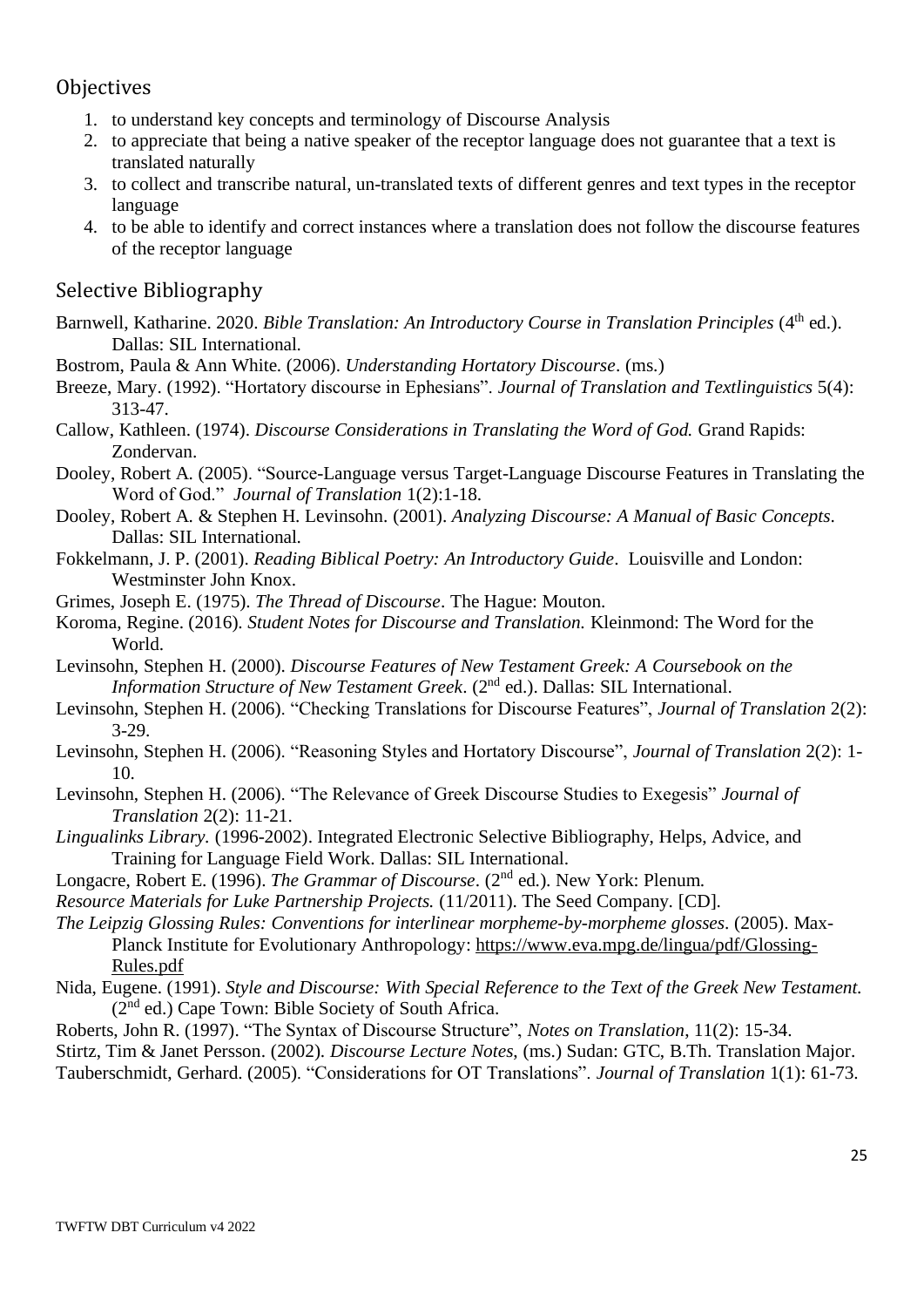- Wendland, Ernst R. (1985). *Language, Society and Bible Translation: With special reference to the Style and Structure of Segments of Direct Speech in the Scriptures*. Cape Town: Bible Society of South Africa.
- Wiesemann, Ursula. (1990). "A model for the study of reported speech in African languages". *Journal of West African Languages* 20(2): 75-80.
- Wiesemann, Ursula & Kent Spielmann. (2003). *Grammar by Means of Discourse Analysis*. (Electronic Version in *LinguaLinks Library* 5.0 plus, Dallas: SIL International Digital Resources.
- Wilt, Timothy L. (2007). "Form and genre: Translating Procedural Texts in Leviticus". *Journal of Translation* 3(2): 23-28.
- Zogbo, Lynell M. (1988). "Advances in Discourse Study and their Application to the Field of Translation".. In: *Issues in Bible translation*, edited by Phillip C Stine, London et al: UBS. Pages 1-29.
- Zogbo, Lynell and Ernst R.Wendland. (2000). *Hebrew Poetry in the Bible: A Guide for Understanding and for Translating*. New York: UBS.

# <span id="page-25-0"></span>**5. Language and Community**

# <span id="page-25-1"></span>**5.1 Cultural Anthropology**

| Credits                    | 20                                      |
|----------------------------|-----------------------------------------|
| <b>Instruction/Lecture</b> | 40                                      |
| Hours                      |                                         |
| Method of Examination      | Essay, Presentation and Research Report |
| Method of Instruction      | Face-to-Face or Online                  |
| <b>Course Developer</b>    | Regine Koroma, Ph.D.                    |

#### Course Description

The aim of this introduction to Cultural Anthropology is to make the student aware of the importance of studying culture as it pervades all interaction between human beings, the material world, and the invisible world. It is designed for those who are interested in translating the Bible into their own language. As God has revealed himself in the different cultures represented in the Bible and transformed these cultures through those who followed him, so his desire is to reveal himself as a universal yet a personal God to people of every culture. The course has two parts. The first part covers fundamental concepts like the perception of reality, worldview, culture, lifecycle, form and meaning, and issues relevant to Bible translation like the Bible and culture and cultural issues for Bible translation. The second part concentrates on cultural subsystems (kinship, status and role, groups, social control and law, economic organisation and technology, language, and art) and facilitators of and barriers to cultural and worldview change. An introduction to the key issues seeks to broaden the understanding of biblical cultures and intercultural issues.

#### **Objectives**

- 1. to understand the fundamental concepts of cultural anthropology in order to recognise the cultural factors in the ministry of bible translation
- 2. to become aware how deeply everyone is affected by their own cultural background and to be able to research their own culture and worldview
- 3. to appreciate God's revelation through cultures and his interaction with and progressive transformation of cultures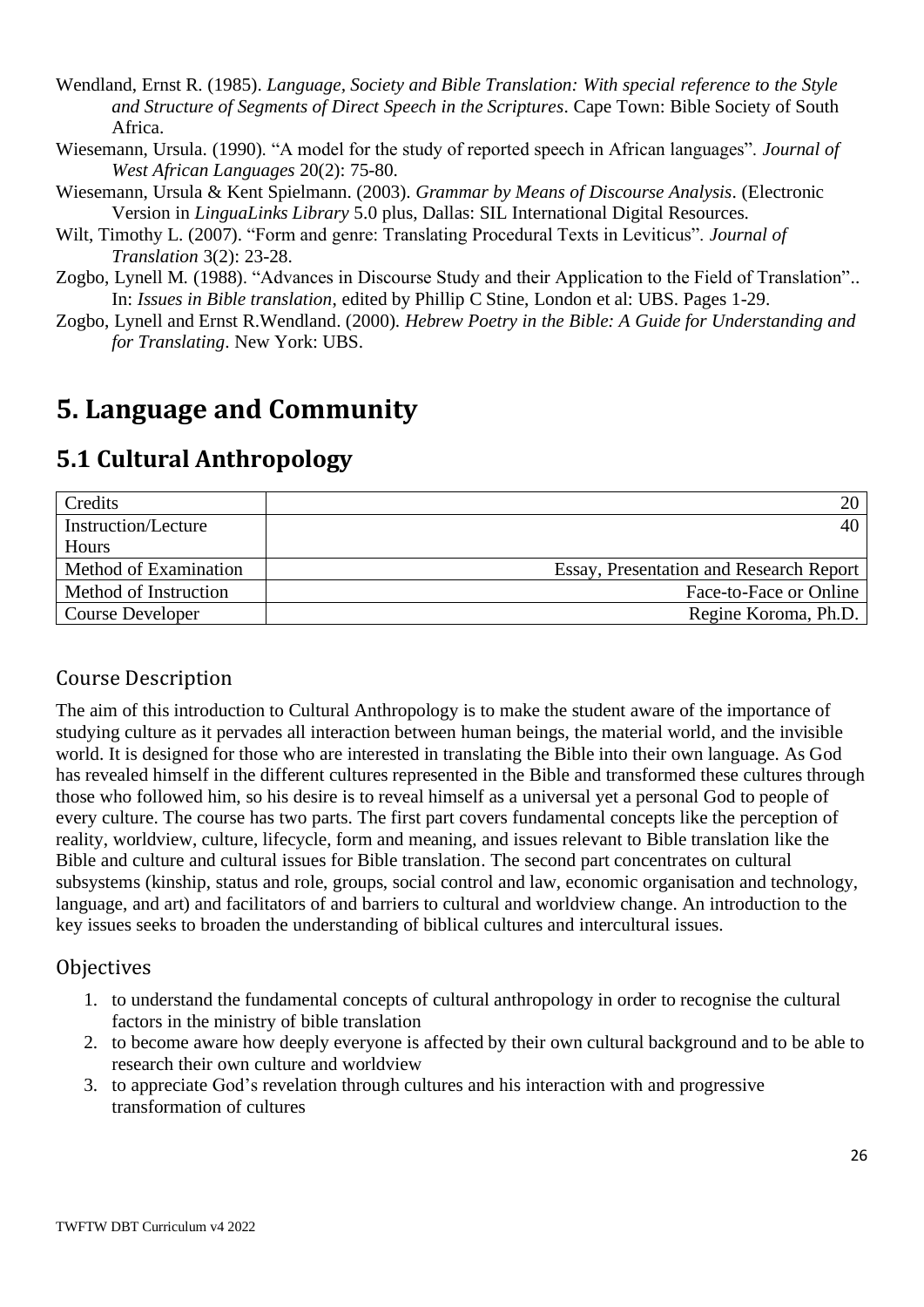- 4. to better understand, appreciate and interpret biblical meanings, which too are embedded in their own unique cultural setting
- 5. to communicate the Gospel more effectively
- 6. to develop healthy relationships with people of different views and cultures

#### Selective Bibliography

- Beekman, John. (1962). "Translation and Cultural Background" *The Bible Translator* 13(3):180-181.
- Beekman, John. (1980). "Anthropology and the Translation of the New Testament Key Terms". *Notes on Translation* 80 (September): 32-42.
- Breytenbach, Dalene. (2016). *Servants of the Word.* Christian Media Bibles.
- Douglas, J.D. (Ed.). (1975). *The New Bible Dictionary*. London: Intervarsity Fellowship.
- Ferraro, Gary. (2001). Cultural Anthropology: An Applied Perspective. (4<sup>th</sup> ed.) Belmont: Wadsworth.
- Foster, G. M. (1965). "Peasant Society and the Image of the Limited Good". *American Anthropologist* 67: 293-315.
- Gibbs, James, L. Jr. (1965). "Social Organization", in: *Horizons of Anthropology*, (edited by Sol Tax). London: Allen & Unwin.
- Gilbertson, Merrill T. (1959). *The Way it was in Bible Times*. London: Lutterworth Press.
- Hesselgrave, D.J. 1991. *Communicating Christ Cross-Culturally: An Introduction to Missionary Communication*. Grand Rapids, Michigan: Zondervan.
- Hiebert Paul G. (1983). *Cultural Anthropology*. (2<sup>nd</sup> ed.). Grand Rapids: Baker House.
- Hill, Harriet. (2006). *The Bible at Cultural Crossroads: From Translation to Communication.* Manchester: St. Jerome.
- Hoebel Adamson E. (1972). *Anthropology. The Study of Man*. (4<sup>th</sup> ed.). New York: McGraw-Hill.
- Howell, Brian M., and Jenell Williams Paris. (2010). *Introducing Cultural Anthropology: A Christian Perspective*. Grand Rapids, MI: Baker Academic
- Hutterer K. L. (1976). "An Evolutionary Approach to the Southeast Asian Cultural Sequence." *Current Anthropology* 17: 221-242.
- Judge E.A. (2008). *The First Christian in the Roman World*. Tübingen: Mohr Siebeck.
- Keesing, R. M. & F. M. Keesing. (1971). *New Perspectives in Cultural Anthropology*, New York: Holt, Rinehart and Winston.
- Keesing Roger M. & Andrew J. Strathern. (1988). *Cultural Anthropology: A Contemporary Perspective*, (Third Edition.). Fort Worth et al.: Harcourt Brace.
- Koroma, Regine. (2016). *An Introduction to Cultural Anthropology for Bible Translators.* Part 1. Kleinmond: The Word for the World.
- Koroma, Regine. (2017). *An Introduction to Cultural Anthropology for Bible Translators.* Part 2. Kleinmond: The Word for the World.
- Kottak, Conrad Phillip. (2002). *Cultural Anthropology*. (9<sup>th</sup> ed.). New York: McGraw-Hill.
- Kraft, Charles H. (1979). *Christianity in Culture: A Study in Dynamic Biblical Theologizing in Cross-Cultural Perspective*. New York: Orbis.
- Kraft, Charles H. (1999). *Anthropology for Christian Witness*. (3<sup>rd</sup> ed.). New York: Maryknoll.
- Kraft, Charles H. (2008). *Worldview for Christian Witness.* Pasadena: William Carey.
- Krüger, Véroni. (2008). *Student Notes for Bible Translation and Missions and the History of Bible Translation*. Kleinmond: The Word for the World.
- Legrand, Lucien. (2000). *The Bible on Culture.* Maryknoll, New York: Orbis.
- Levinson, David & Melvin Ember (Eds.). (1996). *Encyclopaedia of Cultural Anthropology.* 4 Volumes. New York: Henry Holt and Company.
- Loehlin, C. H. (1962). "Cultural Equivalents", *The Bible Translator* 13(2): 140-141.
- Loewen, Jacob A. (1964). "Culture, Meaning and Translation" *The Bible Translator* 15(4):189-193.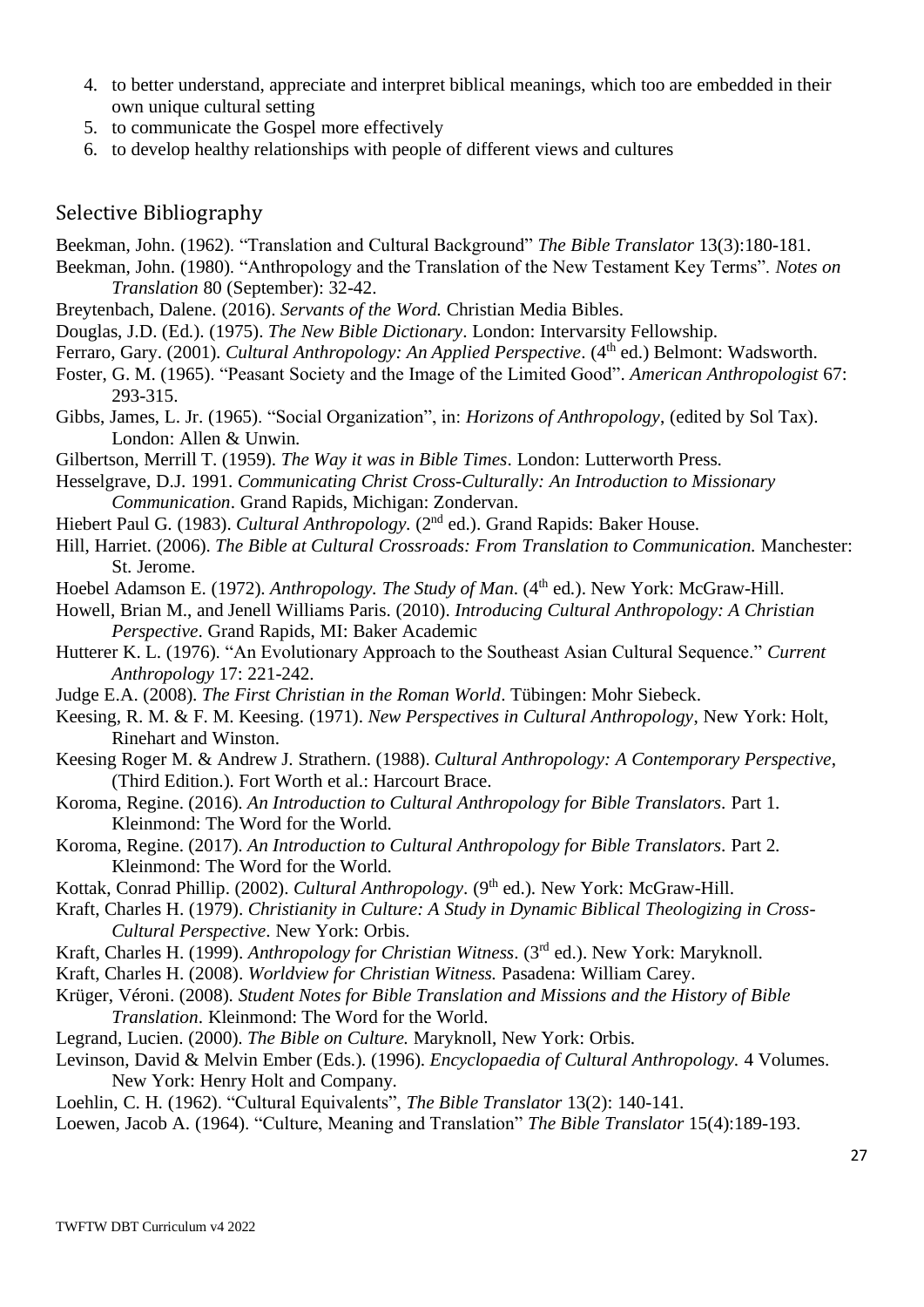- Loewen, Jacob A. (2000). *The Bible in Cross-Cultural Perspective.* Pasadena, California: William Carey Library.
- Luzbetak, Louis J. (1991). *The Church and Cultures: New Perspectives in Missiological Anthropology*. (4<sup>th</sup> ed.). Maryknoll: Orbis.
- Malina, Bruce J. (2001). *The New Testament World: Insights from Cultural Anthropology*. (3<sup>rd</sup> ed.). Louisville: Westminster John Knox.
- Maranz, David. (1997). *African Friends and Money Matter*s. (Abridged Electronic Version). In: *Lingualinks Library*: SIL International.
- Middelkoop. (1952). "Problems of the Bible Translator in connection with the Cultural and Religious Background of the People". *The Bible Translator* 3(4):165-171.
- Middelkoop, P. (1953). "The Translator and the Cultural and Religious Background of the People Some Supplementary Comments". *The Bible Translator* 4(4):183-187.
- Nida, Eugene A. (1954). *Customs and Cultures: Anthropology for Christian Missions.* New York: Harper.
- Nida, Eugene A. (1963). *Customs, Culture and Christianity*. (2<sup>nd</sup> ed.). London: The Tyndale Press.
- Nida, Eugene A & William D. Reyburn. (1981). *Meaning across Cultures*. Maryknoll, New York: Orbis.
- Nida, Eugene A. & Charles R. Taber. (1969). *The Theory and Practice of Translation*. Leiden: Brill.
- Reyburn, William D. (1969). "Cultural Equivalences and Nonequivalences in Translation. Part 1". *The Bible Translator* 20(4): 158-167.
- Reyburn, William D. (1970). "Cultural Equivalences and Nonequivalences in Translation Part 2". *The Bible Translator* 21(1): 26-35.
- Rogerson, John & Philip Davies. (1989). *The Old Testament World.* Cambridge et al.: University Press
- Sire, J. (2004). *Naming the Elephant: Worldview as a Concept.* Downers Grove: Inter Varsity Press.
- Smalley, William A. (1978). "Omodo". In *Readings in Missionary Anthropology* 11, (enlarged ed.). Pasadena, CA.: William Carey. 233-235.
- van Aswegen, Jacobus G. (2010). *The Cultural Factor in Bible Translation (ms.).*
- van der Jagt, Krijn and. Ray Pritz. (2004). *The Bible Lands as Classroom: A Video Aid for Bible Translators*  (8 DVD Set). Reading: UBS.
- van Steenbergen, Gerrit. (2007). "Worldview Analysis: An Exegetical Tool for Bible Translators". *The Bible Translator* 58(1): 30–40.
- Vine, W.E. & James Strong. (1999). *The New Strong's Concise Concordance and Vine's Concise Dictionary of the Bible*. Nashville, Tennessee: Nelson.
- Wendland, Ernst R. (1987). *The Cultural Factor in Bible Translation*, (UBS Monograph Series No. 2) London et al: United Bible Societies.

## <span id="page-27-0"></span>**5.2 Sociolinguistics**

| Credits               |                               |
|-----------------------|-------------------------------|
| Instruction/Lecture   |                               |
| <b>Hours</b>          |                               |
| Method of Examination | Exam and Take-Home Assignment |
| Method of Instruction | Face-to-Face or Online        |
| Course Developer      | Jacobus G. van Aswegen, M.A.  |

#### Course Description

This introduction to Sociolinguistics or "Language in Action" is designed for aspiring Bible translators. The aim is to make the students aware of sociolinguistic factors that will aid or hinder the use of a translated Bible. It is shown that throughout the process of Bible translation, considering sociolinguistic issues is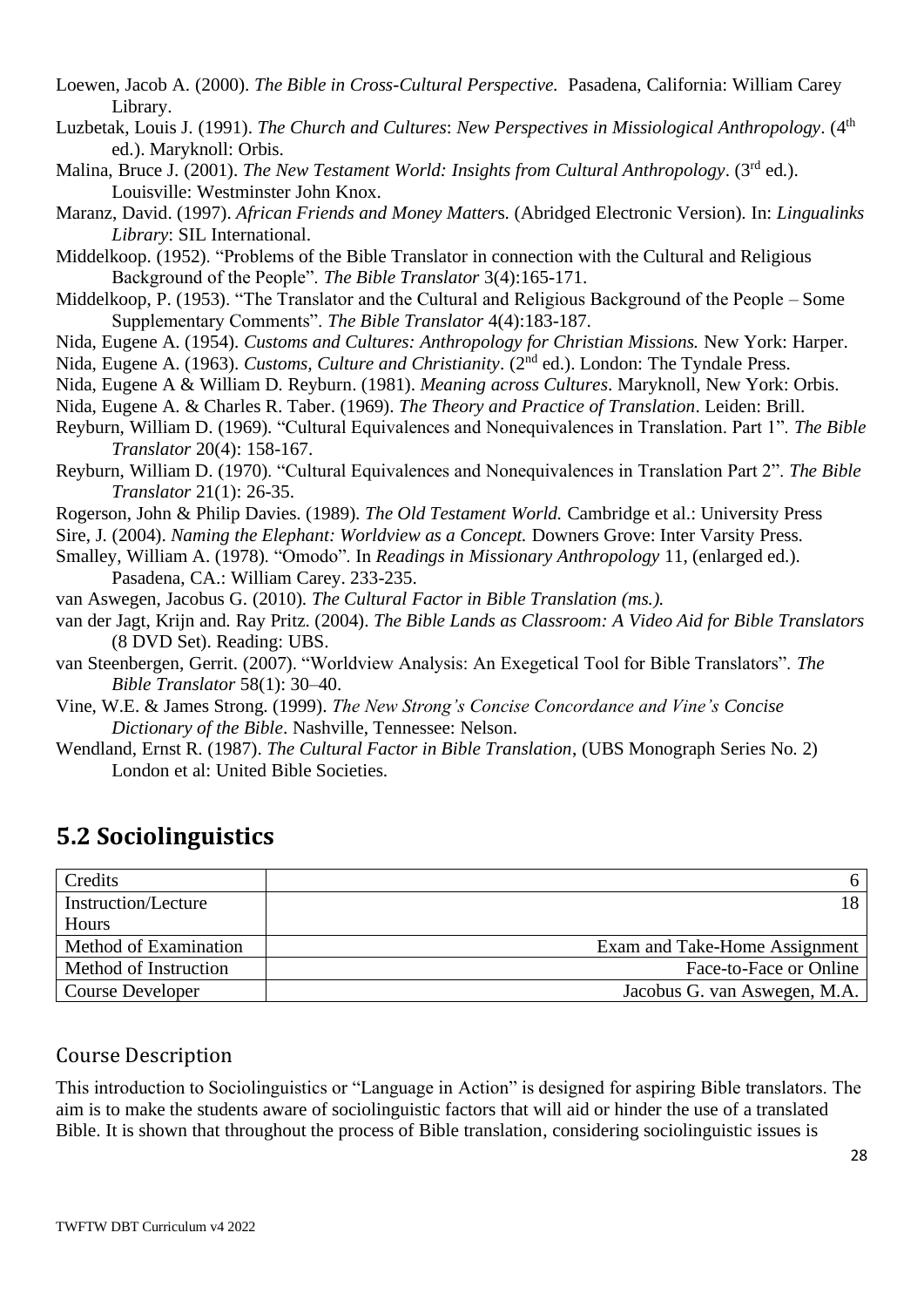important, starting from researching the viability of a language, choosing the variety, to evaluating the quality of a translation and factors influencing the use of a translated Bible. Key content includes: "What is Sociolinguists?", language varieties, languages in contact, attitudes to language, verbal communication, a sociolinguistic evaluation of translation, and factors influencing the use of a Bible translation.

#### **Objectives**

- 1. to appreciate the importance of sociolinguistic study for Bible translation
- 2. to understand the factors that shape verbal communication.
- 3. to understand the factors that influence the stability of a language
- 4. to have an awareness of different styles and registers in the source and the receptor language
- 5. to be able to evaluate the quality of a translation and apply the criteria for a good translation

#### Selective Bibliography

- Barnwell, Katharine. 2020. *Bible Translation: An Introductory Course in Translation Principles* (4<sup>th</sup> ed.). Dallas: SIL International.
- Cahill, Michael & Keith Benn. (2005). "Overliteralness and Mother-Tongue Training". (Paper presented at the Bible Translation Conference 16-18 October 2005 in Dallas).
- Di, Jin and Nida, Eugene A. (2006). *On Translation*. (Expanded ed.). Hong Kong: City University of Hong Kong
- Fasold, Ralph. (1990). "Diglossia." In: Fasold, *The Sociolinguistics of Language*. Oxford: Blackwell, 34–60.
- Finlayson, R. Dembetembe, N. C., Madiba, M. R., Magwaza, I. F., Mkhize, D. N., Mulandzi, P. A., Ngondweni, P. and Sengani, T. M. (1997). *Study guide for SOCIAL-K*. Pretoria: University of South Africa.
- Fromkin, Victoria, Rodman, Robert & Nina Hyams. (2003). An Introduction to Language. (7<sup>th</sup> ed.). Boston: Heinle.
- Halliday, M.A.K., McIntosh, A. & P. Stevens. (1964). *The Linguistic Sciences and Language Teaching. London: Longmans*.
- Hymes, Dell. (1974). *Foundations in Sociolinguistics: An Ethnographic Approach*. Philadelphia: University of Pennsylvania Press.
- Louw, Johannes P. (Ed.). (1986). *Sociolinguistics and Communication*. New York: UBS.
- Nida, Eugene. (1986). "Sociolinguistics and Translating", in Louw, J.P. (Ed.), pages 1-49.
- Niditich, Susan. (1996). *Oral World and Written Word: Ancient Israelite Literature,* edited by Douglas A. Knight. Louisville: Westminster John Knox.
- O'Grady, William, Dobrovolsky, Michael & Francis Katamba. (1996). *Contemporary Linguistics: An Introduction* (3<sup>rd</sup> ed.). Harlow et al: Pearson.
- Ross, Ronald L. (2003). "Advances in Linguistic Theory". In: Timothy Wilt (Ed.). *Bible Translation: Frames of Reference*. Manchester et al.: St Jerome, pages 113-152.
- Pattermore, Stephen (Ed.). (2004). *Translator Training Manual:* Asia Pacific Region, (Trial Edition). Brisbane: United Bible Societies (trial ed.).
- Russel J. (1990). "Success as a Source of Conflict in Language Planning: The Tanzanian Case." *Journal of Multilingual and Multicultural Development* 11(5): 363-75.
- Stine, Philip C. (1988). *Issues in Bible Translation*. London; New York and Stuttgart: UBS.
- Trudgill, Peter. (1983). *Sociolinguistics: An Introduction to Language and Society.* (2<sup>nd</sup> ed.). London et al.: Penguin.
- Van Aswegen, Jacobus G. (2009). *The Process of Bible Translation*. Bangalore: The Word for the World.
- Van Aswegen, Jacobus & Regine Koroma. (2017). *Students' Notes for Sociolinguistics.* Kleinmond: The Word for the World.
- Wardhaugh, Ronald. (1998). An Introduction to Sociolinguistics. (3<sup>rd</sup> ed.). Oxford et al.: Blackwell.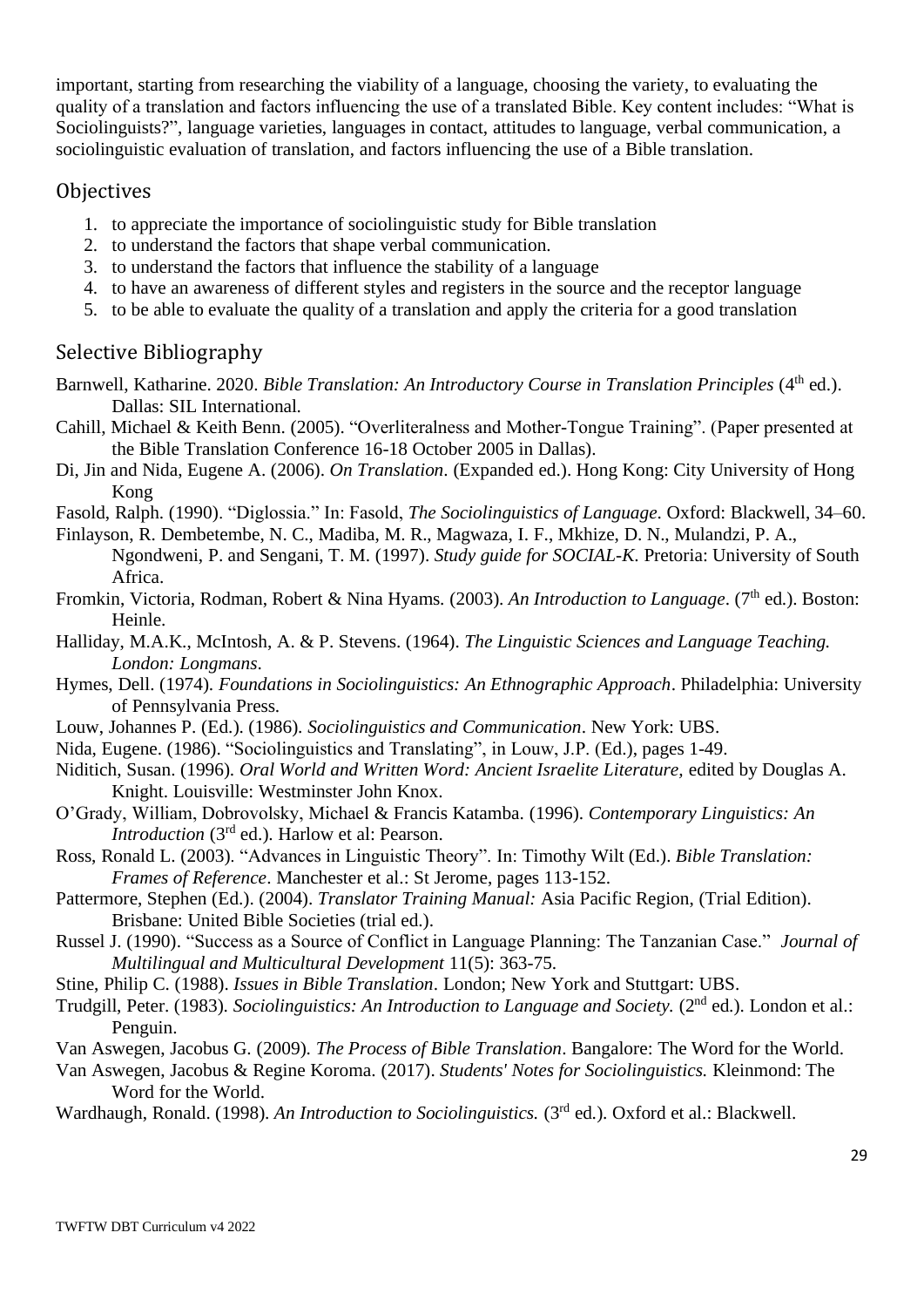Warren-Rothlin, A. L. (2005). "Body Idioms and the Psalms". In: Johnston P.S. and D. G. Firth (Eds.). *Interpreting the Psalms: Issues and Approaches*. Leicester: IVP, pages 195–212.

Wendland, Ernst R. (1985). *Language, Society and Bible Translation*. Cape Town: Bible Society of South Africa.

Wendland, Ernst R. (2006). *L*i*FE-Style Translating: A Workbook for Bible Translators*. (Publications in Translation and Textlinguistics 2). Dallas: SIL International.

Wilt, Timothy (Ed.). (2003). *Bible Translation: Frames of Reference*. Manchester: St. Jerome.

### <span id="page-29-0"></span>**5.3 Literacy**

| Credits               |                                               |
|-----------------------|-----------------------------------------------|
| Instruction/Lecture   | 30-                                           |
| Hours                 |                                               |
| Method of Examination | <b>Research Report</b>                        |
| Method of Instruction | Face-to-Face or Self-Study                    |
| Course Developer      | Janet van Aswegen, Diploma in Adult Education |

#### Course Description

This module provides students with an overview to literacy and the world of the illiterate, and to the benefits of literacy. It outlines the process of researching, planning, implementing, and running literacy programmes in rural communities, and explains principles of good teaching practice. The module includes an introduction to basic literacy, teaching pre-literates how to read, and constructing and teaching primers. This course together with the one on Writer Development is a precursor to the implementation of an adult literacy programme on the ground, viz.: the training of coordinators, the development of primers, the establishment and training of a language committee, the recruiting and training of teachers and the implementation of a full-scale literacy programme.

#### **Objectives**

- 1. to understand the world of the illiterate and the levels of literacy
- 2. to appreciate the benefits and importance of mother tongue literacy
- 3. to be able to promote mother tongue literacy
- 4. to apply the existing or newly devised orthography
- 5. to understand and apply good teaching principles

#### Selective Bibliography

Barnwell, Katharine: *Introductory Course in Applied Linguistics: Unit 3*. (ms.) taught at the Nigeria Bible Translation Trust, Zaria, Nigeria.

*International Illustrations – The Art of Reading.* (2001). Version 2.0 CD. Dallas: SIL.

McKay, Veronica. (1997). "*Teaching Literacy to Adults*". Pretoria: UNISA.

McKay, Veronica et al. (1995). "*Managing Projects*" Pretoria: UNISA.

Morgan, Mary & Mary Breeze. (1991): "*Literary Guidelines for Ethiopian Vernacular Languages*". Addis Ababa: SIL.

Rempel, Robyn. (1998). "*Trainer's Guide for the Multi-Strategy Economy Model*". Kenya. Trudell, Barbara. (1999): *Read this!* Kenya.

Wilt, Timothy & Ernst Wendland. (2008). *Scripture Frames and Framing: A Workbook for Bible Translators.* Stellenbosch: African Sun Media.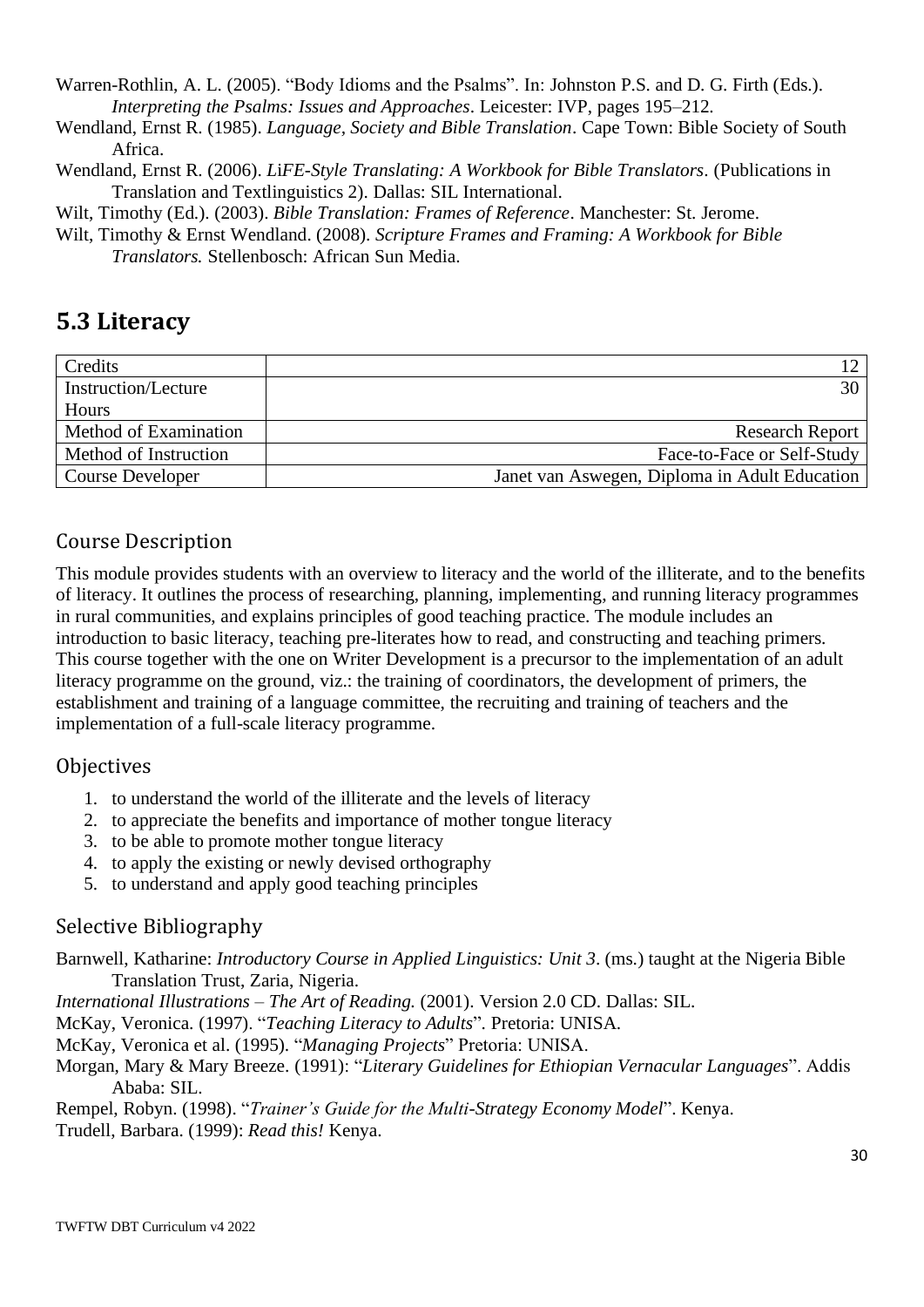Van Aswegen, Janet. (2017). *Literacy Training Manual.* Kleinmond: The Word for the World. Weber, Diana D. et al. (2007). Writers' Workshops: A Strategy for Developing Indigenous Writers. *Language Documentation and Conservation.* 1:77-93.

Wendell, Margaret M. (1982). *Bootstrap Literature: Preliterate Societies do it themselves.* Newark, Delaware: International Reading Association.

### <span id="page-30-0"></span>**5.4 Writer Development**

| Credits               |                                               |
|-----------------------|-----------------------------------------------|
| Instruction/Lecture   |                                               |
| <b>Hours</b>          |                                               |
| Method of Examination | Take-Home Assignment                          |
| Method of Instruction | Face-to-Face or Self Study                    |
| Course Developer      | Janet van Aswegen, Diploma in Adult Education |

#### Course Description

In this module, the students learn about the sustainability of a literacy programme and the importance of community ownership. They are introduced to the reasons, benefits, and process of developing indigenous writers and the importance of on-going literature production for the transformation of a pre-literate society to a literate society. It gives an overview of the types of post-primer materials that needed to be developed. Students are provided with a guide to running writers' workshops in rural communities as a common way of getting writers together to give them training and an opportunity to work together on producing literature.

Writer Development is preferably taught after Literacy. The parts can be presented in any order but the writing activities in Writer Development require that an orthography has been devised. If the course is presented before an orthography has been devised, it should be taught without the writing activities that form part of the Writer Development module.

#### **Objectives**

- 1. to understand the structure, research and planning needed for a sustainable literacy programme
- 2. to know what types of literature need to be developed for a sustainable literacy programme
- 3. to know how to ensure that literacy becomes part of the daily lives of the people

#### Selective Bibliography

- Fishman, Joshua. (1972). *Language and Nationalism: Two Integrative Essays.* Rowley, MA: Newbury House.
- Havelock, Ronald G., and Havelock, Mary C. (1973). *Training for Change Agents.* Ann Arbor, MI: The University of Michigan Institute for Social Research.
- *International Illustrations –The Art of Reading.* (2001). Version 2.0 CD. Dallas: SIL.

*International TEFL Teacher Training*. [course notes].

*Lingualinks*. (2003). (Software Programme). Dallas: SIL International.

- Malone, Susan. n.d. *Planning Literacy for Development Programs in Minority Language Communities: Resource Manual for Mother Tongue Literacy Specialists*. [prepublication draft].
- Van Aswegen, Janet. (2016). *Writer Development Manual.* Kleinmond: The Word for the World.
- Weber, Diana D., Wroge, Dianne & Yoder, Joan Bomberger. (2007). Writers' Workshops: A Strategy for Developing Indigenous Writers. *Language Documentation and Conservation.* 1 :77-93.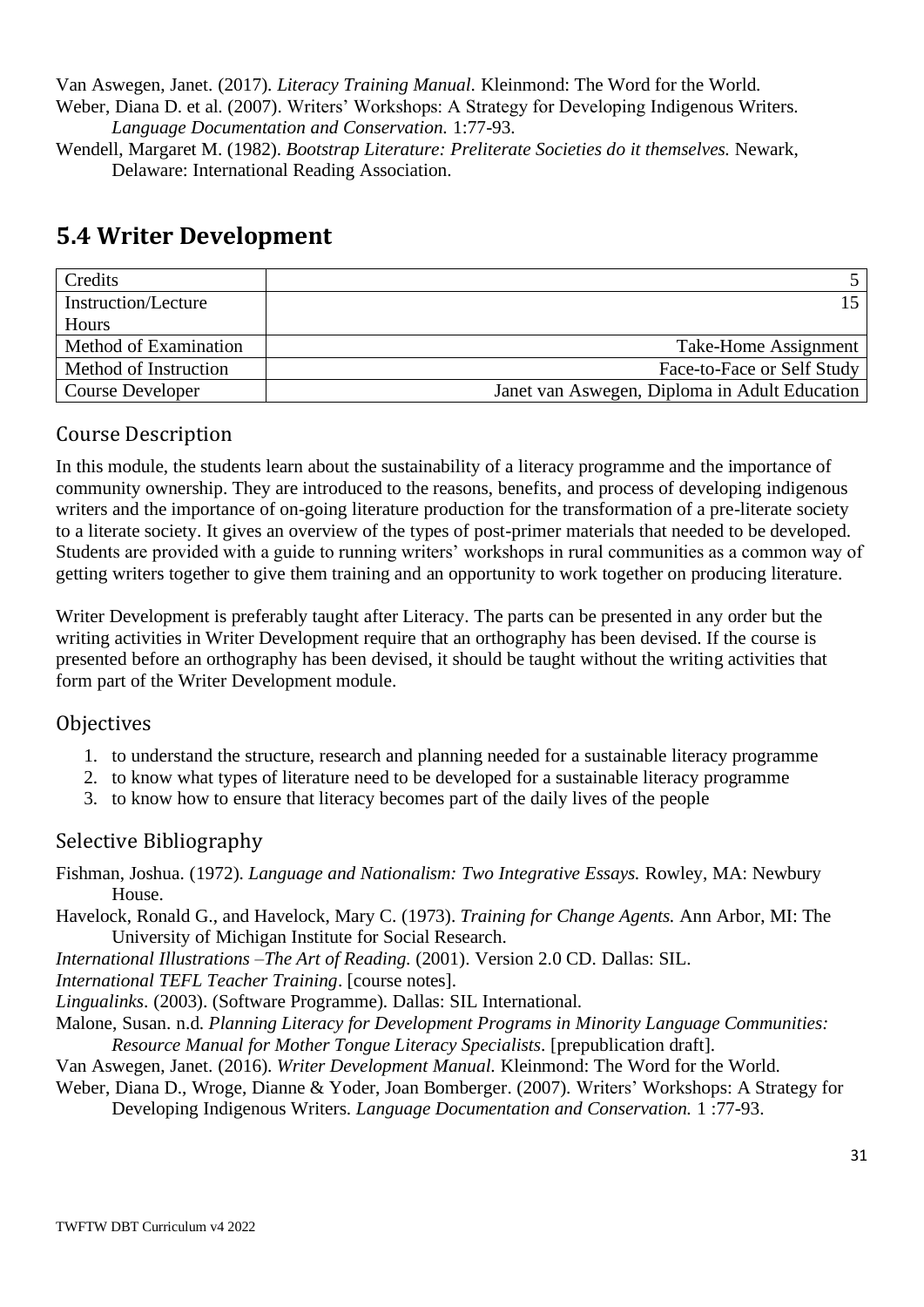Wendell, Margaret M. (1982). *Bootstrap Literature: Preliterate Societies do it themselves.* Newark, Delaware: International Reading Association.

# <span id="page-31-0"></span>**6. Christian Leadership**

### <span id="page-31-1"></span>**6.1 The God-Centred Leader**

| Credits               |                        |
|-----------------------|------------------------|
| Instruction/Lecture   |                        |
| <b>Hours</b>          |                        |
| Method of Examination | Take-Home Assignment   |
| Method of Instruction | Face-to-Face or Online |
| Course Developer      | Dr. Davies Malembeka   |

#### Course Description

This course provides biblical principles for leadership and management. It addresses some key issues like vision, team building and characteristics of a good leader.

#### **Objectives**

- 1. to be able to explain the biblical principles of leadership and management
- 2. to be able to list and discuss spiritual disciplines and character
- 3. to be able to identify the key issues in team building
- 4. to recognise the role of serving in leadership

#### Selective Bibliography

Belbin, Meredith R. (1981). *Management Teams: Why They Succeed or Fail*. Oxford: Butterworth-Heinemann.

Blackaby, Henry T, and Richard Blackaby. (2001). *Spiritual Leadership: Moving People on to God's Agenda*. Nashville. TN: Broadman and Holman.

Collins, Jim. (2001). *Good to Great: Why Some Companies Make the Leap and Others Don't*. New York: Collins.

Hybels, Bill. (2002). *Courageous Leadership*. Grand Rapids, MI: Zondervan.

- Kouzes, James M., and Barry Z. Posner. (2008). *The Leadership Challenge*. 4th edition. Concordville, Pa.; Norwood, Mass.: Jossey Bass.
- Lamb, Jonathan. (2006). *Integrity: Leading with God Paperback.* Inter-Varsity Press.

Lewis, Jeff, (2016). *Student Notes for Management and Leadership.* Kleinmond: The Word for the World.

Maxwell, John. (2012). *Developing the Leader Within You*. Revised edition. Nashville, Tenn.: Thomas Nelson Publishing.

Maxwell, John C. (2000). *Maxwell 3-In-1 Special Edition: The Winning Attitude, Developing the Leaders Around You, Becoming a Person of Influence*. Nashville, TN: Thomas Nelson.

———. (2012). *365 Success Secrets*. Jaico Publishing House.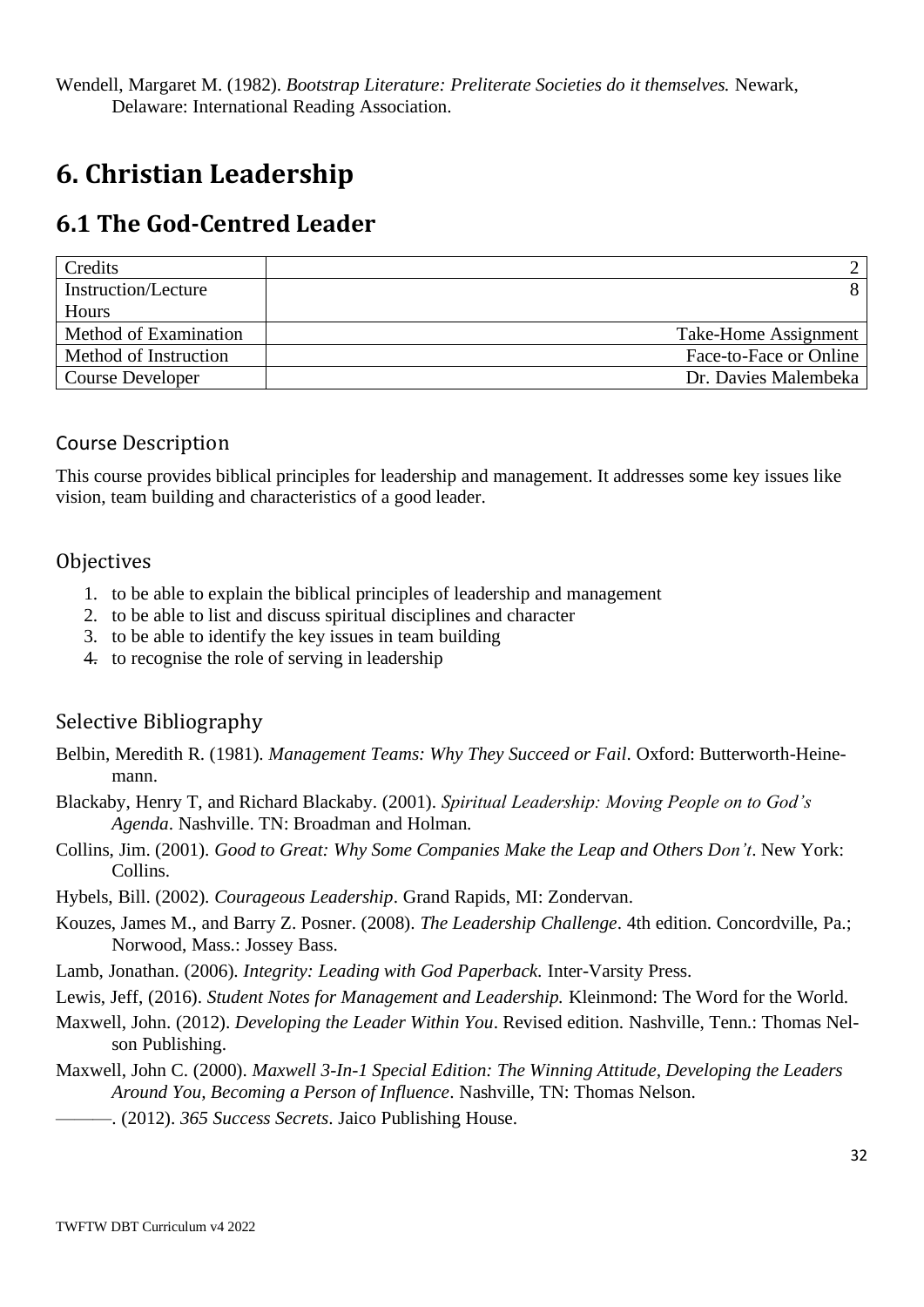Northouse, Peter. (2004). *Leadership: Theory and Practice*. London et al.: Sage.

Plueddemann, James E. (2009). *Leading Across Cultures*. Downers Grove, IVP Academic.

Pytches, David. (2004). *Can Anyone Be a Leader?* Trowbridge, UK: Eagle.

Rush, Myron. (1983). *Management: A Biblical Approach*. Wheaton, IL: Victory Books.

Rush, Myron, and Myron D. Rush. (2002). *Management: A Biblical Approach*. New edition. Colorado Springs: David C. Cook.

Walton, Steve. (2000). "Leadership and Lifestyle: The Portrait of Paul in the Miletus Speech and 1 Thessalonians."<http://www.dawsonera.com/depp/reader/protected/external/AbstractView/S9780511310607>

### <span id="page-32-0"></span>**6.2 Biblical Leadership and Management**

| Credits               |                        |
|-----------------------|------------------------|
| Instruction/Lecture   |                        |
| Hours                 |                        |
| Method of Examination | Take-Home Assignment   |
| Method of Instruction | Face-to-Face or Online |
| Course Developer      | Dr. Davies Malembeka   |

#### Course Description

This course provides biblical principles for leadership and management. It addresses some key issues like leadership styles, project management, strategic planning, budgets and reporting, leading across cultures, and dealing with conflicts.

#### **Objectives**

- 1. to be able to list and discuss leadership styles
- 2. to be able to identify strategies to resolve conflict
- 3. to be able to identify potential intercultural issues and come up with solutions
- 4. to be able to recognise common areas of temptation for all leaders and strategies to overcome them
- 5. to be able to apply principles of successful project management, budgeting and report writing

#### Selective Bibliography

Bennis, W. (1994). *An Invented Life: Reflections on Leadership and Change.* Perseus Books Group

- Blackaby, Henry T., and Blackaby R. (2001). *Spiritual Leadership: Moving People on to God's Agenda.* Broadman and Holman.
- Blanchard, K. H., & Johnson, S. (1982). *The one minute manager* (1st Morrow ed.). Morrow.
- Blanchard, K., Hybels, B. and Hodges, Ph. (1999). *Leadership by the Book.* Morrow.

Blanchard K and Hodges P. (2008). *Lead Like Jesus*. Thomas Nelson.

Bloom J. (28 March 2017). Five Marks of a Servant Leader. https://www.desiringgod.org/articles/fivemarks-of-a-servant-leader (Accessed 13 October 2020).

Sanders, Oswald. (2007). *Servant Leadership: A Commitment to Excellence for Every Believer*. Chicago: Moody.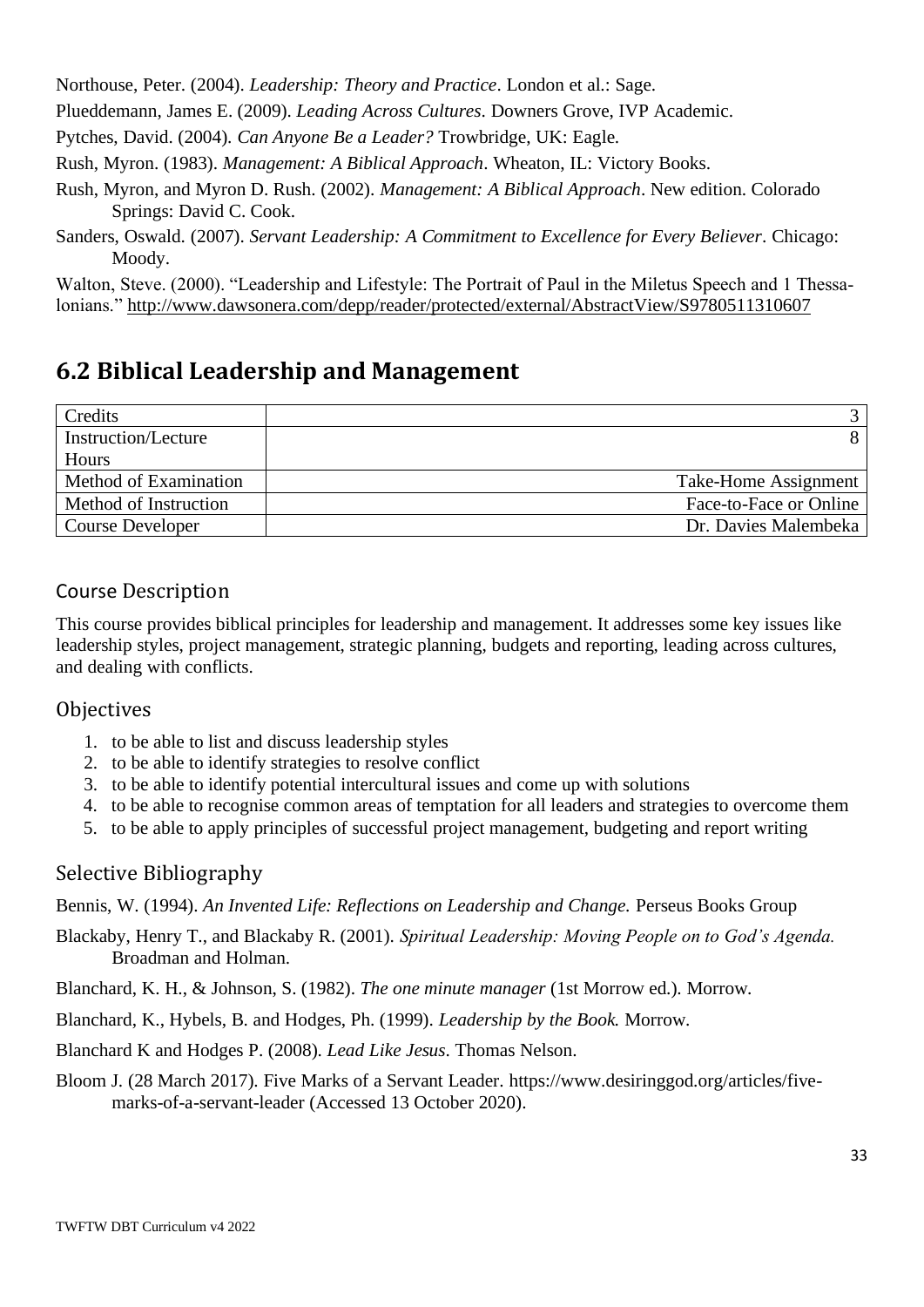- Danker, F. W., Bauer, W., & Arndt, W. (2000). *A Greek-English lexicon of the New Testament and other early Christian literature* (3rd ed.). University of Chicago Press.
- Fiedler, F. (1971). *Leadership*. General Learning Press.
- Goleman D. (March-April 2000) "Leadership that gets results". *Harvard Business Review.*
- Hendriksen, W. (1965). *Exposition of the Pastoral Epistles*. Volume 4. New Testament Commentary. Baker Book House.
- Hersey, P and Blanchard K. (1988). *Management of Organizational Behavior.* Prentice Hill
- Hofstede, G. & Hofstede, G. J. (2010). *Cultures and organizations: software of the mind*. Third Edition. McGraw Hill.
- Kinichi, R & Kreiner, R. (2009). *Organizational Behavior: Key Concepts, Skills & Best Practices.* McGraw-Hill Irwin.
- Köstenberger, A. (2006). "1 Timothy" in *The Expositor's Bible Commentary: Ephesians–Philemon (Revised Edition)*, Tremper Longman III and David E. Garland (Eds.). Vol. 12. Zondervan.
- Lingenfelter, S. (2008). *Leading Cross-Culturally: Covenant Relationships for Effective Christian Leadership*. Baker Academic.
- Livermore, D. (2015). Leading with Cultural Intelligence: The Real Secret to Success. 2<sup>nd</sup> ed. Amacom. [https://davidlivermore.com/wp-content/uploads/2015/02/Chapter-1\\_Leading-with-CQ\\_Liver](https://davidlivermore.com/wp-content/uploads/2015/02/Chapter-1_Leading-with-CQ_Livermore.pdf)[more.pdf](https://davidlivermore.com/wp-content/uploads/2015/02/Chapter-1_Leading-with-CQ_Livermore.pdf) (Accessed July 30, 2020)
- Michel E. "Defining Leadership". (November 18, 2011) [https://harvardleadership.word](https://harvardleadership.wordpress.com/2011/11/18/defining-leadership/)[press.com/2011/11/18/defining-leadership/](https://harvardleadership.wordpress.com/2011/11/18/defining-leadership/) (Accessed January 10, 2018)
- Mounce, W. D. (2000). *Pastoral Epistles*, Vol. 46, Word Biblical Commentary. Word, Incorporated.
- Nouwen, J.M. (1989). *In the Name of Jesus: Reflections on Christian Leadership*. The Crossroad Publishing Company.
- Overstreet, Jane. (2011). *Unleader: The Surprising Qualities of a Valuable Leader*. InterVarsity Press.
- Parsons, N. (2018, April 5). *What Is a SWOT Analysis, and How to Do It Right (With Examples)*. Liveplan.Com. [https://www.liveplan.com/blog/what-is-a-swot-analysis-and-how-to-do-it-right-with-ex](https://www.liveplan.com/blog/what-is-a-swot-analysis-and-how-to-do-it-right-with-examples/)[amples/](https://www.liveplan.com/blog/what-is-a-swot-analysis-and-how-to-do-it-right-with-examples/)
- Plueddemann, J. E. (2009). *Leading Across Cultures*. Downers Grove: IVP Academic.
- Rost J. C. (1993). *Leadership for the Twenty-first Century*. Greenwood Publishing Group.
- Sande, K. (2004). *The Peacemaker: A Biblical Guide to Resolving Personal Conflict*. Baker Books.
- Sanders, J. Oswald. (1994). *Spiritual Leadership*. Second Revision. Moody Press.
- Stott, J. R. W. (1996). *Guard the Truth: The Message of 1 Timothy & Titus*, The Bible Speaks Today. Inter-Varsity Press.
- Strauch, A. (2011). *If You Bite & Devour One Another. Biblical Principles for Handling Conflict*. Lewis and Roth Publishers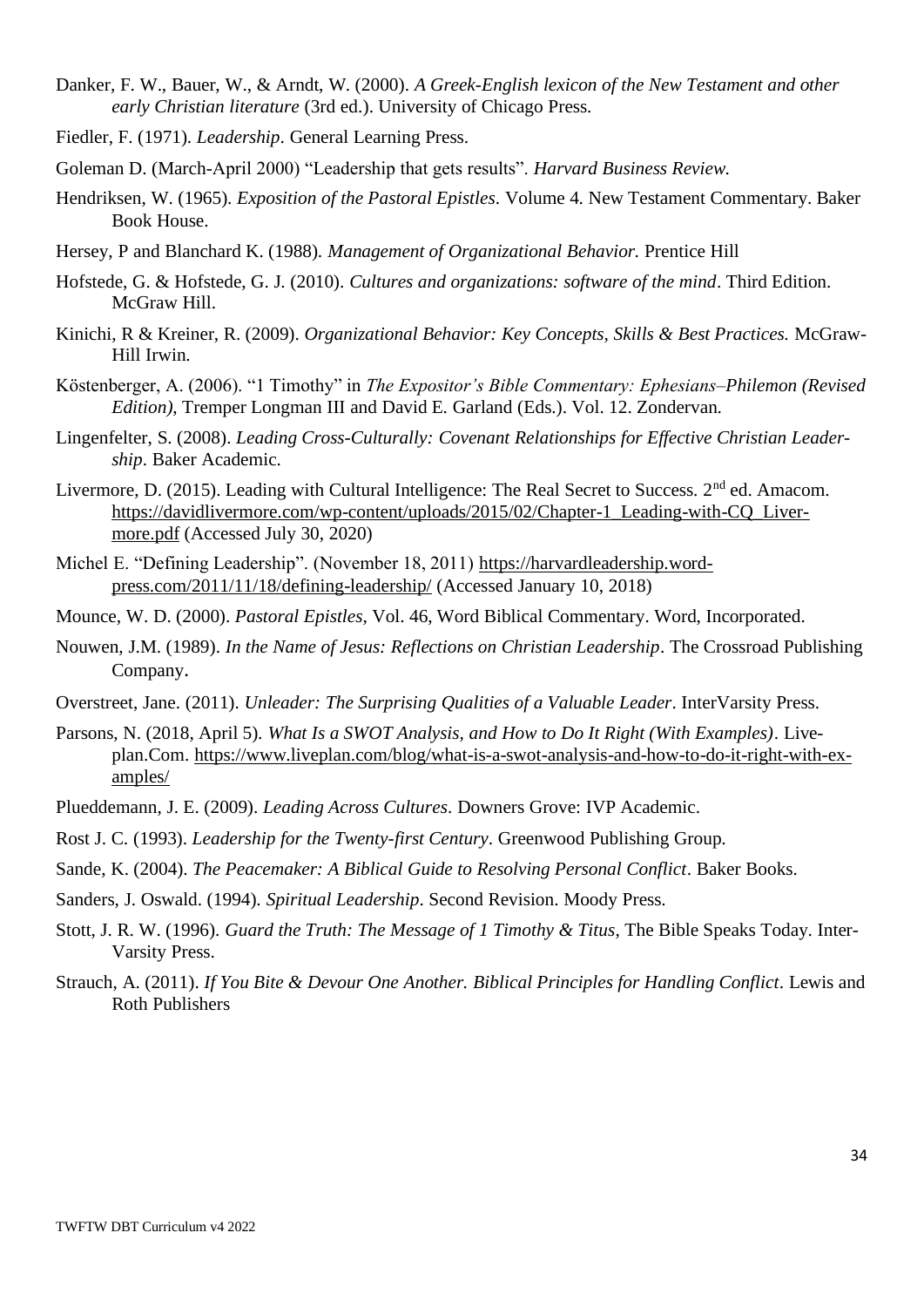# <span id="page-34-0"></span>**7. Applied Study and Computer Skills**

## <span id="page-34-1"></span>**7.1 Computer Literacy**

| Credits               |                          |
|-----------------------|--------------------------|
| Instruction/Lecture   |                          |
| Hours                 |                          |
| Method of Examination | <b>Exams</b>             |
| Method of Instruction | Face-to-Face or Online   |
| Course Developer      | Joel S. Brown, MCSE, MTh |

#### Course Description

This course was designed to help develop the students' skills in using, maintaining, and caring for computer devices. Additionally, this course introduce**s** several important concepts related to the field of Information Technology (IT).

#### **Objectives**

- 1. to identify and describe the common components of computer and network systems
- 2. to be able to skilfully operate laptop, desktop, and mobile computers in accomplishing work
- 3. to maintain computer equipment according to industry-standard best practices
- 4. to determine the safest and fastest method for connecting to the internet
- 5. to utilize an e-mail address as a digital identity and for communicating with others
- 6. to protect a computer from viruses and one's identity from theft

#### Selective Bibliography

- Brown, J. and Ngaihte, S. (2021). *Student Notes for COMPUTER LITERACY*. The Word for the World International Publishing.
- Computer Hope (2021). Folder. Online resource. Accessed from [http://www.computerhope.com/jar](http://www.computerhope.com/jargon/f/folder.htm)[gon/f/folder.htm.](http://www.computerhope.com/jargon/f/folder.htm)
- FOLDOC [2021]. Free Online Dictionary of Computing. Online resource. Accessed from [http://foldoc.org/information+technology.](http://foldoc.org/information+technology)
- Hilbert, M. (2020). Digital technology and social change: the digital transformation of society from a historical perspective. *Dialogues in Clinical Neuroscience* 22(2):189-194.
- Leavitt, H.J. & Whisler, T.L. (1958). Management in the 1980s. *Harvard Business Review* 11.
- McAfee [2021]. A Culture of Security Goes Beyond Business. Online resource. Accessed from [https://www.mcafee.com/enterprise/en-us/about/cos.html.](https://www.mcafee.com/enterprise/en-us/about/cos.html)
- Mitchell, B. (2019). What is Computer Networking? Online article. Accessed from [https://www.lifewire.com/what-is-computer-networking-816249.](https://www.lifewire.com/what-is-computer-networking-816249)
- OED [2021]. Oxford Online Dictionary. Retrieved from [https://www.google.com.](https://www.google.com/)
- TechAdvisory [2014]. [Tips to keep your laptop in good shape.](http://www.techadvisory.org/2012/03/tips-to-keep-your-laptop-in-good-shape) Online article. Accessed from
- [http://www.techadvisory.org/2012/03/tips-to-keep-your-laptop-in-good-shape.](http://www.techadvisory.org/2012/03/tips-to-keep-your-laptop-in-good-shape)

The Word for the World. (n.d.)

*The Word For The World Bible Translators*. (n.d.). Vision and Mission Statement. Retrieved 19 May 2021, from [https://www.twftw.org](https://www.twftw.org/)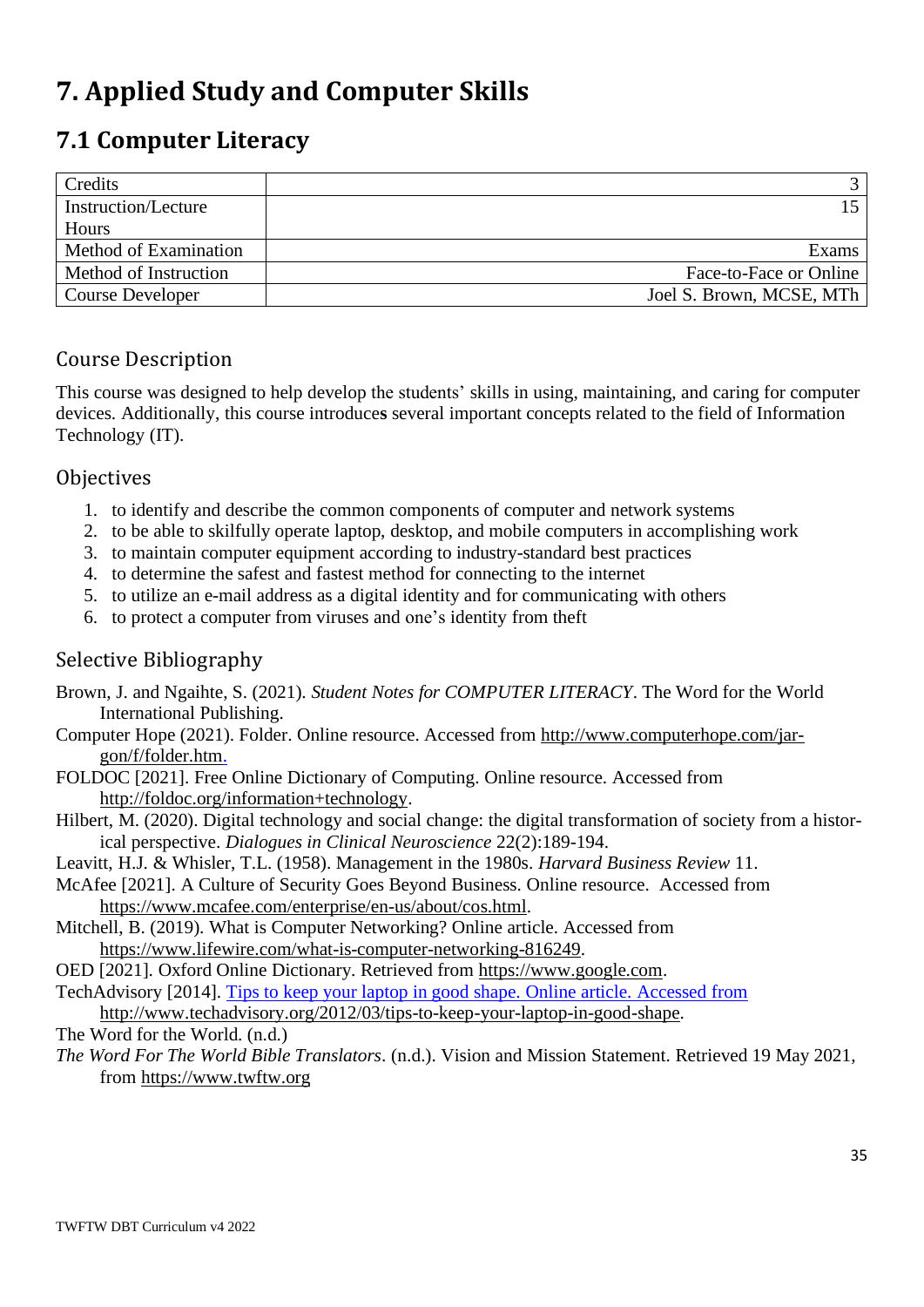# <span id="page-35-0"></span>**7.2 Digital Literacy**

| Credits                          |                            |
|----------------------------------|----------------------------|
| <b>Instruction/Lecture Hours</b> |                            |
| Method of Examination            | Exams                      |
| Method of Instruction            | Face-to-face or Online     |
| Course Developer                 | Joel S. Brown, MCSE, M.Th. |

#### Course Description

This course is an introduction to Digital Literacy and helps develop skills in finding, creating, and using jobrelated forms of media. The course is organized into three units: Unit 1 includes a brief explanation of different types of software**,** Unit 2 introduces some common applications**,** and Unit 3 introduces programs used for specific job roles in Bible translation. There is a software primer in the Appendix which will help new computer users understand the basic processes and parts of a computer program.

#### **Objectives**

- 1. to be able to identify and describe the common components of computer software
- 2. to explain the role of computer software in the task of Bible translation
- 3. to effectively use web browsers, e-mail clients, and use common office applications
- 4. to be able to create digital content appropriate to the job role
- 5. to be able to find help for questions and pursue one's professional development through smart software use

#### Selective Bibliography

Brown, J (2021). *Student Notes for Computer Literacy*.

Brown, J. (2021). *Student Notes for DIGITAL LITERACY*. The Word for the World International Publishing. FOLDOC [2021]. Free Online Dictionary of Computing. Online resource. Accessed from

<http://foldoc.org/information+technology>

Lewis, J. (2015). *Student Notes for Management and Leadership*.

SIL (2020). "About Bloom". Online resource. Accessed at [https://bloomlibrary.org/page/create/page/about.](https://bloomlibrary.org/page/create/page/about)

- SIL [2021]. "Fieldworks Language Technology". Online resource. Accessed at [https://software.sil.org/field](https://software.sil.org/fieldworks/)[works/.](https://software.sil.org/fieldworks/)
- *The Word For The World Bible Translators*. (n.d.). Vision and Mission Statement. Retrieved 19 May 2021, from [https://www.twftw.org](https://www.twftw.org/)